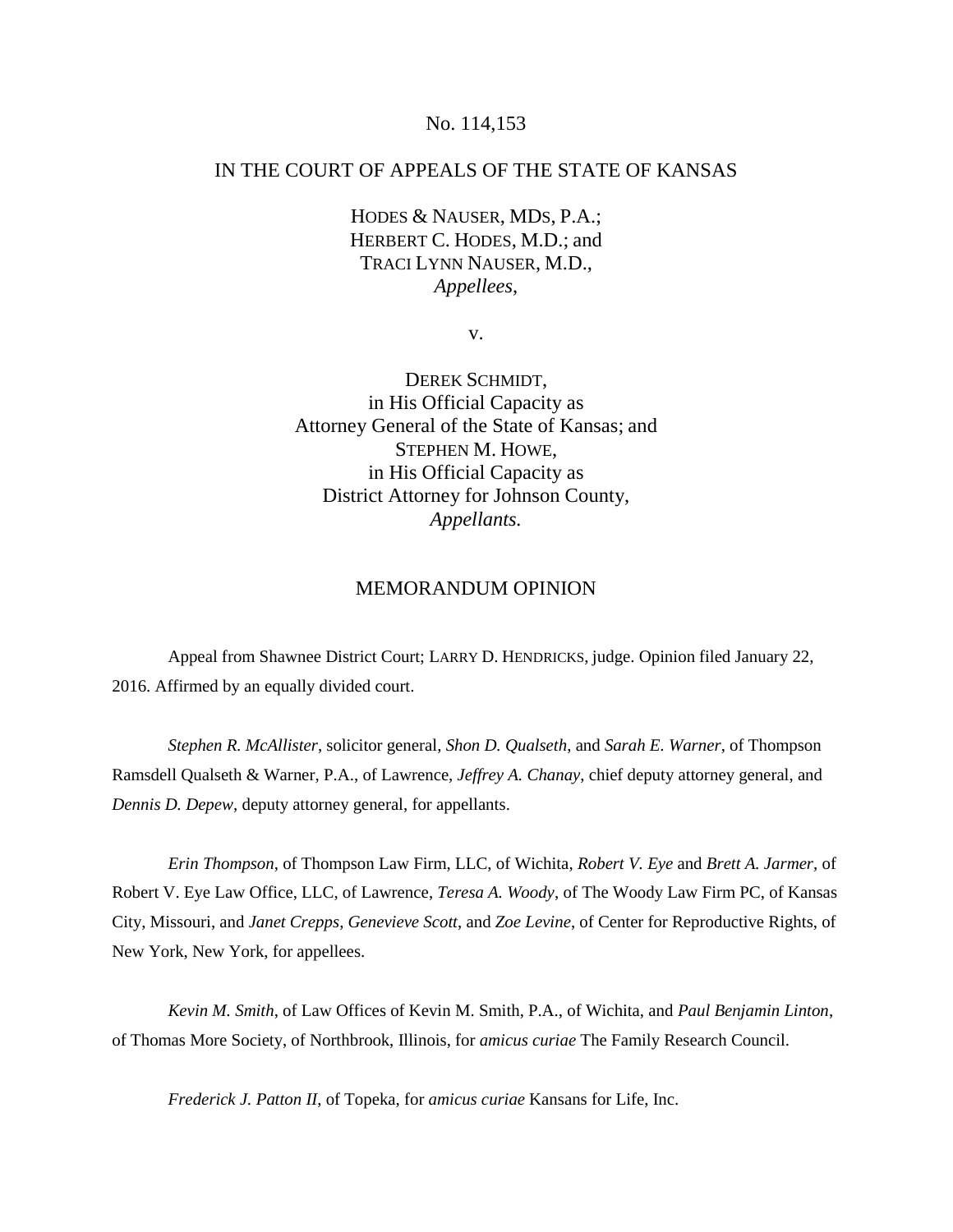*Mark P. Johnson*, of Dentons US LLP, of Kansas City, Missouri, for *amici curiae* Kansas Physicians.

*Don Saxton*, of Saxton Law Firm LLC, of Kansas City, Missouri, and *Kimberly A. Parker*, *Skye L. Perryman*, *Brittani Kirkpatrick Ivey*, and *Souvik Saha*, of Wilmer Cutler Pickering Hale and Dorr LLP, of Washington, D.C., for *amicus curiae* American College of Obstetricians and Gynecologists.

# EN BANC

LEBEN, J.: The 2015 Kansas Legislature passed a bill, signed into law by Governor Sam Brownback, that outlawed the most common method of second-trimester abortions. Before the law's July 1 effective date, a state district court entered a temporary injunction that kept the law from taking effect.

The district court based its order on provisions of the Kansas Constitution Bill of Rights, concluding that they provide the same right to abortion as the Due Process Clause of the Fourteenth Amendment to the United States Constitution. The State has appealed, contending that there is no abortion right under the Kansas Constitution.

But the Kansas Supreme Court has said for nearly a century that sections 1 and 2 of the Kansas Constitution Bill of Rights have "much the same effect" as the Due Process and Equal Protection Clauses of the United States Constitution. *State v. Limon*, 280 Kan. 275, 283, 122 P.3d 22 (2005); *State ex rel. Stephan v. Parrish*, 257 Kan. 294, Syl. ¶ 5, 891 P.2d 445 (1995); *State ex rel. Tomasic v. Kansas City, Kansas Port Authority*, 230 Kan. 404, 426, 636 P.2d 760 (1981); *Manzanares v. Bell*, 214 Kan. 589, 602, 522 P.2d 1291 (1974); *Henry v. Bauder*, 213 Kan. 751, 752-53, 518 P.2d 362 (1974); *Tri-State Hotel Co. v. Londerholm*, 195 Kan. 748, Syl. ¶ 1, 408 P.2d 877 (1965); *State v. Wilson*, 101 Kan. 789, 795-96, 168 Pac. 679 (1917). And a right to abortion has been recognized under the Due Process Clause of the Fourteenth Amendment to the United States Constitution for more than 40 years. *Roe v. Wade*, 410 U.S. 113, 153, 93 S. Ct. 705, 35 L.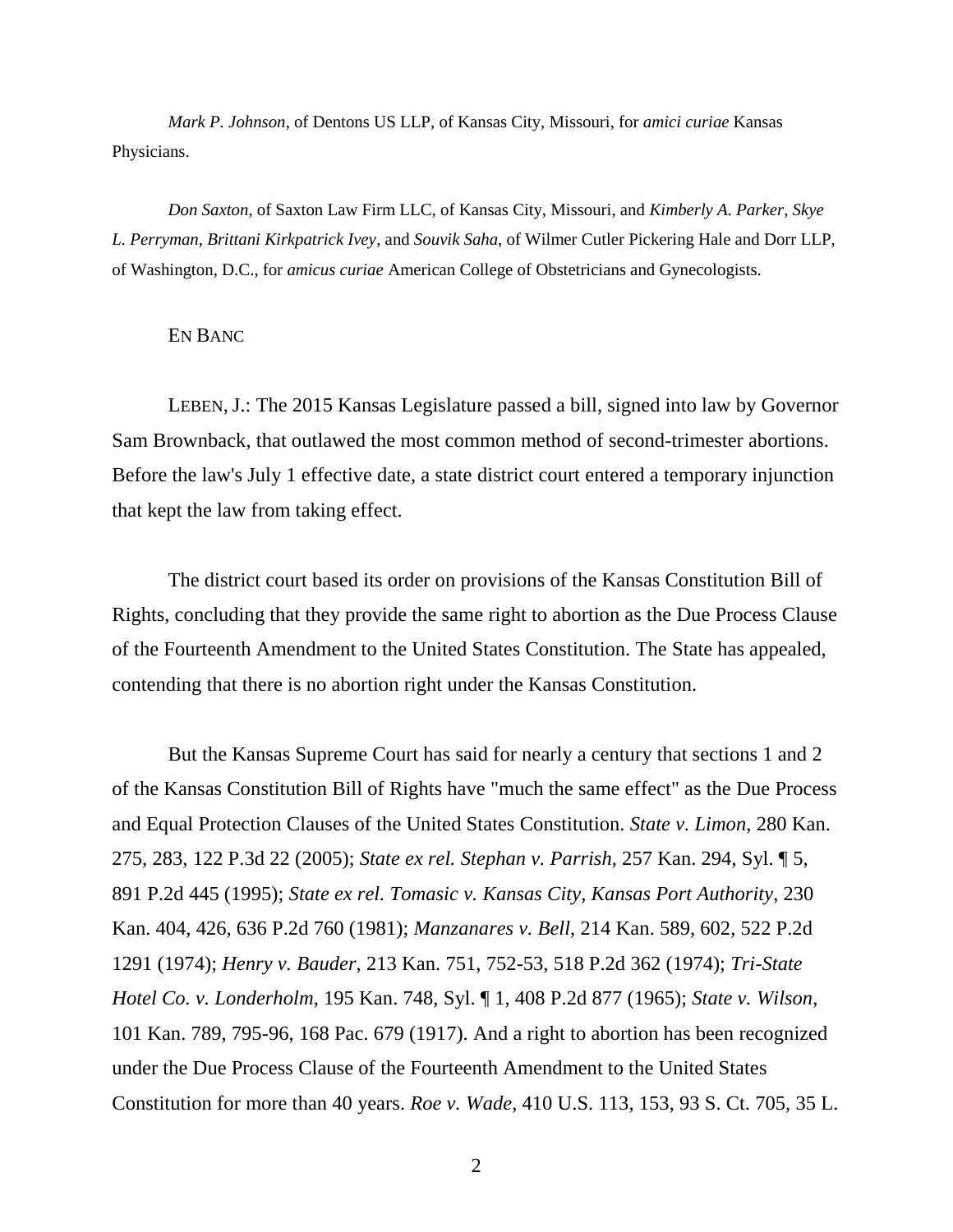Ed. 2d 147 (1973). We therefore conclude that sections 1 and 2 of the Kansas Constitution Bill of Rights provide the same protection for abortion rights as the Due Process Clause of the Fourteenth Amendment to the United States Constitution; the district court correctly determined that the Kansas Constitution Bill of Rights provides a right to abortion.

The State also argues that even if Kansas had such a right, the new Kansas statute would not unduly burden women seeking to exercise that right. But the United States Supreme Court held in *Stenberg v. Carhart*, 530 U.S. 914, 938, 945-46, 120 S. Ct. 2597, 147 L. Ed. 2d 743 (2000), that a Nebraska statute that outlawed both the type of abortion at issue here and another less-common procedure unduly burdened abortion rights and was unconstitutional. Kansas already bans the less-common procedure, so the new law would put Kansas in the same position as Nebraska before its statute was found to be unconstitutional. Based on *Stenberg*, there is a substantial likelihood that the Kansas statute is unconstitutional, so the district court properly entered a temporary injunction.

#### FACTUAL AND PROCEDURAL BACKGROUND

The legislature called the law at issue here the Kansas Unborn Child Protection from Dismemberment Abortion Act. With limited exceptions, the statute would ban what the medical profession calls a "dilation and evacuation" or "D  $\&$  E" abortion, the primary method for second-trimester abortions in the United States. K.S.A. 2015 Supp. 65-6741 *et seq*.; L. 2015, ch. 22. The plaintiffs, two board-certified obstetrician-gynecologists and their medical practice, seek to continue performing  $D \& E$  abortions. The plaintiffs perform abortions only up to 21.6 weeks from the woman's last menstrual period, which means that the fetus is not yet viable, *i.e.*, able to survive outside the womb. See *Alpha Med. Clinic v. Anderson*, 280 Kan. 903, Syl. ¶ 4, 128 P.3d 364 (2006).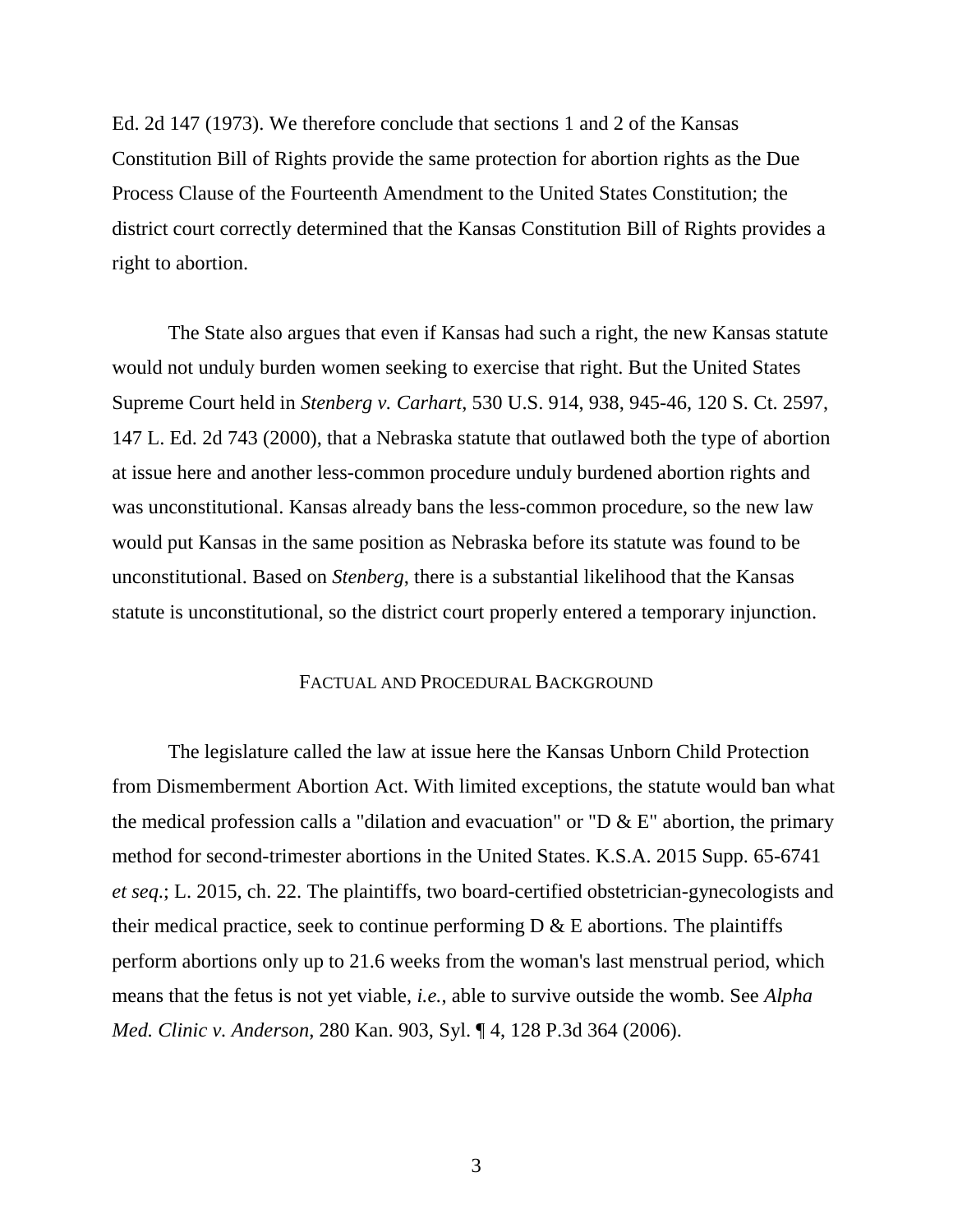Because we are reviewing a law that seeks to ban an abortion method and because the State defends that law in part by arguing that alternative methods are available, we must describe and discuss abortion procedures. Faced with the same task, Justice Stephen G. Breyer provided these introductory comments, with which we agree:

"Considering the fact that [these] procedures seek to terminate a potential human life, our discussion may seem clinically cold or callous to some, perhaps horrifying to others. There is no alternative way, however, to acquaint the reader with the technical distinctions among different abortion methods and related factual matters, upon which the outcome of this case depends." *Stenberg*, 530 U.S. at 923.

We will start by describing two abortion procedures—D  $\&$  E and a variant called intact D & E, both described in the Supreme Court's *Stenberg* opinion. D & E is the most common method, used in about 95% of second-trimester abortions (about 10% of all abortions performed in the United States are done in the second trimester). In this procedure, the physician dilates the cervix and uses surgical instruments to remove the fetus by pulling it "through the cervix into the birth canal." 530 U.S. at 925. Put bluntly, if the fetus is too large to fit through the cervix, friction against the cervix causes the fetus to tear apart. Performing this  $D \& E$  procedure on a living, though nonviable, fetus (as commonly done) would be banned by the Kansas statute at issue here. K.S.A. 2015 Supp. 65-6742(b)(1); K.S.A. 2015 Supp. 65-6743(a); L. 2015, ch. 22, secs. 2-3.

Although  $D \& E$  is quite safe for the woman, it does carry some risks, like any medical procedure. For example, as the fetus tears, sharp bone fragments can cause accidental uterine perforations. In addition, the more times an instrument passes into the uterus, the greater the risk of infections or perforations caused by the instrument. To reduce these risks, some doctors at one time preferred using the intact D & E procedure. In that method, the doctor pulls the fetus through the cervix intact by collapsing the skull. Kansas has banned the intact  $D \& E$  abortion procedure (also called a partial-birth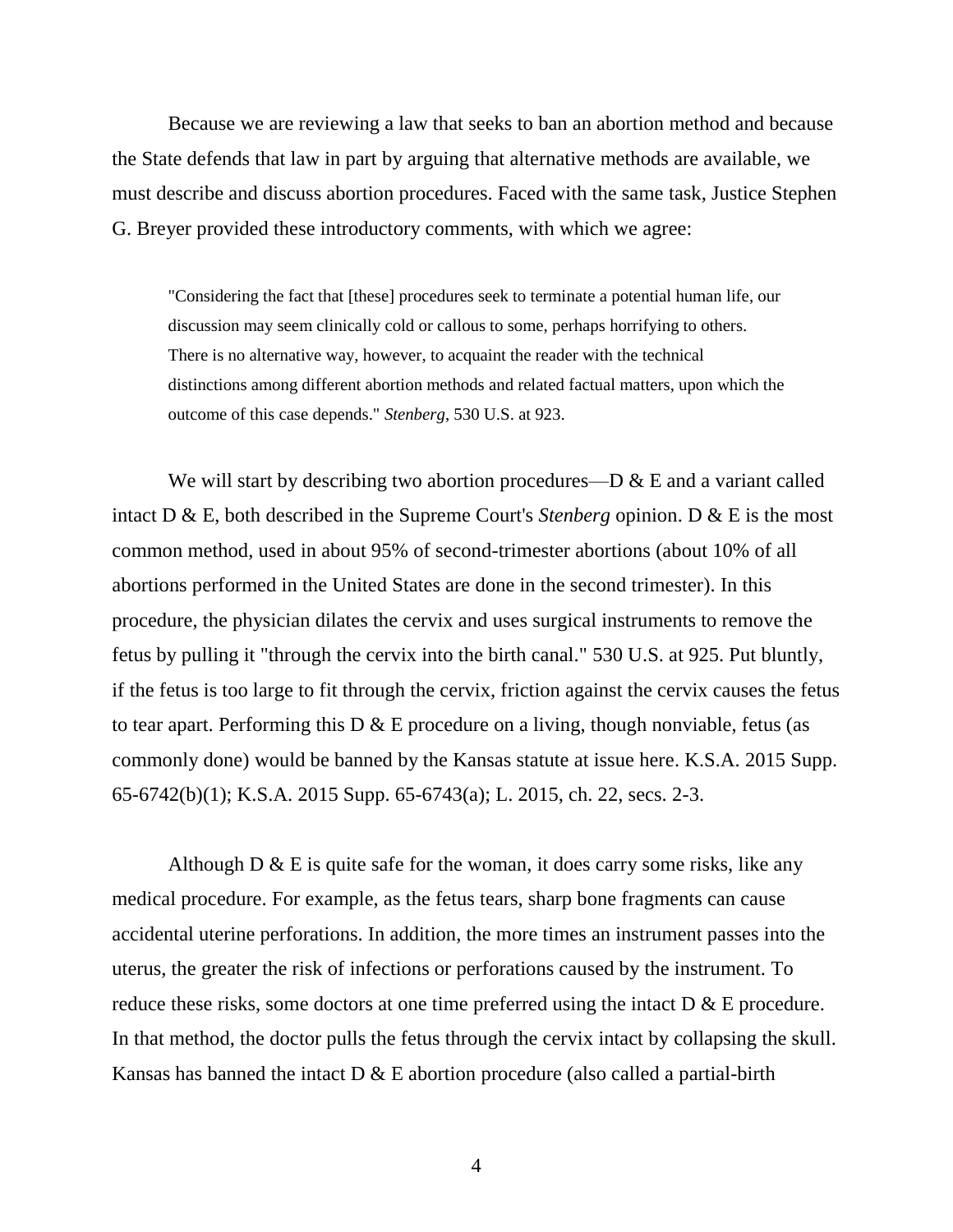abortion) since 1998. See K.S.A. 2014 Supp. 65-6721; L. 1998, ch. 142, sec. 18; L. 2011, ch. 91, sec. 30.

As part of its argument that the new Kansas statute does not violate any abortion right a woman might have, the State contends that the statute does not unduly burden that right—or make it too difficult to exercise—since alternative abortion methods would still be available. More specifically, the State has suggested three alternatives to the standard D & E procedure: labor-induction abortion, inducing fetal demise with digoxin injections, and inducing fetal demise by cutting the umbilical cord (also known as transection). A labor-induction abortion uses a combination of drugs that induce labor and delivery of the nonviable fetus. See *Planned Parenthood of Southwest Ohio Region v. DeWine*, 696 F.3d 490, 494-95 (6th Cir. 2012). The other options (inducing fetal demise by digoxin or transection) would add additional procedures onto the  $D \& E$  abortion so that fetal demise occurs before the fetus is removed. If the fetus is no longer alive when the doctor proceeds with the  $D \& E$  procedure, that would not violate the new Kansas statute, which forbids dismemberment only when it involves "a living unborn child." K.S.A. 2015 Supp. 65-6742(b)(1); L. 2015, ch. 22, sec. 2.

This case has reached us after the entry of a temporary injunction, which often must be considered in a short time period. That was true here: the statute was signed by the Governor on April 7, 2015; the case was filed on June 1; and the district court had to consider whether to prevent the statute from taking effect on July 1. "The purpose of a preliminary injunction is merely to preserve the relative positions of the parties until a trial on the merits can be held." *University of Texas v. Camenisch*, 451 U.S. 390, 395, 101 S. Ct. 1830, 68 L. Ed. 2d 175 (1981); see also *Steffes v. City of Lawrence*, 284 Kan. 380, 394, 160 P.3d 843 (2007). Accordingly, requests for temporary injunction are often considered based on written testimony submitted by the parties. See K.S.A. 60-902. Here, the plaintiffs submitted written testimony from three physicians: Dr. Traci Lynn Nauser, one of the plaintiffs and a board-certified obstetrician-gynecologist; Dr. Anne Davis, a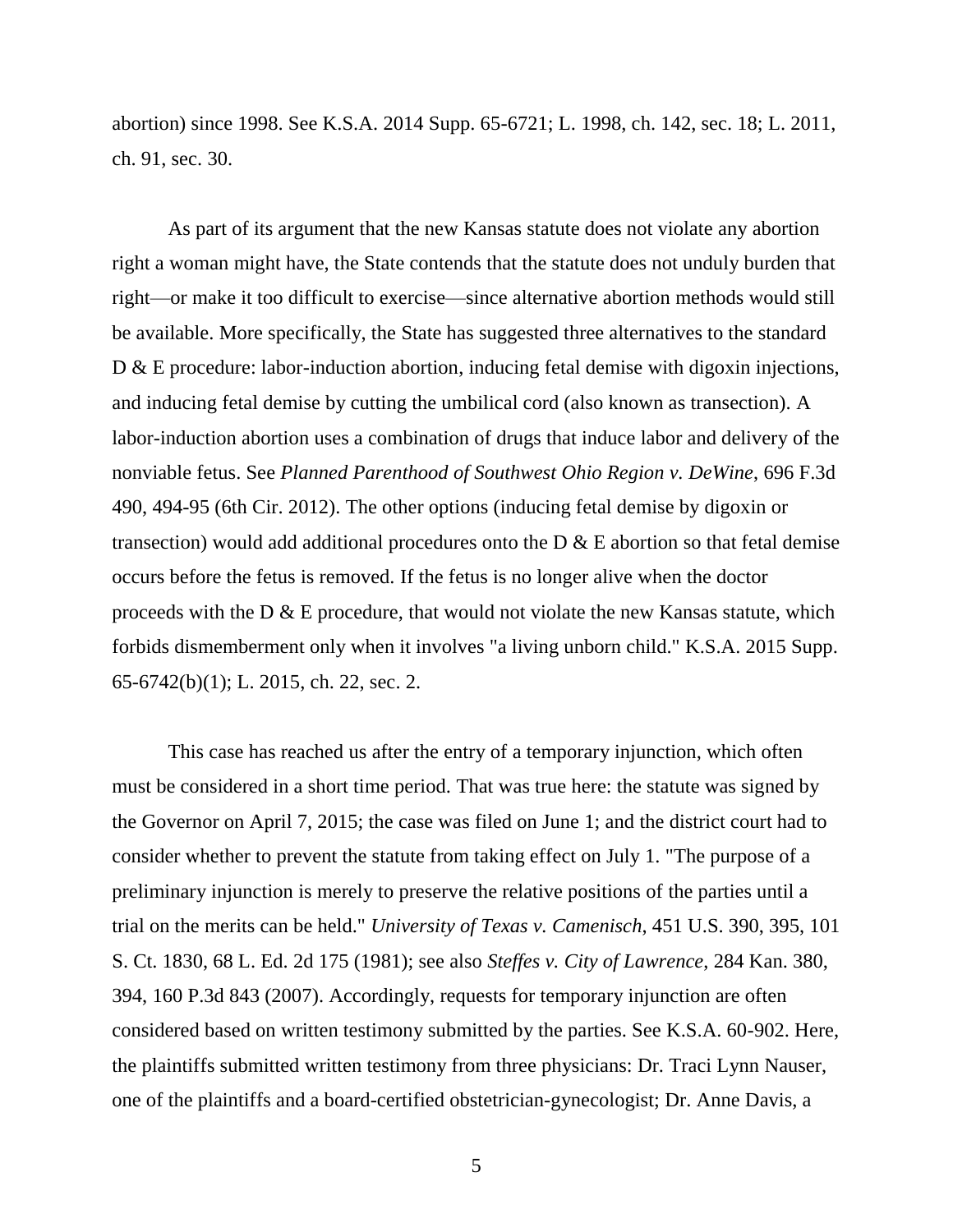board-certified obstetrician-gynecologist and an associate professor at the Columbia University Medical Center in New York City; and Dr. David Orentlicher, who has both a medical degree and a law degree and serves as both a professor of law at the Robert H. McKinney School of Law at Indiana University and an adjunct professor of medicine at the Indiana University School of Medicine.

The State did not submit any written testimony to the district court, and it did not seek to present any witnesses at the hearing held by the district court on the plaintiffs' request for a temporary injunction. Instead, the State cited some articles from medical literature in its brief to the district court; the State cites some of those again on appeal.

It does not appear, however, that the State has properly challenged any of the district court's factual findings in this appeal. The State's appellate brief raises two legal issues but does not claim that the district court's factual findings are unsupported by substantial evidence. Although the State's reply brief purports to challenge some of the district court's factual findings (by citing medical literature referenced in its district court brief), new issues cannot be raised in a reply brief. See *State v. McCullough*, 293 Kan. 970, 984-85, 270 P.3d 1142 (2012).

Even if the State had properly challenged the district court's factual findings in this appeal, we would reject that challenge. "In cases in which a trial court's decision regarding an injunction is based on disputed facts, . . . we . . . look at whether the factual basis for its decision is supported by sufficient evidence." *State Bd. of Nursing v. Ruebke*, 259 Kan. 599, 611, 913 P.2d 142 (1996). The district court's factual findings are fully supported by the written testimony submitted by the plaintiffs, and those factual findings provide sufficient support to consider the plaintiffs' legal claims. See *University of Texas*, 451 U.S. at 395.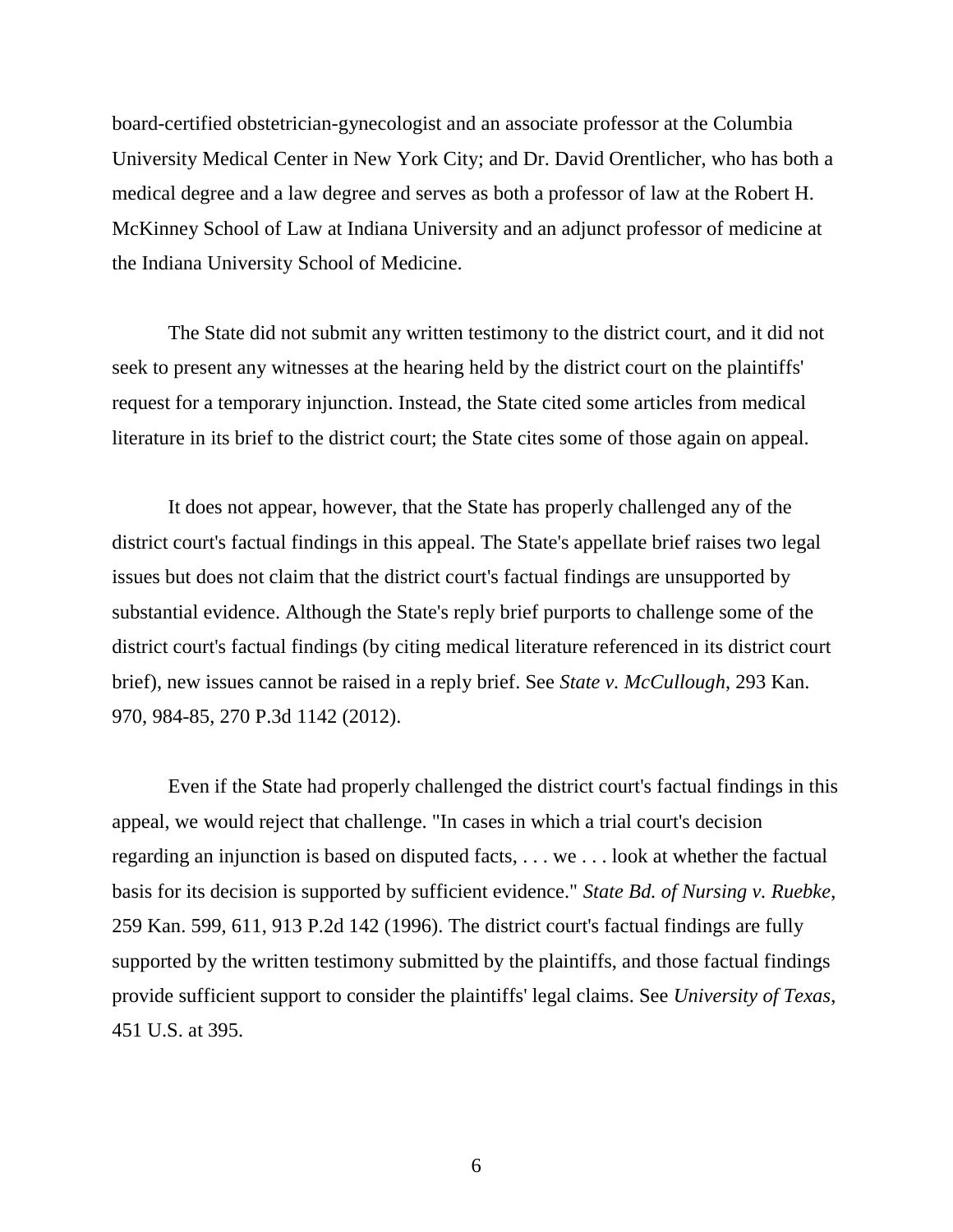We therefore accept these factual findings made by the district court for the purposes of our present review:

"Senate Bill 95 prohibits the performance on a living fetus of an abortion procedure described in the Act as 'dismemberment abortion,' defined as a procedure done: with the purpose of causing the death of an unborn child, knowingly dismembering a living unborn child and extracting such unborn child one piece at a time from the uterus through the use of clamps, grasping forceps, tongs, scissors or similar instruments that, through the convergence of two rigid levers, slice, crush or grasp a portion of the unborn child's body in order to cut or rip it off.

S.B. 95 § 2(b)(1) [since codified at K.S.A. 2015 Supp. 65-6742(b)(1)].

"Violation of the ban is a criminal offense. . . .

"Although 'dismemberment abortion' is not a medical term, the parties agree and the Court finds that the Act prohibits Dilation  $\&$  Evacuation (D  $\&$  E') procedures. The D & E procedure is used for 95% of the abortions done in the second trimester.

"The plaintiffs in this case are Hodes & Nauser, M.D.s, PA; Dr. Herbert C. Hodes; and Dr. Traci Lynn Nauser, on behalf of themselves and their patients. The Plaintiff physicians are board-certified obstetrician-gynecologists who practice in Overland Park, Kansas. They provide pre-viability second-trimester abortions using  $D \&$ E procedures. The Plaintiffs do not induce fetal demise prior to their D & E procedures.

. . . .

"Defendants propose three alternative procedures to  $D \& E$ : labor induction, induction of fetal demise using an injection, and induction of fetal demise using umbilical cord transection.

"Labor induction is used in approximately 2% of second-trimester abortion procedures. It requires an inpatient labor process in a hospital that will last between 5-6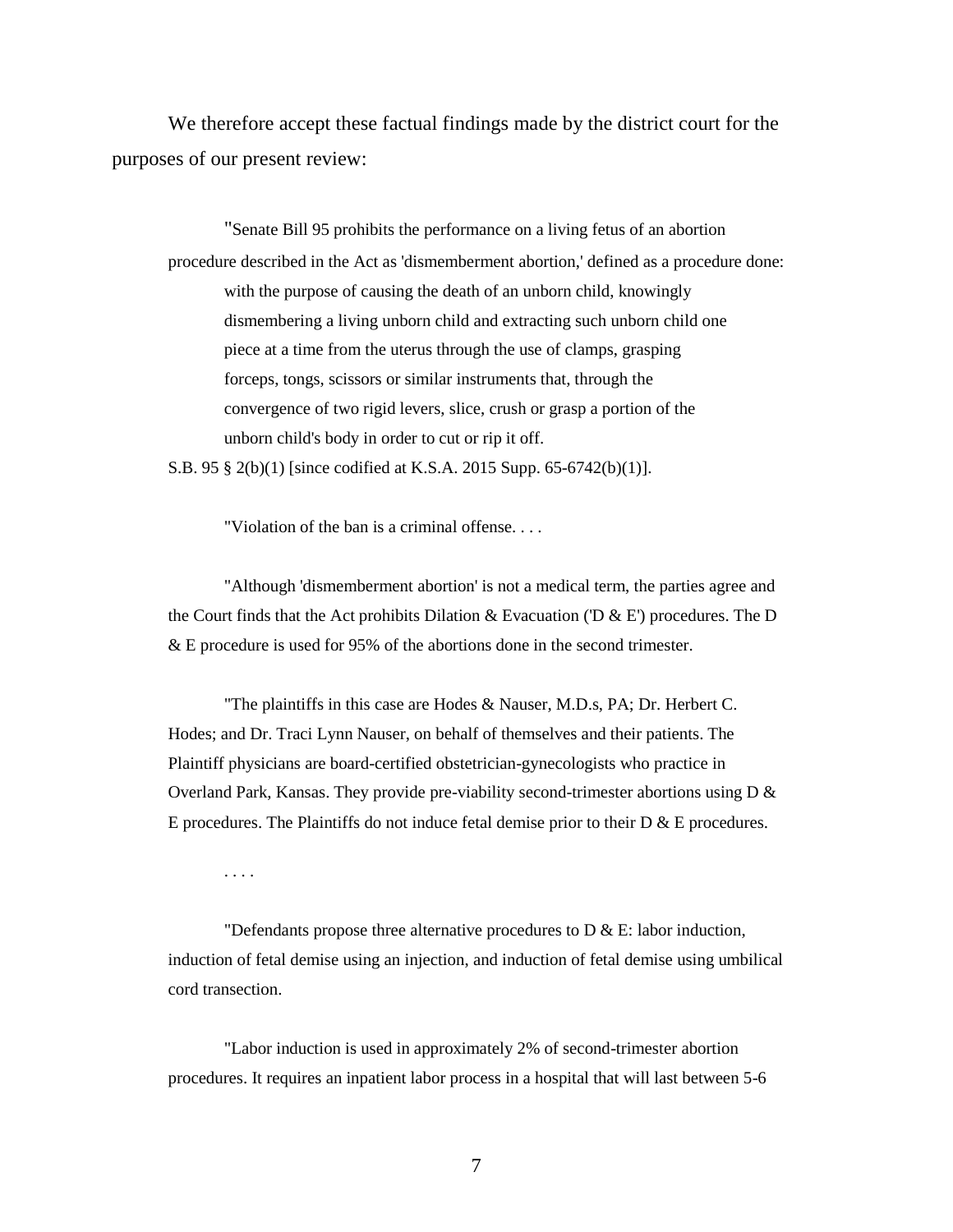hours up to 2-3 days, includes increased risks of infection when compared to  $D \& E$ , and is medically contraindicated for some women.

"There is no established safety benefit to inducing demise prior to a  $D \& E$ procedure.

"An injection of digoxin may be administered via either transabdominal or transvaginal injection. Injections to induce demise using digoxin prior to  $D \& E$  are not practiced prior to 18 weeks gestation, and the impact of subsequent doses of digoxin, required in cases where a first dose is not effective, is virtually unstudied. Research studies have shown increased risks of nausea, vomiting, extramural delivery, and hospitalization.

"Umbilical cord transection prior to a  $D \& E$  is not possible in every case. Requiring transection prior to a D  $\&$  E increases procedure time, makes the procedure more complex, and increases risks of pain, infection, uterine perforation, and bleeding. The use of transection to induce fetal demise has only been discussed in a single retrospective study, the authors of which note that its main limitation is 'a potential lack of generalizability.'"

For the purpose of considering whether the district court properly entered its temporary injunction, we will now proceed to analyze the legal issues based on these factual findings. We recognize that the district court may well make different factual findings after each side presents its full evidence at trial. Our analysis at this stage of the litigation is therefore necessarily tentative, as it is based on the tentative factual findings now in place.

### ANALYSIS

The parties agree that whether the Kansas Constitution recognizes any right to abortion is a purely legal question that we must answer to resolve this appeal. That question and two others guide our analysis.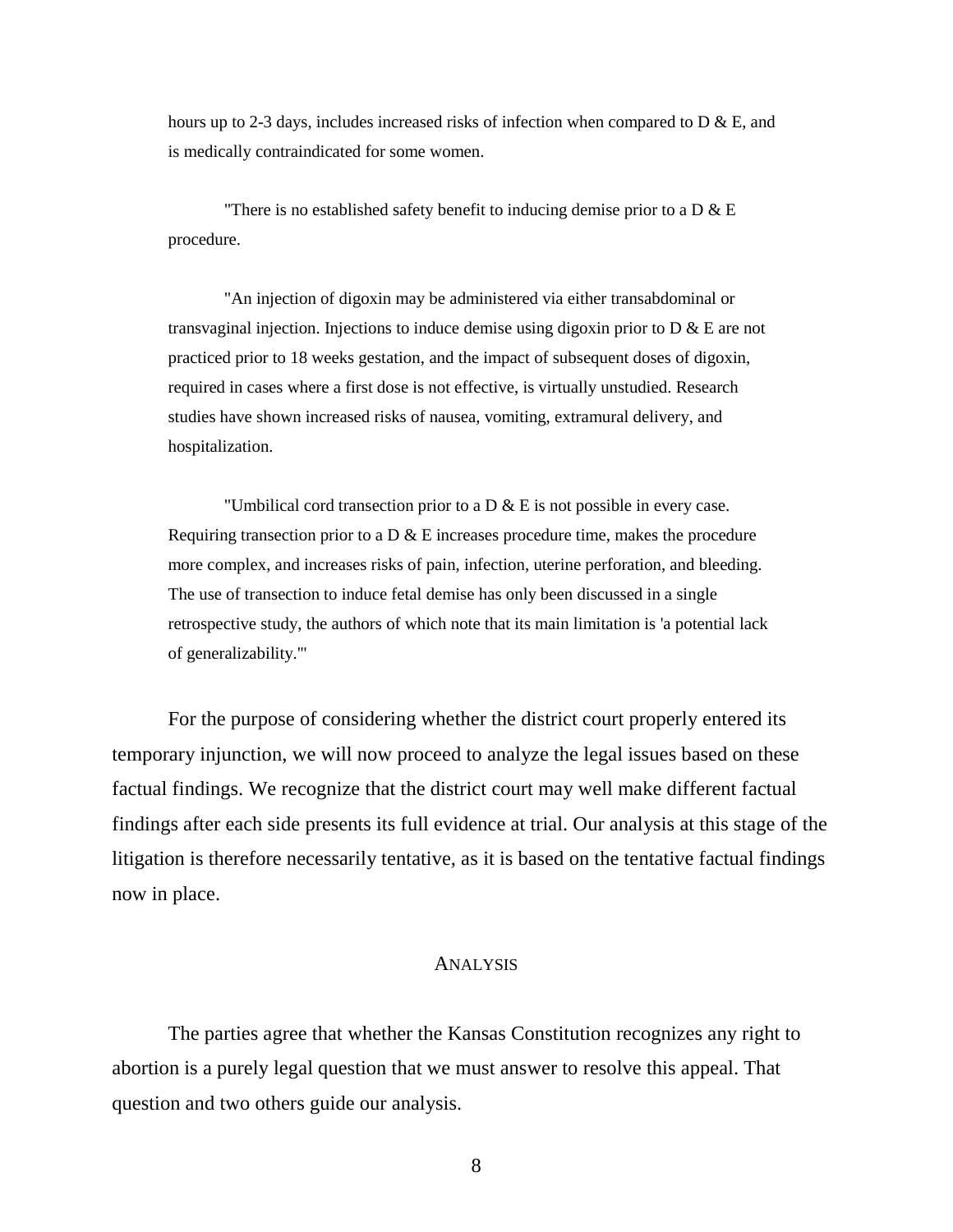The central issue we must decide is whether the Kansas Constitution provides any abortion rights. If not, then this new Kansas statute should be allowed to go into effect, as the plaintiffs have raised only Kansas constitutional rights as the basis for an injunction.

If the Kansas Constitution does provide some abortion rights, we must then answer two other questions. First, we would have to determine the standard we would apply to decide whether those rights have been violated. That also is a purely legal question. Next, we would apply that standard to the facts as found by the district court to determine whether this new statute would violate those rights. In doing so, we would also take into account the standards that apply when a plaintiff seeks injunctive relief (*i.e.*, a court order commanding or preventing some action, here preventing the new law from taking effect).

To obtain an injunction—even a temporary one—a plaintiff must make five showings to the court: (1) a substantial likelihood of eventually prevailing on the merits; (2) a reasonable probability that irreparable injury would take place without an injunction; (3) the lack of an adequate legal remedy (such as damages); (4) that the threat of injury outweighs whatever harm the injunction may cause the opposing party; and (5) that the injunction will not be against the public interest. *Downtown Bar and Grill v. State*, 294 Kan. 188, 191, 273 P.3d 709 (2012). In this case, however, at least for the purposes of this appeal, the State has focused exclusively on the first of those required showings—substantial likelihood of success on the merits. The State does so by arguing that the Kansas Constitution does not provide the right to an abortion and that even if it did, and even if that right brings into play the same standards now applied under the United States Constitution, the new statute would not violate those standards and accordingly should still be allowed to take effect. We therefore focus on whether there is an abortion right under the Kansas Constitution and, if so, whether the new statute would violate that right.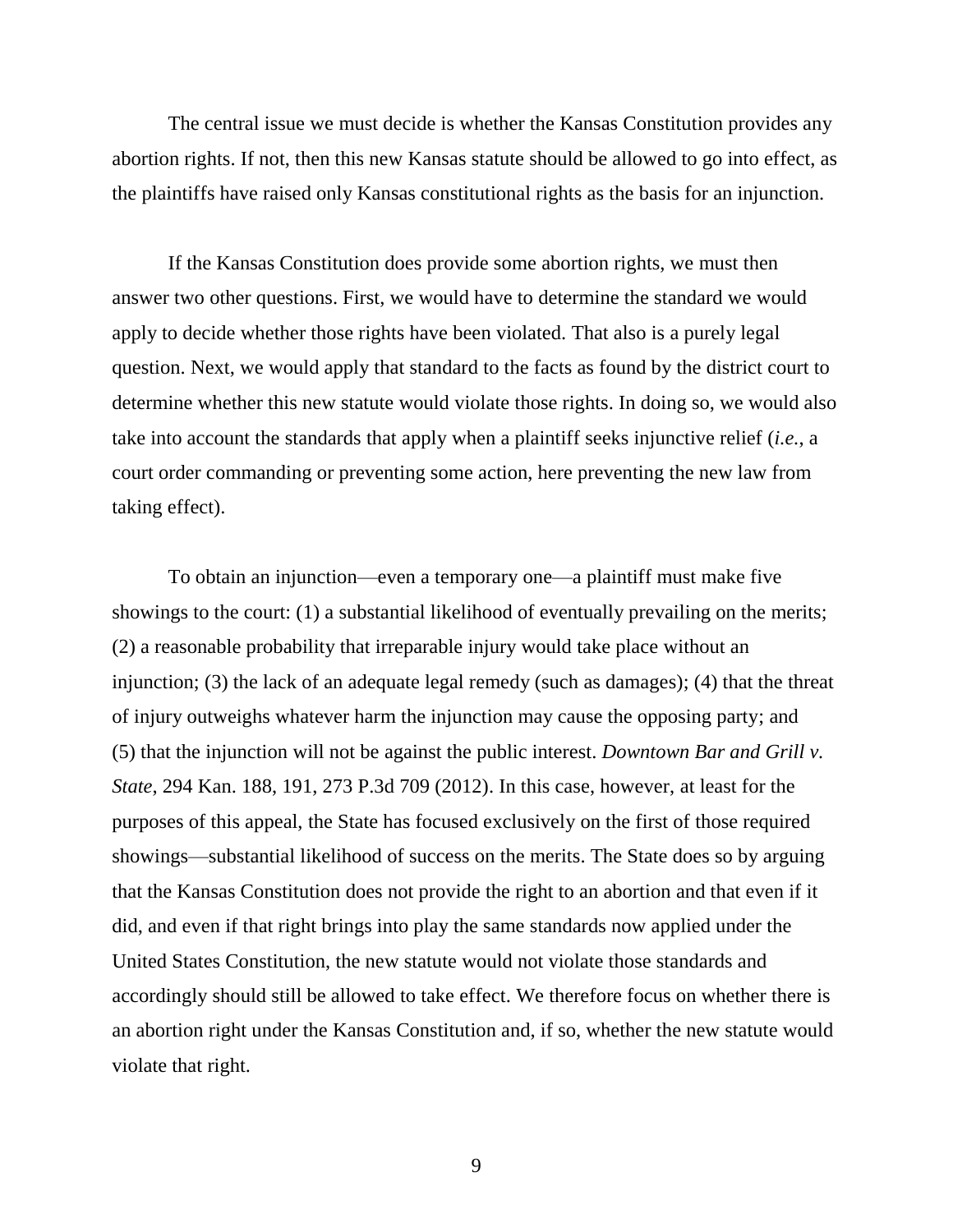We review the grant or denial of a temporary injunction only for an abuse of discretion. *Downtown Bar and Grill*, 294 Kan. at 191. Even though that is often a quite deferential review, a court abuses its discretion if it bases its ruling on a legal error. *Kansas City Power & Light Co. v. Strong*, 302 Kan. 712, 729, 356 P.3d 1064 (2015). And our review of legal issues must be independent, without any required deference to the district court. *Downtown Bar and Grill*, 294 Kan. at 191-92. Thus, our primary role in this appeal is to answer the purely legal questions we have identified concerning whether the plaintiffs are likely to succeed on their claim that the statute violates the Kansas Constitution.

*Under Established Kansas Supreme Court Caselaw, the Kansas Constitution Recognizes a Right to Abortion.* 

So we begin with whether the Kansas Constitution recognizes any right to abortion. On this question, we are guided primarily by two sources—the text of the sections of the Kansas Constitution cited by the plaintiffs and the caselaw of the Kansas Supreme Court interpreting those provisions.

The plaintiffs rely on sections 1 and 2 of the Kansas Constitution Bill of Rights. Section 1 provides: "All men are possessed of equal and inalienable natural rights, among which are life, liberty, and the pursuit of happiness." Section 2 provides: "All political power is inherent in the people, and all free governments are founded on their authority, and are instituted for their equal protection and benefit. . . ."

Of course, we are not the first to consider these provisions—the Kansas Supreme Court has done so on many occasions; it is the final arbiter when interpreting the Kansas Constitution, including determining whether a statute violates that constitution. *Harris v. Shanahan*, 192 Kan. 183, 206-07, 387 P.2d 771 (1963). And as we noted in the introduction to this opinion, the Kansas Supreme Court has said in seven different cases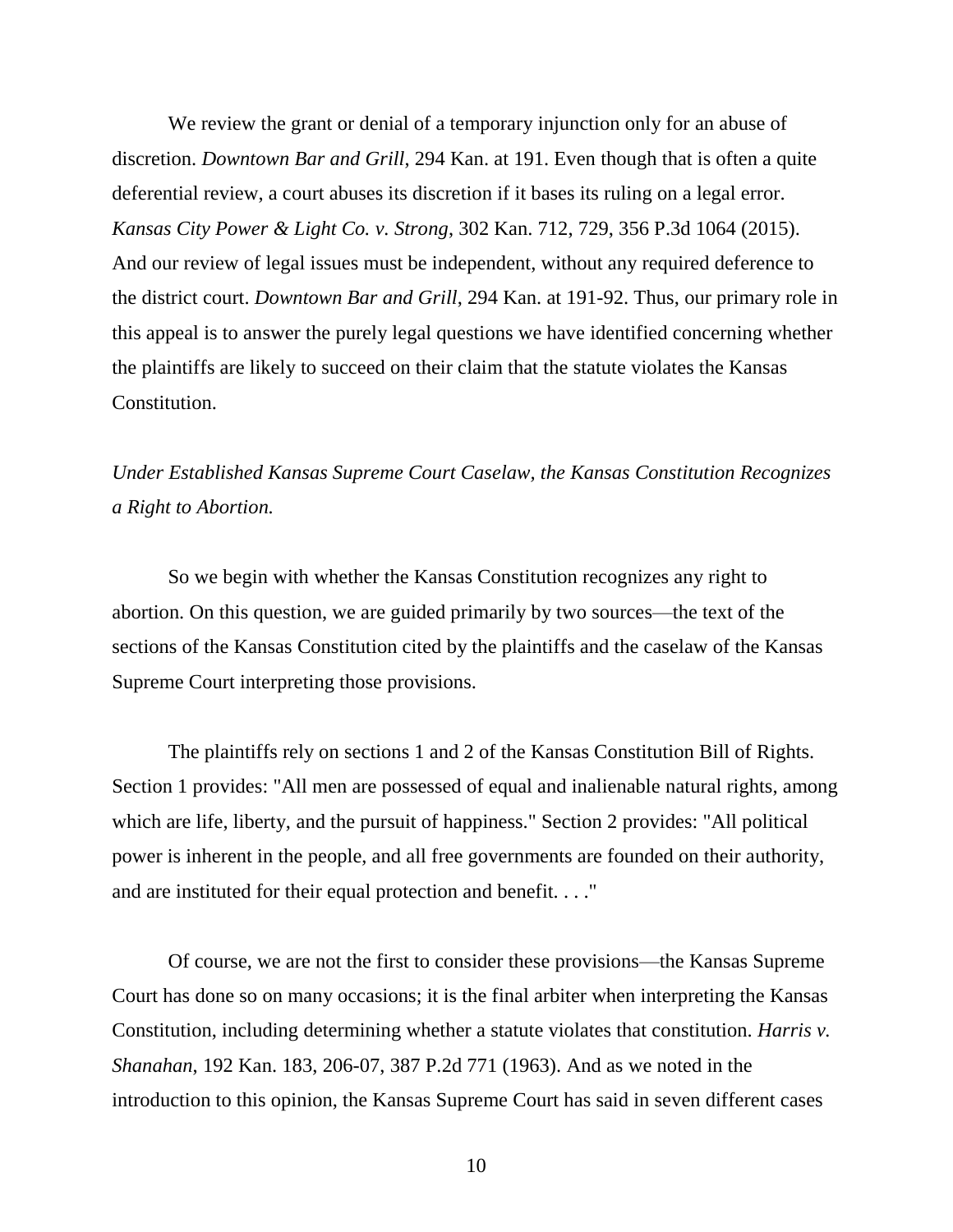stretching from 1917 through 2005 that it gives these Kansas constitutional provisions "much the same effect" as the Due Process and Equal Protection Clauses of the Fourteenth Amendment. *Limon*, 280 Kan. at 283; *Parrish*, 257 Kan. 294, Syl. ¶ 5; *Kansas City*, 230 Kan. at 426; *Manzanares*, 214 Kan. at 602; *Henry*, 213 Kan. at 752-53; *Tri-State Hotel Co*., 195 Kan. 748, Syl. ¶ 1; *Wilson*, 101 Kan. at 795-96. More recently, our Supreme Court noted that "at least for the past half-century, [it] has generally adopted the United States Supreme Court's interpretation of corresponding federal constitutional provisions as the meaning of the Kansas Constitution, notwithstanding any textual, historical, or jurisprudential differences." *State v. Lawson*, 296 Kan. 1084, 1091, 297 P.3d 1164 (2013).

The State argues that the words "due process" do not appear in sections 1 and 2 of the Kansas Constitution Bill of Rights, and that's obviously true. Even so, not only has our Supreme Court interpreted sections 1 and 2 to provide a due-process right, but section 1 contains language—the right to "liberty"—that fits squarely within both the federal abortion-rights cases and the broader substantive-due-process caselaw within which the federal constitutional right to abortion has taken form.

Both the Fifth Amendment (applicable to the federal government) and the Fourteenth Amendment (applicable to the states) to the United States Constitution provide that no person shall be deprived "of life, liberty, or property, without due process of law." These due-process provisions have long been interpreted not only to require that the government provide fair procedures when key rights are at stake but also to protect some key substantive rights from government interference—thus the term *substantive* due process.

In *Planned Parenthood of Southeastern Pa. v. Casey*, 505 U.S. 833, 112 S. Ct. 2791, 120 L. Ed. 2d 674 (1992), an abortion-rights case, the Court provided an overview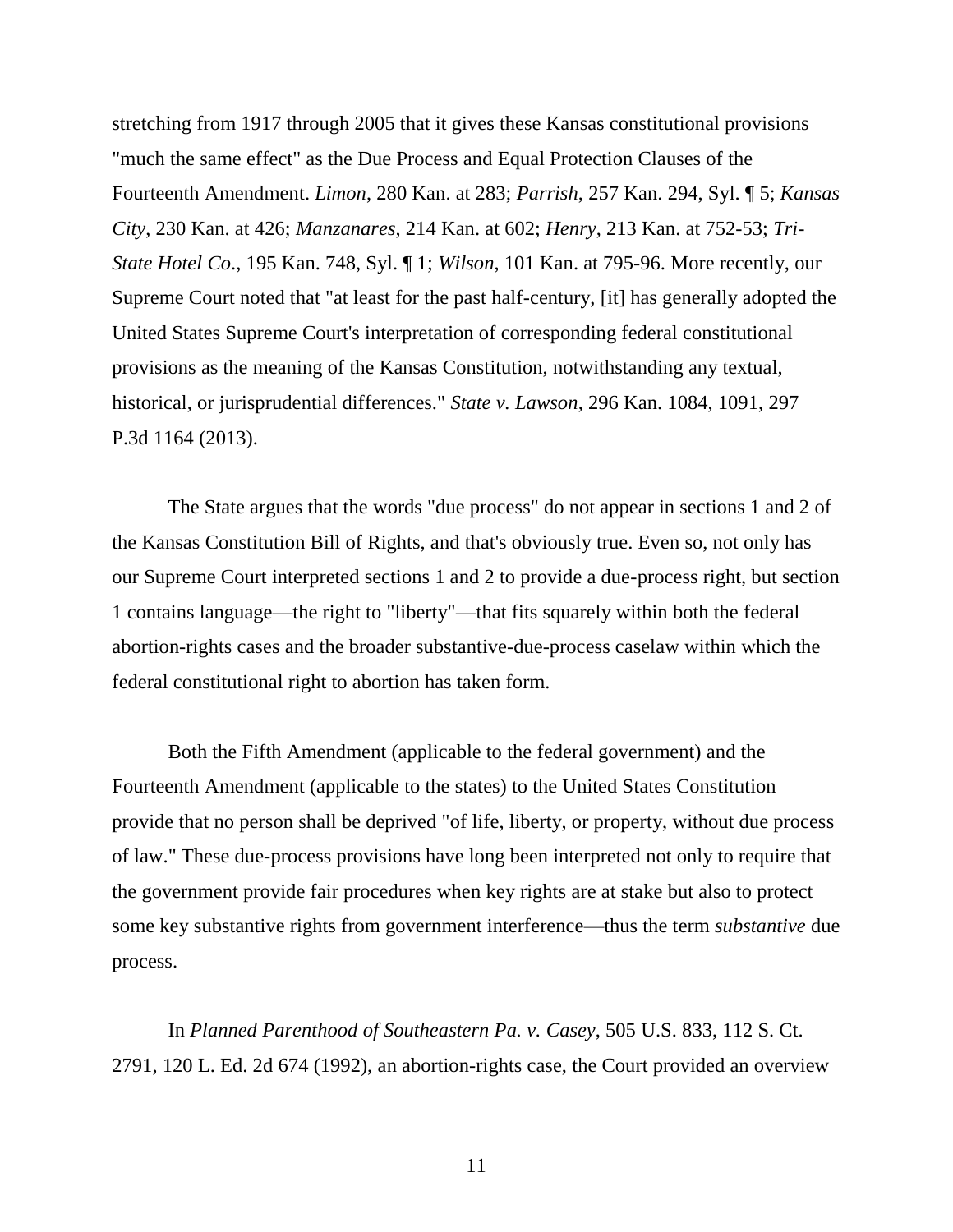of these substantive-due-process rights. It explained that the right to abortion was derived from the word "liberty," just like the Court's other substantive-due-process caselaw:

"Constitutional protection of the woman's decision to terminate her pregnancy derives from the Due Process Clause of the Fourteenth Amendment. It declares that no State shall 'deprive any person of life, liberty, or property, without due process of law.' *The controlling word in the cases before us is 'liberty.'* Although a literal reading of the Clause might suggest that it governs only the procedures by which a State may deprive persons of liberty, for at least 105 years, since *Mugler v. Kansas*, 123 U.S. 623, 660-661 (1887), the Clause has been understood to contain a substantive component as well, one 'barring certain government actions regardless of the fairness of the procedures used to implement them.' *Daniels v. Williams*, 474 U.S. 327, 331 (1986). As Justice Brandeis (joined by Justice Holmes) observed, '[d]espite arguments to the contrary which had seemed to me persuasive, it is settled that the due process clause of the Fourteenth Amendment applies to matters of substantive law as well as to matters of procedure. Thus all fundamental rights comprised within the term liberty are protected by the Federal Constitution from invasion by the States.' *Whitney v. California*, 274 U.S. 357, 373 (1927) (concurring opinion)." (Emphasis added.) *Casey*, 505 U.S. at 846-47.

In the first case the Court referred to, the 1887 case of *Mugler v. Kansas*, the Court considered whether Kansas statutes that made it a crime to manufacture intoxicating liquor violated a right to liberty that would allow a person to make liquor for his or her own use. The Court said there was a substantive limit to legislation that could be enacted for public health, morals, or safety: "It does not at all follow that every statute enacted ostensibly for the promotion of these ends is to be accepted as a legitimate exertion of the police powers of the State. There are, of necessity, limits beyond which legislation cannot rightfully go." 123 U.S. at 661. In *Mugler*, however, the State of Kansas had not gone beyond appropriate limits, as the Court noted the strong need to protect "the community against the evils which confessedly result from the excessive use of ardent spirits." 123 U.S. at 662.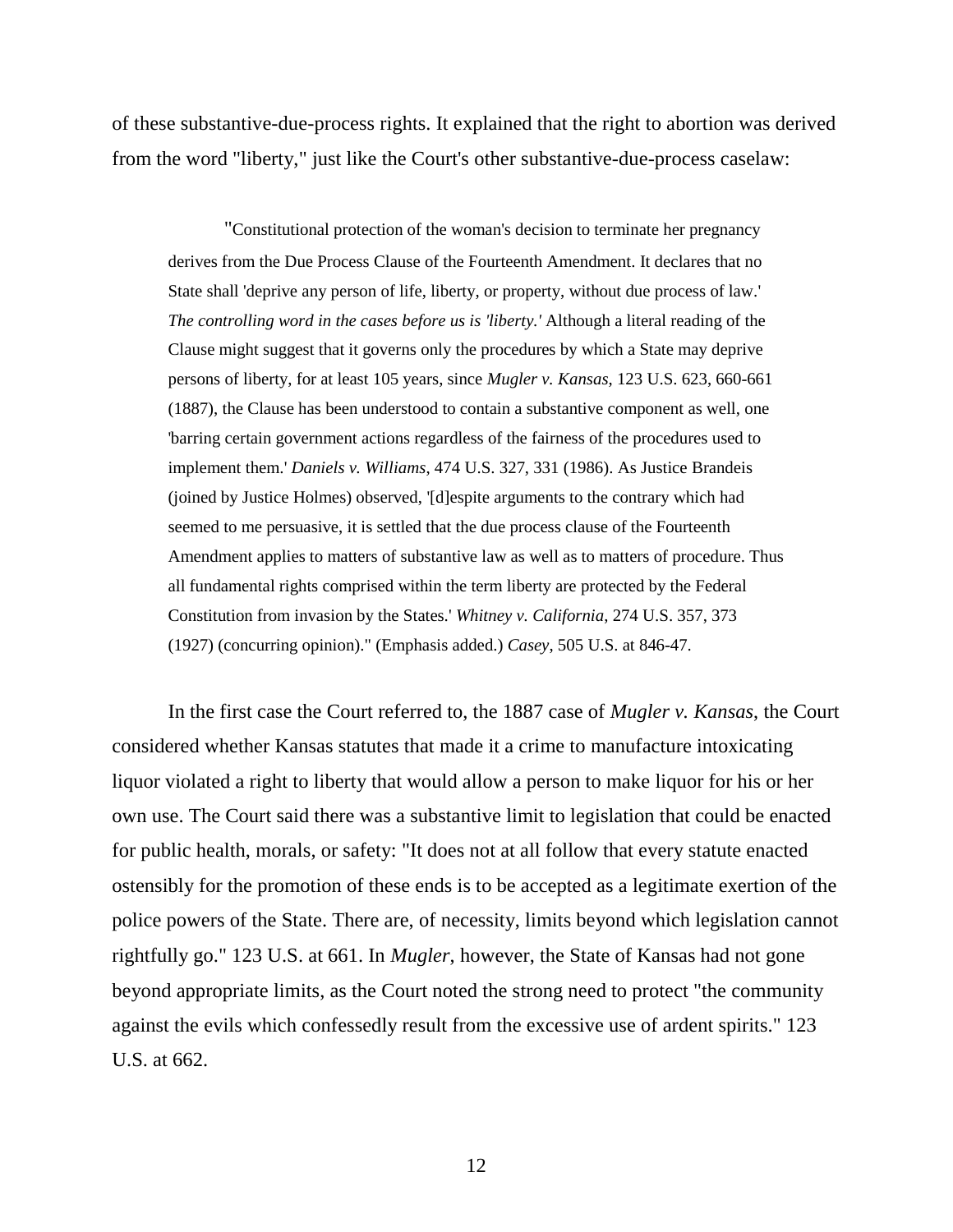In the early twentieth century, the United States Supreme Court found that a number of economic and social-welfare regulations unconstitutionally interfered with the protected interest in liberty. See 2 Rotunda & Nowak, Treatise on Constitutional Law: Substance and Procedure §§ 15.2-15.4 (5th ed. 2012); Barron & Dienes, Constitutional Law in a Nutshell, pp. 216-25 (8th ed. 2013). The most famous of these cases was *Lochner v. New York*, 198 U.S. 45, 53, 64, 25 S. Ct. 539, 49 L. Ed. 937 (1905), where the court invalidated a state law limiting bakery employees to no more than 10 hours of work per day and 60 hours per week, concluding that "[t]he right to purchase or to sell labor is part of the liberty protected" by the Fourteenth Amendment's Due Process Clause.

Later, beginning with *Nebbia v. New York*, 291 U.S. 502, 538-39, 54 S. Ct. 505, 78 L. Ed. 940 (1934), which upheld New York's minimum-price law for milk, the Court began a retreat from its close scrutiny of economic regulations. Today, unless equalprotection principles or fundamental rights are at stake, courts apply a much less rigorous test, approving state economic or social-welfare regulations so long as they are rationally related to a legitimate governmental interest. *E.g.*, *Williamson v. Lee Optical Co.*, 348 U.S. 483, 486-88, 75 S. Ct. 461, 99 L. Ed. 563 (1955) (upholding Oklahoma regulation of opticians where regulation might have been "a rational way to correct" a problem); *Manzanares v. Bell*, 214 Kan. 589, Syl. ¶¶ 7-8, 522 P.2d 1291 (1974) (stating that whether the Kansas no-fault insurance law "violates the due process clause is determined by whether its provisions bear a reasonable relation to a permissible legislative objective"; applying the Due Process Clauses in both United States and Kansas Constitutions); see *State ex rel. Schneider v. Liggett*, 223 Kan. 610, 613-15, 576 P.2d 221 (1978); Rotunda & Nowak at § 15.4(e); Barron & Dienes, pp. 221-25.

Although substantive due process is no longer used to overturn any reasonable economic regulation, it has become the basis for constitutional rights related to privacy, marriage, family, and procreation—none of which are specifically mentioned in the United States Constitution. The Court has recognized the right to the use of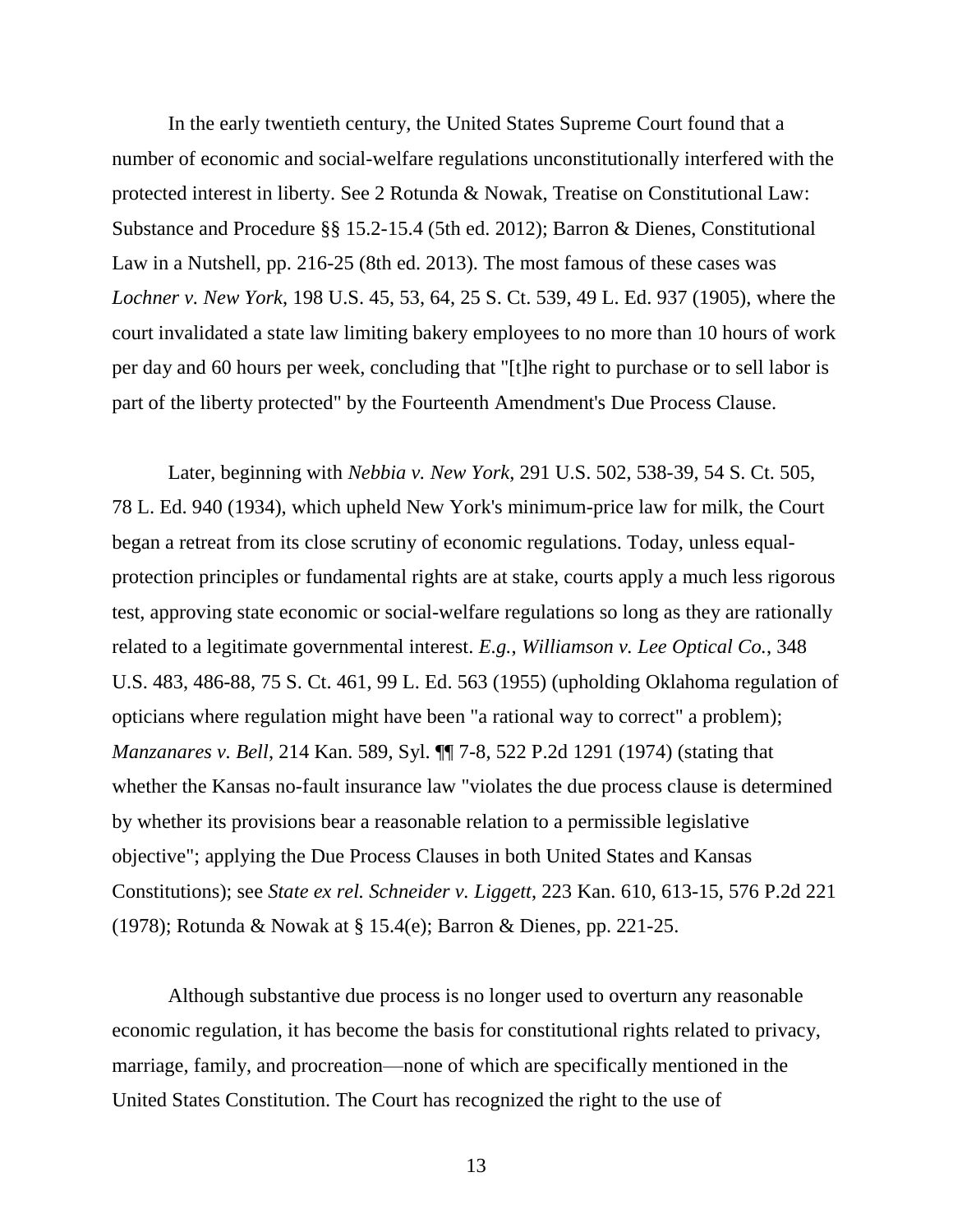contraceptives in *Griswold v. Connecticut*, 381 U.S. 479, 481-85, 85 S. Ct. 1678, 14 L. Ed. 2d 510 (1965), the right to interracial marriage in *Loving v. Virginia*, 388 U.S. 1, 12, 87 S. Ct. 1817, 18 L. Ed. 2d 1010 (1967), the right to live with one's extended family, notwithstanding a city's zoning laws in *Moore v. East Cleveland*, 431 U.S. 494, 503-06, 97 S. Ct. 1932, 52 L. Ed. 2d 531 (1977) (plurality opinion), the right to refuse medical treatment in *Cruzan v. Director, Missouri Dept. of Health*, 497 U.S. 261, 278, 110 S. Ct. 2841, 111 L. Ed. 2d 224 (1990), the right of a fit parent to raise his or her children without state interference in *Troxel v. Granville*, 530 U.S. 57, 65-66, 68-69, 120 S. Ct. 2054, 147 L. Ed. 2d 49 (2000) (plurality opinion), and, most recently, the right of a samesex couple to marry in *Obergefell v. Hodges*, 576 U.S. \_\_\_, 135 S. Ct. 2584, 2604-05, 192 L. Ed. 2d 609 (2015).

And, of course, the Court first recognized a right to abortion in *Roe v. Wade*, 410 U.S. 113, 93 S. Ct. 705, 35 L. Ed. 2d 147 (1973). The *Roe* Court discussed two bases for its conclusion that a right to privacy protected certain decisions a woman would make in terminating a pregnancy, but it relied primarily on the liberty interest found in the Fourteenth Amendment:

"This right of privacy, whether it be founded in the Fourteenth Amendment's concept of personal liberty and restrictions upon state action, *as we feel it is*, or, as the District Court determined, in the Ninth Amendment's reservation of rights to the people, is broad enough to encompass a woman's decision whether or not to terminate her pregnancy." (Emphasis added.) 410 U.S. at 153.

Later cases have squarely tied the right to abortion to this liberty interest: The *Casey* opinion does so most clearly. In addition to the quotation we have already included in our opinion ("The controlling word in the cases before us is 'liberty.'" 505 U.S. at 846), the Court's opinion squarely relied on a liberty interest under the Due Process Clause: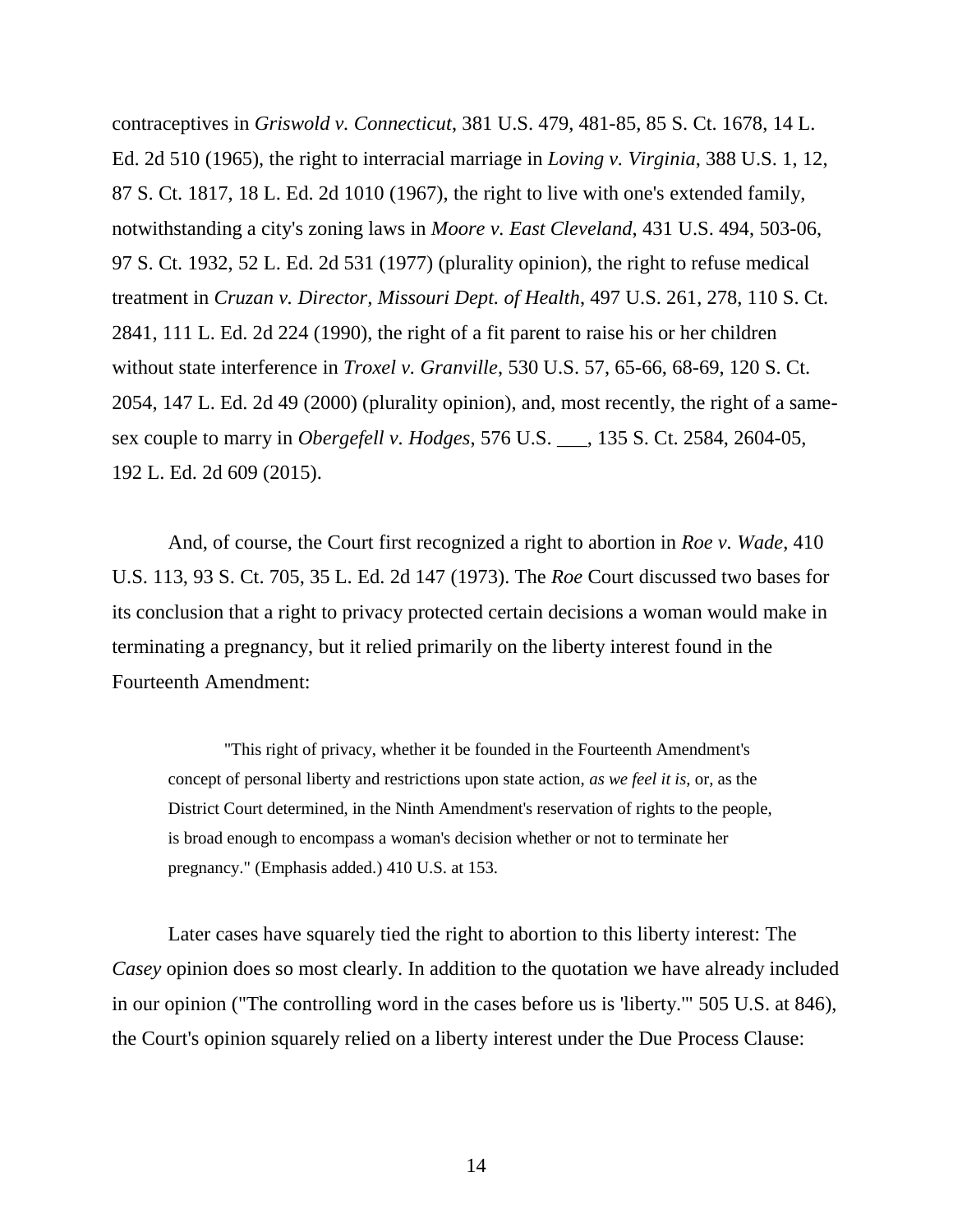"It is a promise of the Constitution that there is a realm of personal liberty which the government may not enter. . . .

. . . .

"Our law affords constitutional protection to personal decisions relating to marriage, procreation, contraception, family relationships, child rearing, and education. . . . These matters, involving the most intimate and personal choices a person may make in a lifetime, choices central to personal dignity and autonomy, are central to the liberty protected by the Fourteenth Amendment. At the heart of liberty is the right to define one's own concept of existence, of meaning, of the universe, and of the mystery of human life. Beliefs about these matters could not define the attributes of personhood were they formed under compulsion of the State." 505 U.S. at 847-51.

The State argues that none of this matters because "[n]o Kansas court has found that the Kansas Constitution includes a right of substantive due process . . . ." On that point, the State is simply wrong.

One year before the *Lochner* decision, in *Brick Co. v. Perry*, 69 Kan. 297, 76 Pac. 848 (1904), our Supreme Court struck down a Kansas statute making it unlawful to prevent employees from joining or belonging to a labor union. The court first noted that the defendant had claimed the law in question violated both the Fourteenth Amendment to the United States Constitution and section 1 of the Kansas Constitution Bill of Rights. 69 Kan. at 298-99. The court said there had been "an epidemic of this class of legislation" in the past two decades and that such laws had "been universally held to be a denial of rights guaranteed by the provisions of the national and state constitutions." 69 Kan. at 301-02. The court said that the statute was unconstitutional, 69 Kan. at 305, because the employer was "at liberty to contract for the services of persons in any manner that is satisfactory to both" and that "[n]o legislative restrictions can be imposed on the lawful exercise of these rights." 69 Kan. at 301.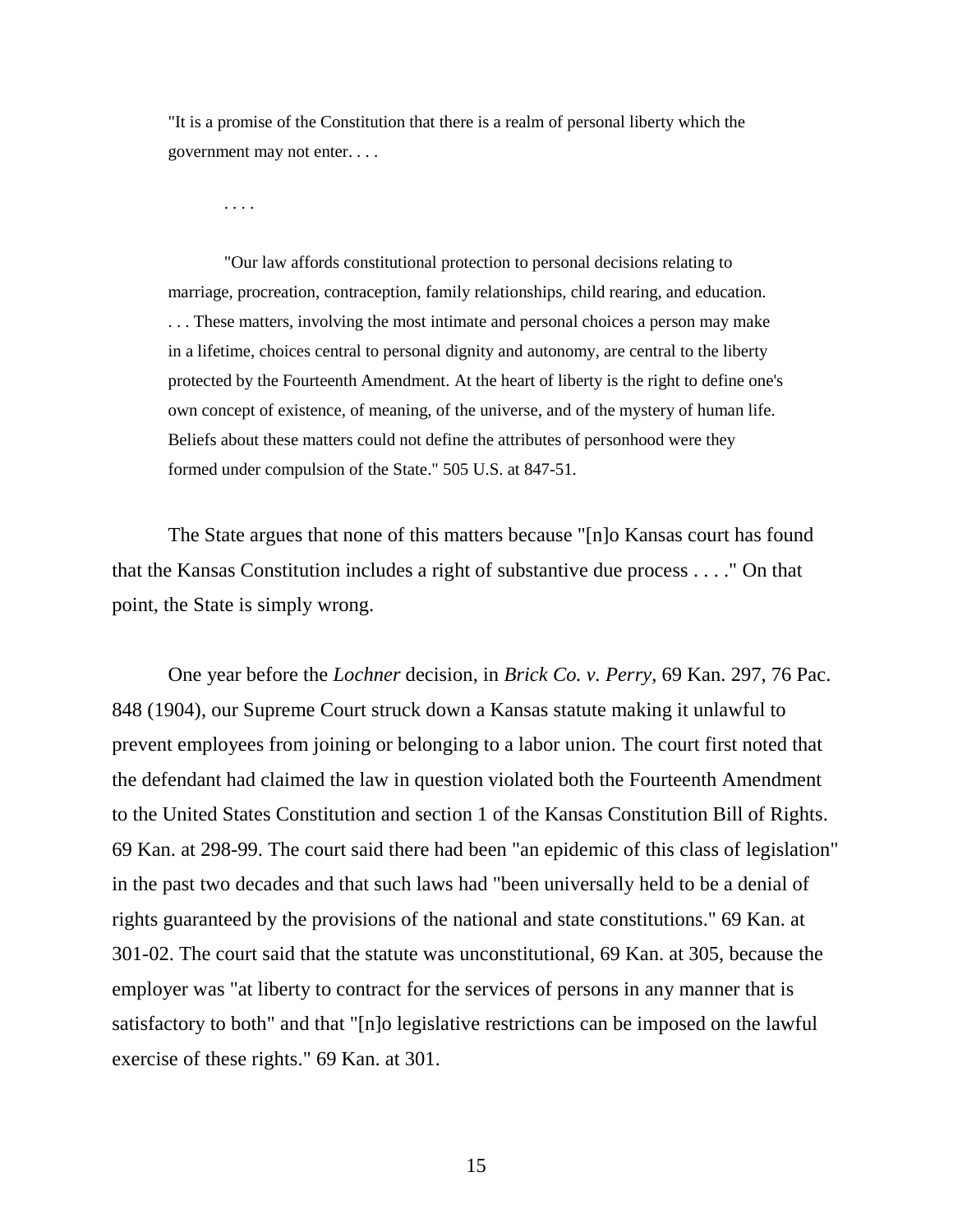Other Kansas Supreme Court decisions have also measured Kansas statutes against the substantive-due-process standards found in sections 1 and 2 of the Kansas Constitution Bill of Rights.

In *State v. Wilson*, 101 Kan. 789, 168 Pac. 679 (1917), the court upheld a statute limiting the use of trading stamps without payment of a license tax. The court specifically noted that it was applying sections 1 and 2 of the Kansas Constitution, which it said "are given much the same effect as the clauses of the fourteenth amendment relating to due process of law and equal protection." 101 Kan. at 795-96. The court said that more than 50 court decisions had found trading-stamp laws invalid but that the United States Supreme Court had very recently upheld them in two cases. Relying upon the United States Supreme Court's interpretation of the Fourteenth Amendment, our court concluded: "We acquiesce in the view of the federal supreme court that there is sufficient room for a reasonable difference of opinion as to whether the 'premium system' [used in trading stamps] is attended with evil consequences to the public, to place the affirmative decision of that question by the legislature beyond the reach of the courts . . . ." 101 Kan. at 800.

More recently, in *Manzanares*, 214 Kan. 589, the court considered the constitutionality of the Kansas no-fault insurance law. The court noted that "the Kansas Constitution's counterpart of the Fourteenth Amendment is Sections 1 and 2 of our Bill of Rights," 214 Kan. at 610, and the court concluded that the provisions of the law did "not violate the due process clause of either the Fourteenth Amendment to the Constitution of the United States or Sections 1 and 2 of the Bill of Rights of the Kansas Constitution." 214 Kan. 589, Syl. ¶ 8.

In sum, the Kansas Supreme Court has explicitly recognized a substantive-dueprocess right under the Kansas Constitution and has applied a substantive-due-process legal standard equivalent to the one applicable under the Fourteenth Amendment at the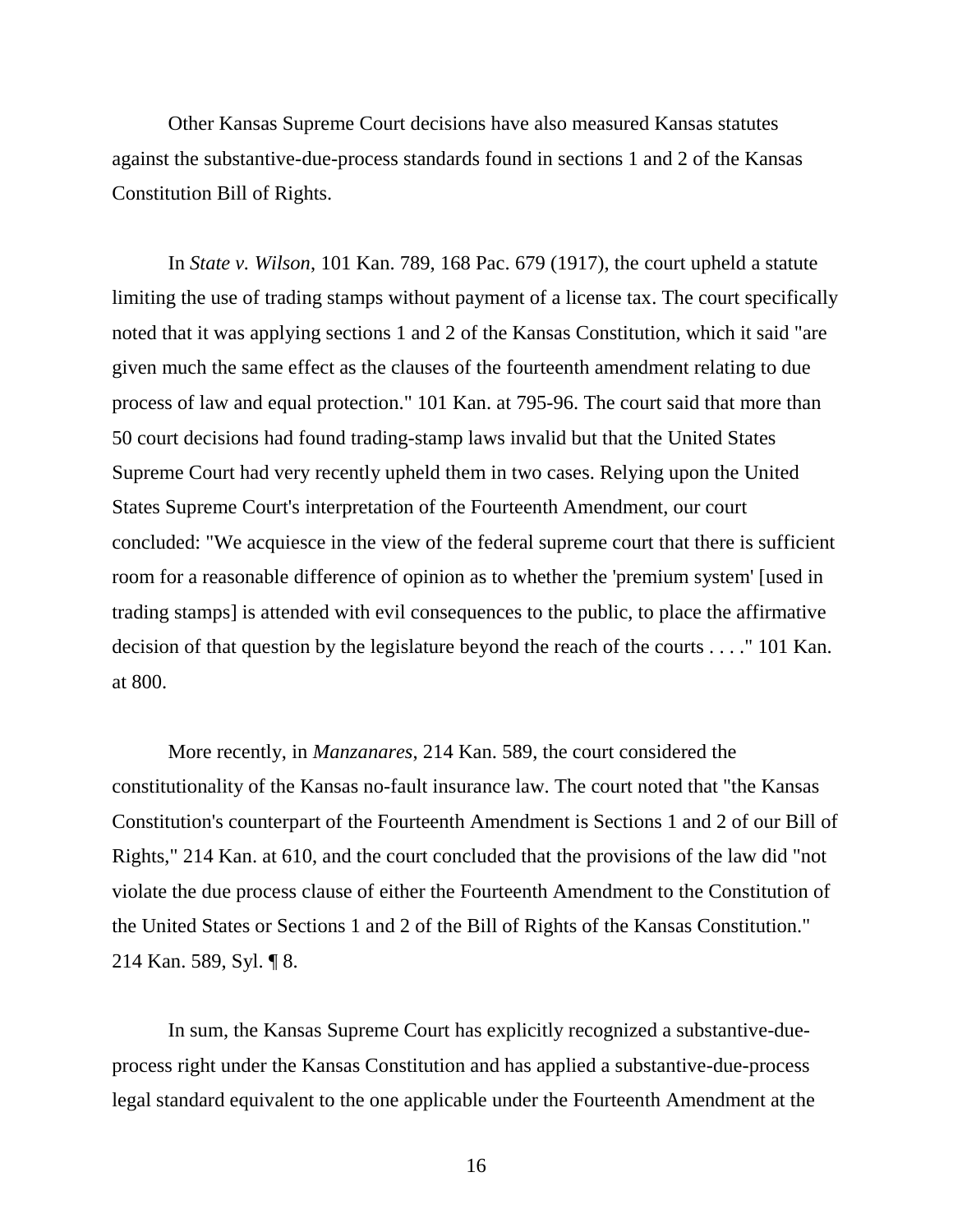time of these Kansas decisions. See also *Gilbert v. Mathews*, 186 Kan. 672, 677, 686, 352 P.2d 58 (1960) (striking down a statute regulating the sale of new goods at public auction by itinerant sellers as a violation of the federal and state constitutions, citing section 1 of the Kansas Constitution Bill of Rights and the Fourteenth Amendment as the governing authorities). What the Kansas Supreme Court has not yet done is apply substantive-dueprocess principles in a case involving personal or fundamental rights, like the right to contraception, the right to marry, or the right to abortion.

As far as we are aware, the court has only been asked to do so once—in *Alpha Med. Clinic v. Anderson*, 280 Kan. 903, 128 P.3d 364 (2006), a case in which the court had to balance abortion rights and privacy interests against governmental investigatory powers. The *Alpha Med. Clinic* court noted the federal constitutional right to obtain an abortion without the government imposing an undue burden on that right. 280 Kan. at 920. The court then responded to a party's request that it also recognize the same right under the Kansas Constitution, declining to do so since it had already recognized the federal right:

"We have not previously recognized—and need not recognize in this case despite petitioners' invitation to do so—that such [abortion] rights also exist under the Kansas Constitution. But we customarily interpret its provisions to echo federal standards. [Citations omitted.]" 280 Kan. at 920.

The court's final sentence—noting that it "customarily interpret[s]" Kansas constitutional provisions "to echo federal standards"—was unnecessary to the *Alpha Med. Clinic* decision and certainly is consistent with our understanding of its approach in substantive-due-process decisions from the early twentieth century to the present. But we do not recognize a right to abortion under the Kansas Constitution based on that hint from *Alpha Med. Clinic*. We do so because the Kansas Supreme Court has consistently interpreted sections 1 and 2 of the Kansas Constitution Bill of Rights as equivalent to the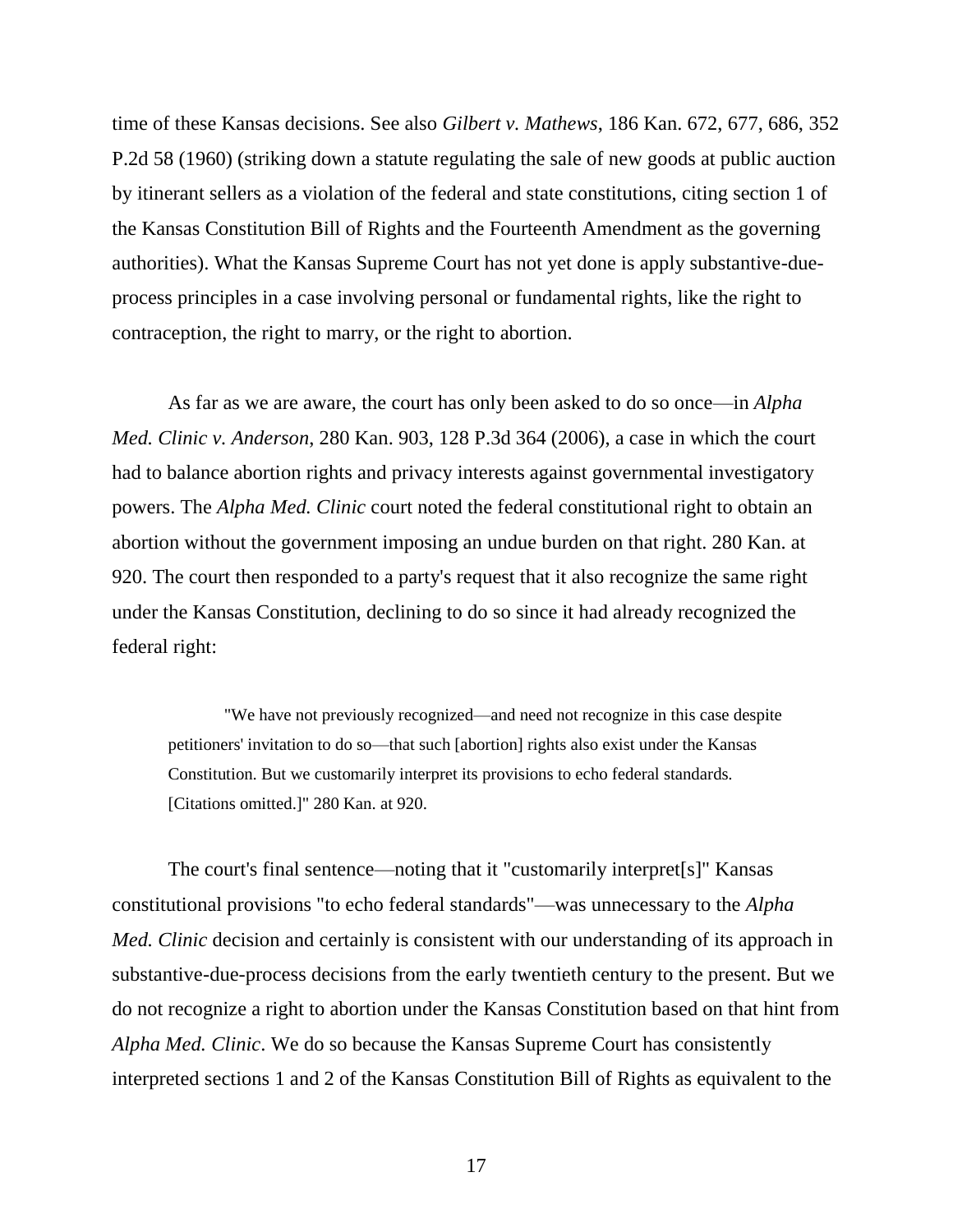Due Process and Equal Protection Clauses of the Fourteenth Amendment. Because the right to abortion is part of the liberty protected by the Due Process Clause to the Fourteenth Amendment, the Kansas Constitution provides the same right to abortion that is protected under federal law.

Before we conclude this section of the opinion, we should address one other argument the State has made against recognizing a right to abortion under sections 1 and 2 of the Kansas Constitution Bill of Rights—that the framers of the Kansas Constitution (who, we note, were all men) surely did not intend to create an abortion right in 1859, when the constitution was adopted. That may be true, but it has been recognized since before Kansas joined the Union that, as a matter of constitutional interpretation, the intent of the drafters with respect to broadly written rights is not the end of the matter. As Chief Justice John Marshall said, "[W]e must never forget, that it is *a constitution* we are expounding," "a constitution intended to endure for ages to come, and, consequently, to be adapted to the various *crises* of human affairs." *McCulloch v. State of Maryland*, 17 U.S. (4 Wheat.) 316, 407, 415, 4 L. Ed. 579 (1819). So it has been in practice with the Due Process Clause, where new applications, unforeseen to the drafters, have arisen over time, like the right to contraception, the right to marry, and the right to abortion. So too with the prohibition on cruel and unusual punishment, where "evolving standards of decency" have been recognized under both the United States and Kansas Constitutions. See *Graham v. Florida*, 560 U.S. 48, 58, 130 S. Ct. 2011, 176 L. Ed. 2d 825 (2010); *State v. DeCourcy*, 224 Kan. 278, 283, 580 P.2d 86 (1978).

We could go on with other examples, but neither the United States Supreme Court nor the Kansas Supreme Court has limited its interpretation of broadly worded federal and state constitutional provisions only to what was initially intended. Just last year, the United States Supreme Court once again quite clearly embraced this notion of constitutional interpretation in its *Obergefell* opinion, which determined that there was a right under the Due Process Clause to same-sex marriage: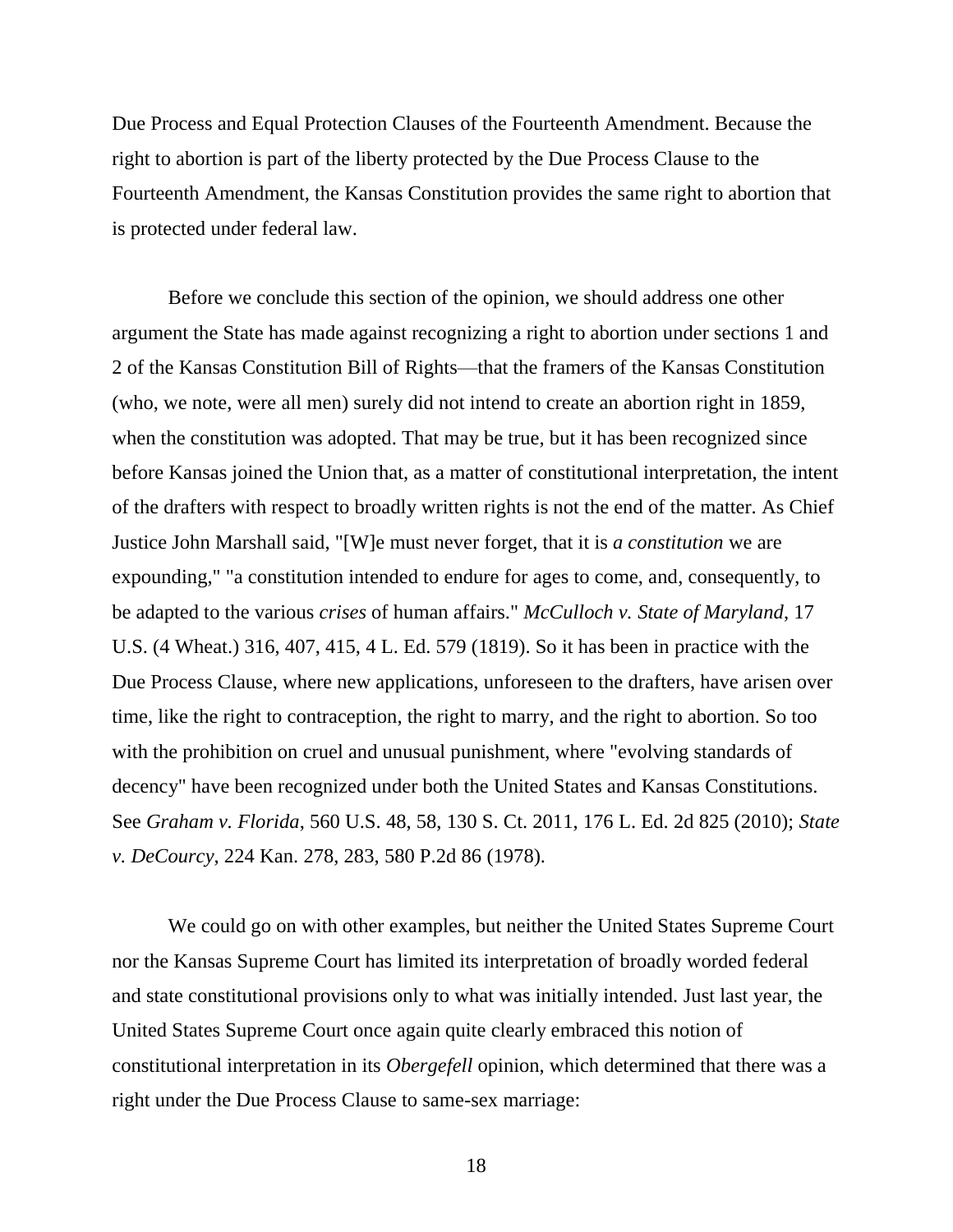"The nature of injustice is that we may not always see it in our own times. The generations that wrote and ratified the Bill of Rights and the Fourteenth Amendment did not presume to know the extent of freedom in all of its dimensions, and so they entrusted to future generations a charter protecting the right of all persons to enjoy liberty as we learn its meaning. When new insight reveals discord between the Constitution's central protections and a received legal stricture, a claim to liberty must be addressed." 135 S. Ct. at 2598.

The Kansas Supreme Court has made much the same point:

- "We are aware of the fact that constitutions and their interpretation should march abreast of the times. Words must yield to the pressure of changed social conditions, more enlightened ideals, advanced business organizations and the general march of progress." *Markham v. Cornell*, 136 Kan. 884, 891, 18 P.2d 158 (1933).
- "Until repealed or amended by the legislature, statutes stand immovable; constitutions march, aided by judicial interpretation necessarily employed to give full force and effect to the rights and privileges guaranteed by their general terms." *Postlethwaite v. Edson*, 102 Kan. 619, 643, 171 Pac. 769 (1918).

See also *Gannon v. State*, 298 Kan. 1107, 1155-56, 319 P.3d 1196 (2014) (noting that courts are regularly called upon to define and apply imprecise constitutional standards and that the understanding of these general standards—such as "cruel and unusual" or "equal protection"—may be refined over time).

From all of this, we discern a simple proposition: The rights of Kansas women in 2016 are not limited to those specifically intended by the men who drafted our state's constitution in 1859.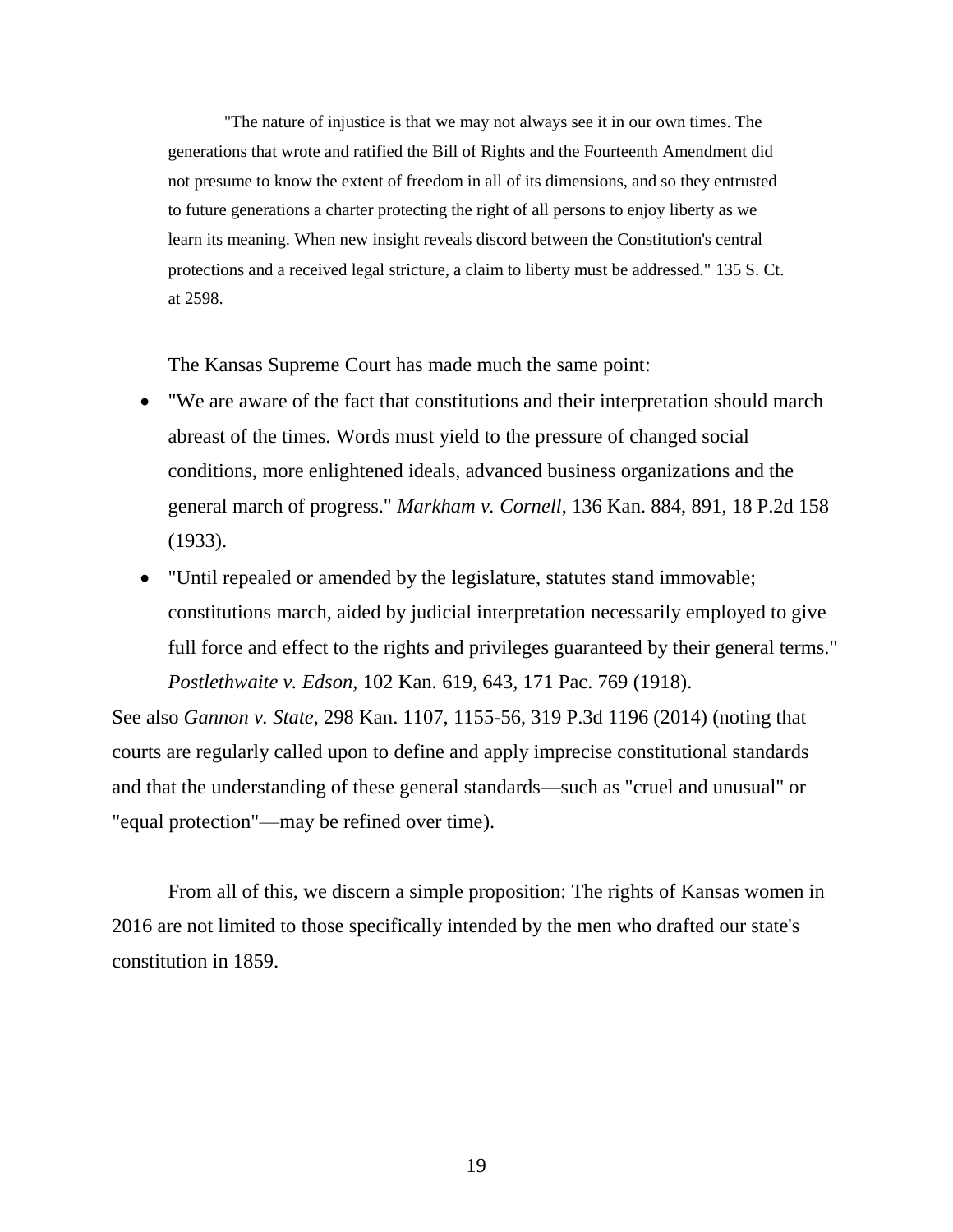*We Apply the Undue-Burden Test Announced in* Casey *to Determine Whether the Kansas Constitution's Right to Abortion Has Been Violated.* 

We next determine what standard we should apply to decide whether this new Kansas statute violates the abortion right provided under the Kansas Constitution. Since we have concluded that Kansas would apply the same due-process standards that the United States Supreme Court applies under the Fourteenth Amendment, we must first determine what those federal standards are.

Three United States Supreme Court cases are central here: *Casey*; *Stenberg v. Carhart*, 530 U.S. 914, 120 S. Ct. 2597, 147 L. Ed. 2d 743 (2000); and *Gonzales v. Carhart*, 550 U.S. 124, 127 S. Ct. 1610, 167 L. Ed. 2d 480 (2007). In *Casey*, the Court announced an "undue burden" standard to apply in determining whether an abortionrights restriction is constitutional. 505 U.S. at 876-78 (plurality opinion). While that portion of the *Casey* opinion was adopted by only three justices (with two others adopting a more stringent test), a majority of the Court applied the *Casey* undue-burden test in *Stenberg*, 530 U.S. at 921, and *Gonzales*, 550 U.S. at 146. In addition, our Supreme Court recognized this as the applicable test in *Alpha Med. Clinic*. 280 Kan. at 920 (recognizing "the fundamental right of a pregnant woman to obtain a lawful abortion without government imposition of an undue burden on that right") (citing *Casey*). We therefore apply the undue-burden test here.

An undue-burden finding, as described in *Casey*, "is a shorthand for the conclusion that a state regulation has the purpose or effect of placing a substantial obstacle in the path of a woman seeking an abortion of a nonviable fetus." 505 U.S. at 877. The plaintiffs in our case have primarily argued that the new Kansas statute is unconstitutional based on its effect. A statute that furthers a valid state interest but "has the effect of placing a substantial obstacle in the path of a woman's choice cannot be considered a permissible means of serving its legitimate ends." 505 U.S. at 877.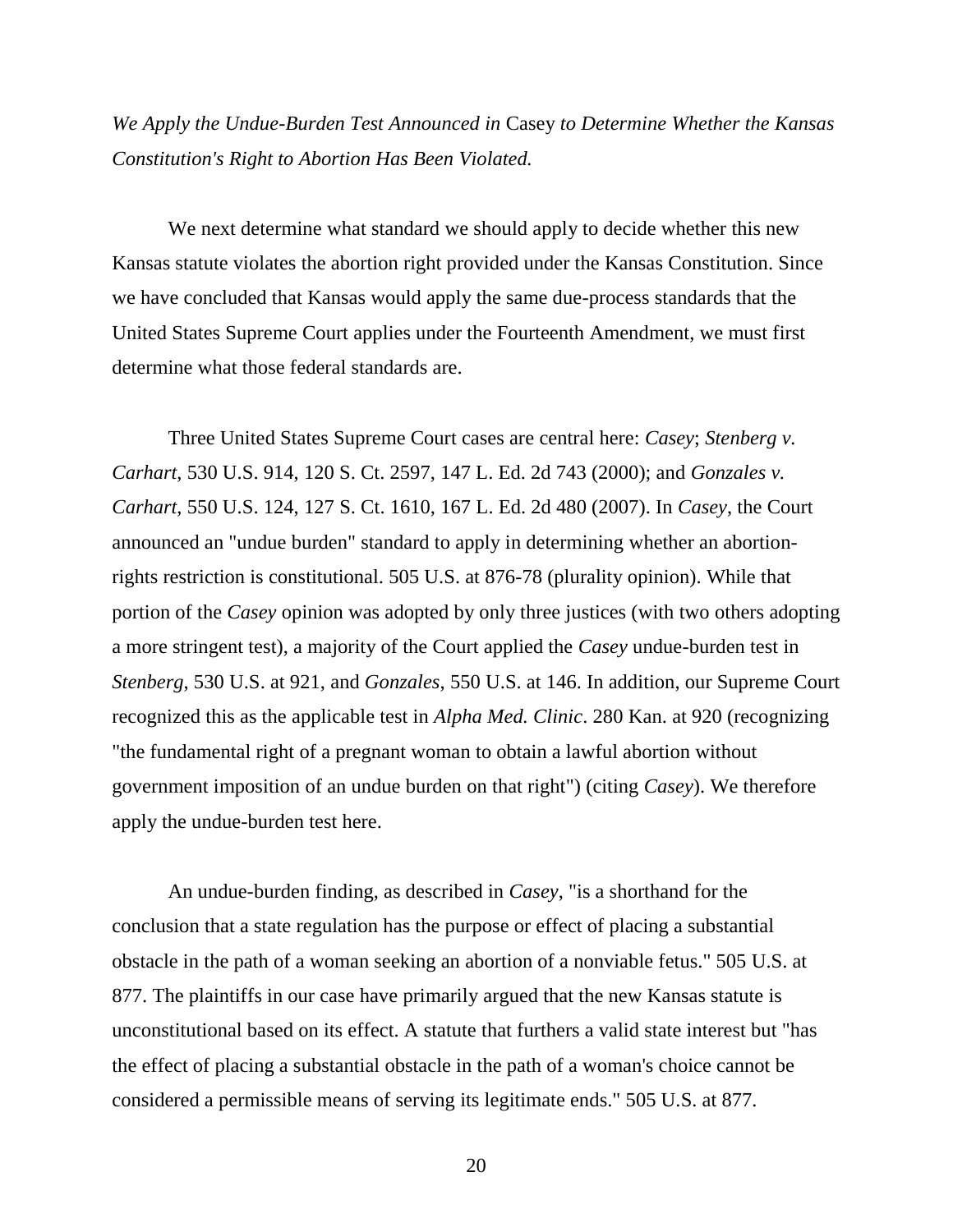*Under the District Court's Factual Findings, the Plaintiffs Have Shown a Substantial Likelihood That the New Kansas Statute Violates the Kansas Constitution*.

So far, we have determined that the Kansas Constitution does recognize an abortion right and that we should apply the undue-burden standard to determine whether that right has been violated. We must now determine whether the plaintiffs have made a sufficient showing that the statute would violate that standard to obtain a temporary injunction. To do so, the plaintiffs must demonstrate a substantial likelihood that they will ultimately prevail on this question. *Downtown Bar and Grill v. State*, 294 Kan. 188, 191, 273 P.3d 709 (2012).

Given the district court's factual findings and the procedural status in which the case has reached us (a request for temporary injunction), the plaintiffs have made that showing. We reach this conclusion primarily based on the holdings of *Stenberg* and *Gonzales*.

In *Stenberg*, the Court found unconstitutional a Nebraska statute that the Court interpreted as banning both D  $\&$  E and intact D  $\&$  E abortions. 530 U.S. at 921-22, 938, 945-46. In *Gonzales*, the Court upheld a ban on only intact D & E abortions, finding that this limited ban did not constitute an undue burden and noting that  $D \& E$  abortion, the most common type of second-trimester abortion and "'generally the safest method of abortion during the second trimester,'" remained legal. 550 U.S. at 164 (quoting *Carhart v. Ashcroft*, 331 F. Supp. 2d 805, 1031 [D. Neb. 2004]).

Kansas has banned the intact D & E abortion procedure since 1998. See K.S.A. 2014 Supp. 65-6721; L. 1998, ch. 142, sec. 18; L. 2011, ch. 91, sec. 30. By combining that ban with a new one on the  $D \& E$  abortion procedure, Kansas has simply attempted to do in two statutes what the United States Supreme Court held Nebraska could not do in one—ban both  $D \& E$  and intact  $D \& E$  abortions.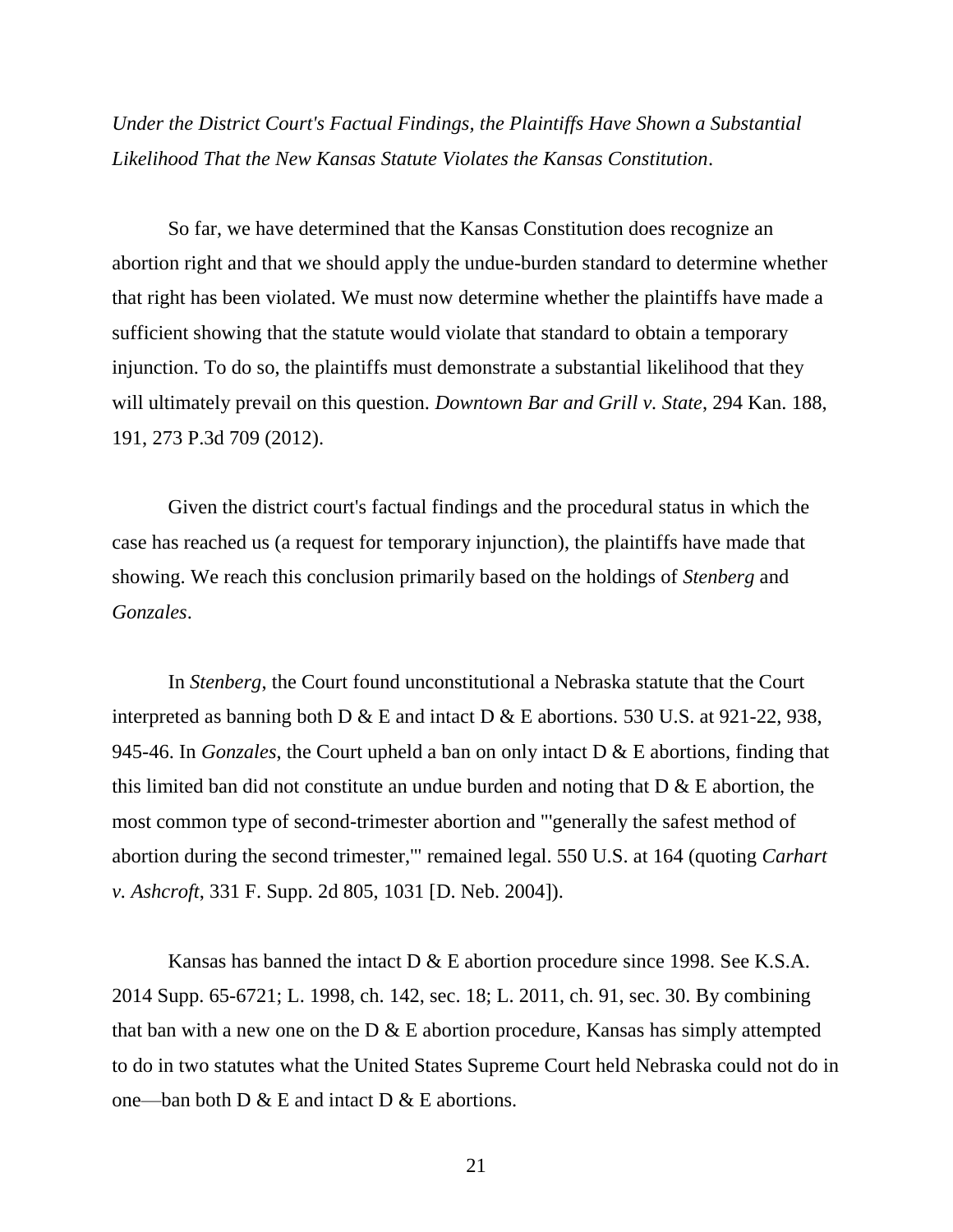The State contends, based on *Gonzales*, that the new Kansas statute is permissible because reasonable alternative procedures remain available. But the circumstances here are quite unlike *Gonzales*. There, the Court considered a ban on an *uncommon* procedure and noted that the most common and generally safest abortion method remained available. Here, the State has done the opposite, banning the most common, safest procedure and leaving only uncommon and often unstudied options available.

The State has offered three alternatives to the standard  $D \& E$  procedure: laborinduced abortion, inducing fetal demise with digoxin injections, and inducing fetal demise by cutting the umbilical cord (also known as transection). The district court found that the State did not challenge the basic facts the plaintiffs submitted about these alternatives. In its reply brief on appeal, the State takes issue with this conclusion and states that it "cited numerous medical studies and journals to contradict Plaintiffs' assertions."

As we explained when we set out the district court's factual findings, we must accept those findings for the purposes of our decision here. This case is before the court on a temporary injunction, and the only evidence the district court received was written testimony the plaintiffs submitted from three physicians. Accordingly, it is possible that the district court will make different factual findings after both sides present their evidence at trial. In the meantime, we must rule based on the record as it exists. With that background, we will briefly review each of the alternative procedures the State argues are available in place of the standard D & E procedure.

First, the State does not dispute the plaintiffs' contention that labor-induction abortion is used in only 2% of second-trimester abortions in the United States. While the State notes that labor induction is generally safe and is the preferred method in some other countries, it hasn't disputed the plaintiffs' assertions that it is not medically recommended for some women, that it includes an increased risk of infection, and that it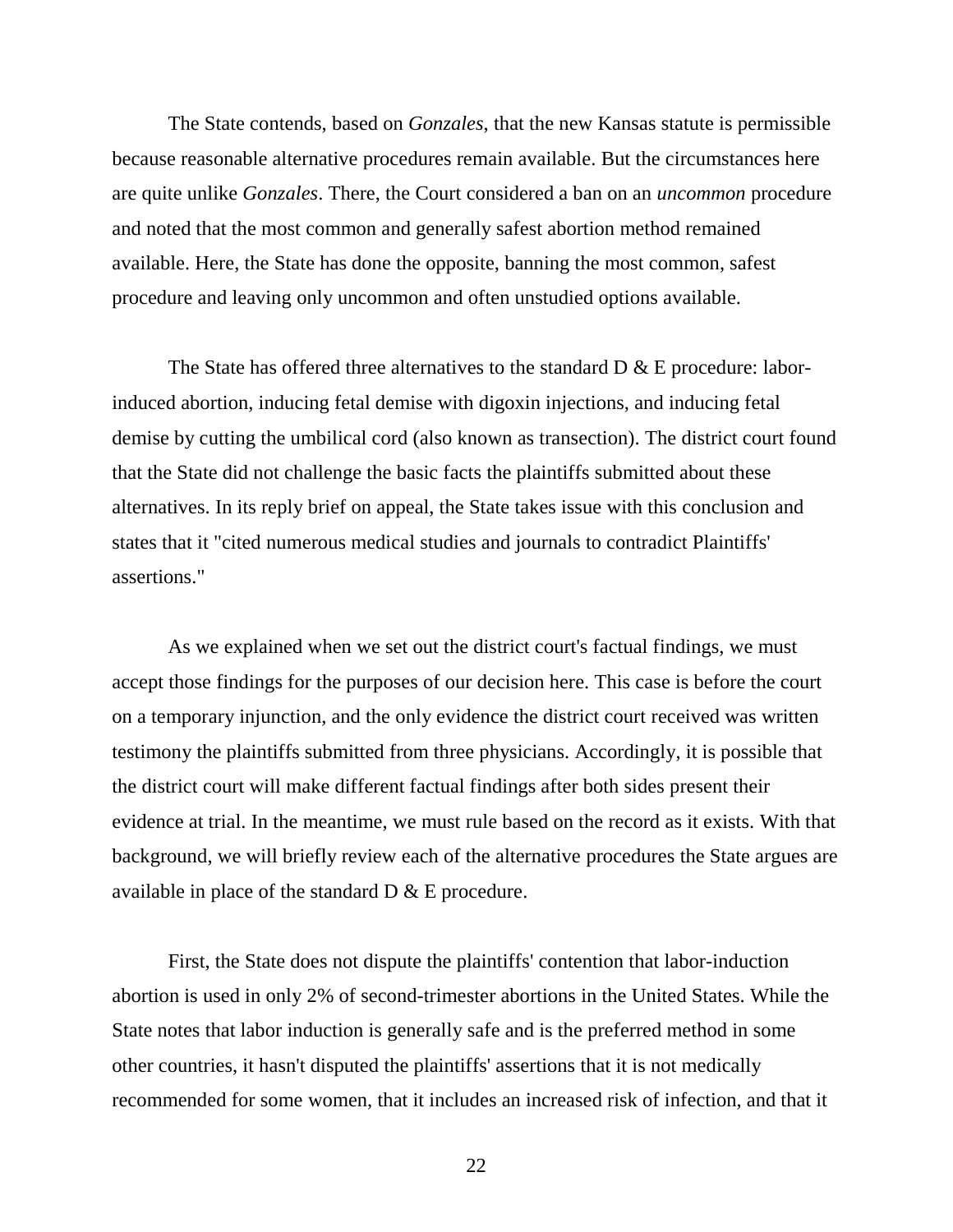requires a hospital stay of anywhere from 5 hours to 3 days. Of course, the woman also must go through labor.

Second, the State does not dispute that digoxin injections to induce fetal demise are only rarely used before 18 weeks gestation (while D & E abortions are often used beginning at 14 weeks). The State also does not dispute that the procedure sometimes requires multiple injections and that the effect of multiple injections hasn't been studied. The State acknowledges that digoxin injections create a risk of extramural delivery (unplanned fetal expulsion when the woman is not at a medical facility). In addition, the district court found that digoxin use caused increased risks of nausea, vomiting, and hospitalization.

Third, the district court found that umbilical-cord transection wasn't possible in all cases; that it increased the risk of pain, infection, uterine perforation, and bleeding; and that it increased the time required for the abortion. In response, the State cited one study that looked at umbilical-cord transection; while the study found that the procedure was safe, its authors noted that the results couldn't necessarily be generalized.

The State does not argue that these alternatives provide *any* safety benefit to the woman—the State simply argues that regardless of the additional risks, costs, and time that they impose, the alternatives are not an "undue burden." The board-certified physicians who provided testimony to the district court have never routinely induced fetal demise before performing a D & E abortion. Given the additional risk, inconvenience, discomfort, and potential pain associated with these alternatives, some of which are virtually untested, we conclude that banning the standard  $D \& E$ , a safe method used in about 95% of second-trimester abortions, is an undue burden on the right to abortion.

Kansas courts presume that a properly enacted statute is constitutional, and the party claiming otherwise must prove its case. *Downtown Bar and Grill*, 294 Kan. at 192;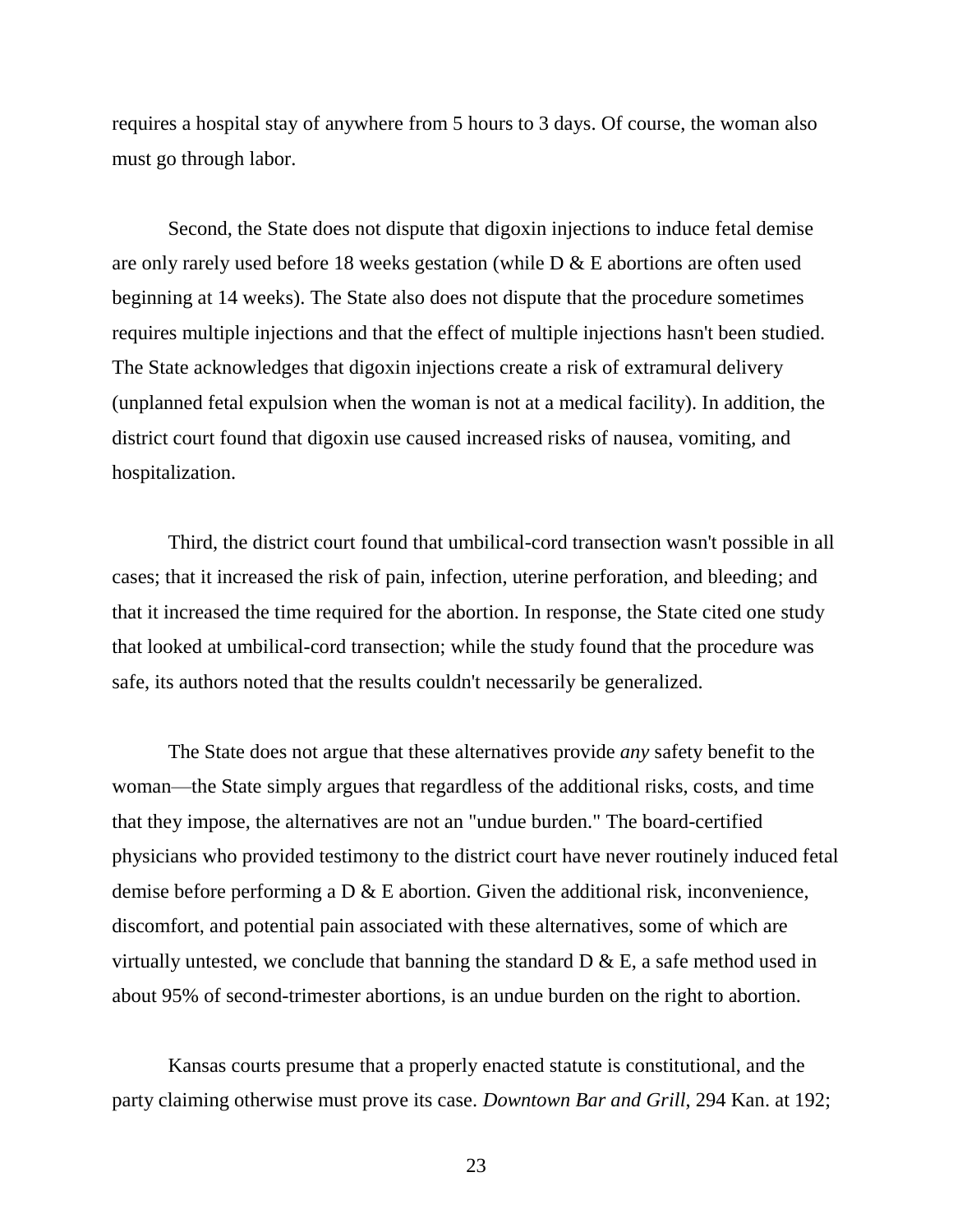*State ex rel. Schneider v. Liggett*, 223 Kan. 610, 616, 576 P.2d 221 (1978). Based on the district court's factual findings, along with *Casey*, *Stenberg*, and *Gonzales*, the plaintiffs have done so here. The district court properly found that the plaintiffs had shown a substantial likelihood of prevailing on the merits in this lawsuit.

As we noted previously, the State has not challenged in its appellate brief the district court's conclusion that the plaintiffs had met the other requirements for a temporary injunction (irreparable harm, lack of adequate legal remedy, balance of harms in plaintiffs' favor, and injunction not adverse to public interest). Accordingly, the district court properly entered a temporary injunction so that the law would not take effect pending the full presentation of evidence at trial and a final decision by the district court.

### **CONCLUSION**

We conclude with four final observations about the resolution of this case in our court.

First, we are not called upon in this case to announce, or to act upon, our own personal views regarding abortion. As the United States Supreme Court said in *Casey*:

"Men and women of good conscience can disagree, and we suppose some always shall disagree, about the profound moral and spiritual implications of terminating a pregnancy, even in its earliest stage. Some of us as individuals find abortion offensive to our most basic principles of morality, but that cannot control our decision. Our obligation is to define the liberty of all, not to mandate our own moral code." *Planned Parenthood of Southeastern Pa. v. Casey*, 505 U.S. 833, 850, 112 S. Ct. 2791, 120 L. Ed. 2d 674 (1992).

We have done our best to carry out that obligation to define the liberty of all—squarely based on the precedents of the Kansas Supreme Court and the United States Supreme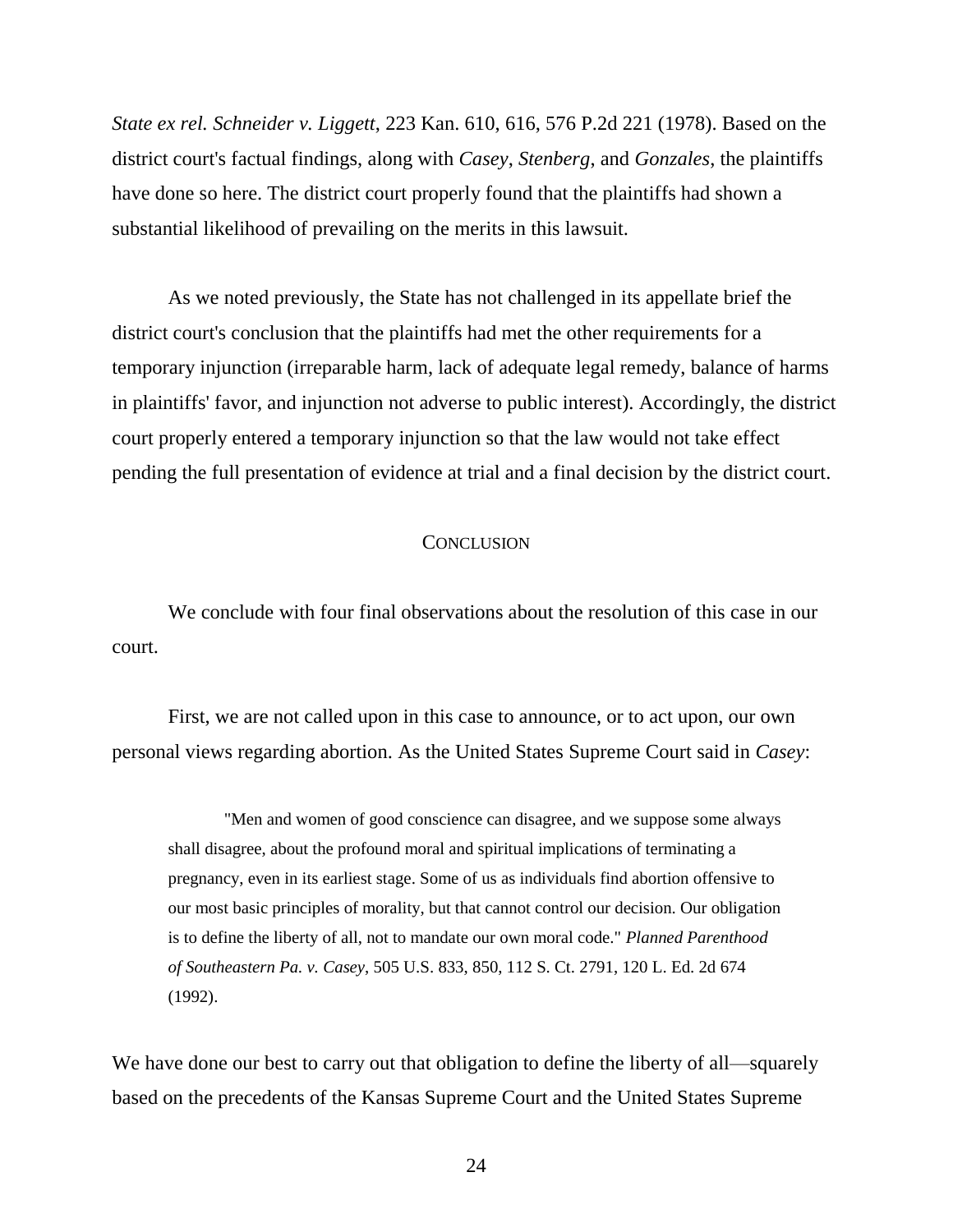Court, which we are required to apply—and not to mandate our own moral code or religious beliefs.

Second, this is the first case in which a Kansas appellate court has been required to decide whether the Kansas Constitution provides a right to abortion. That's because this is the first time a plaintiff has brought such a claim solely under the state constitution even though the federal Constitution provides an abortion right. A plaintiff has the procedural right to choose the legal theories he or she will pursue; we cannot force the plaintiffs here to choose another legal avenue. See *The Fair v. Kohler Die Co.*, 228 U.S. 22, 25, 33 S. Ct. 410, 57 L. Ed. 716 (1913) (Holmes, J.) ("Of course, the party who brings a suit is master to decide what law he will rely upon . . . ."); *Xpedior Cred. Trust v. Credit Suisse First Boston*, 341 F. Supp. 2d 258, 268 (S.D.N.Y. 2004) ("The choice of legal theories is a strategic choice to be made by plaintiff, and neither the court nor the defendant is permitted to override that choice."); *Golden v. Den-Mat Corporation*, 47 Kan. App. 2d 450, 463, 276 P.3d 773 (2012) ("A plaintiff may assert some available theories but not others. And the plaintiff may pick and choose at his or her discretion so long as the defendant has been fairly apprised of the circumstances.").

Third, our court is equally divided, seven voting to affirm the district court and seven voting to reverse. When an appellate court is equally divided, the trial court's ruling is affirmed. *Paulsen v. U.S.D. No. 368*, 239 Kan. 180, 182, 717 P.2d 1051 (1986); see *Neil v. Biggers*, 409 U.S. 188, 191-92, 93 S. Ct. 375, 34 L. Ed. 2d 401 (1972).

Fourth, although our court is equally divided, we believe we have still fulfilled our role in the Kansas justice system. An intermediate appellate court never has the final say; our ruling in this case will almost surely be reviewed at some point by the Kansas Supreme Court. In its review, the Kansas Supreme Court will have the benefit of the independent and careful review that all of our judges have provided to the issues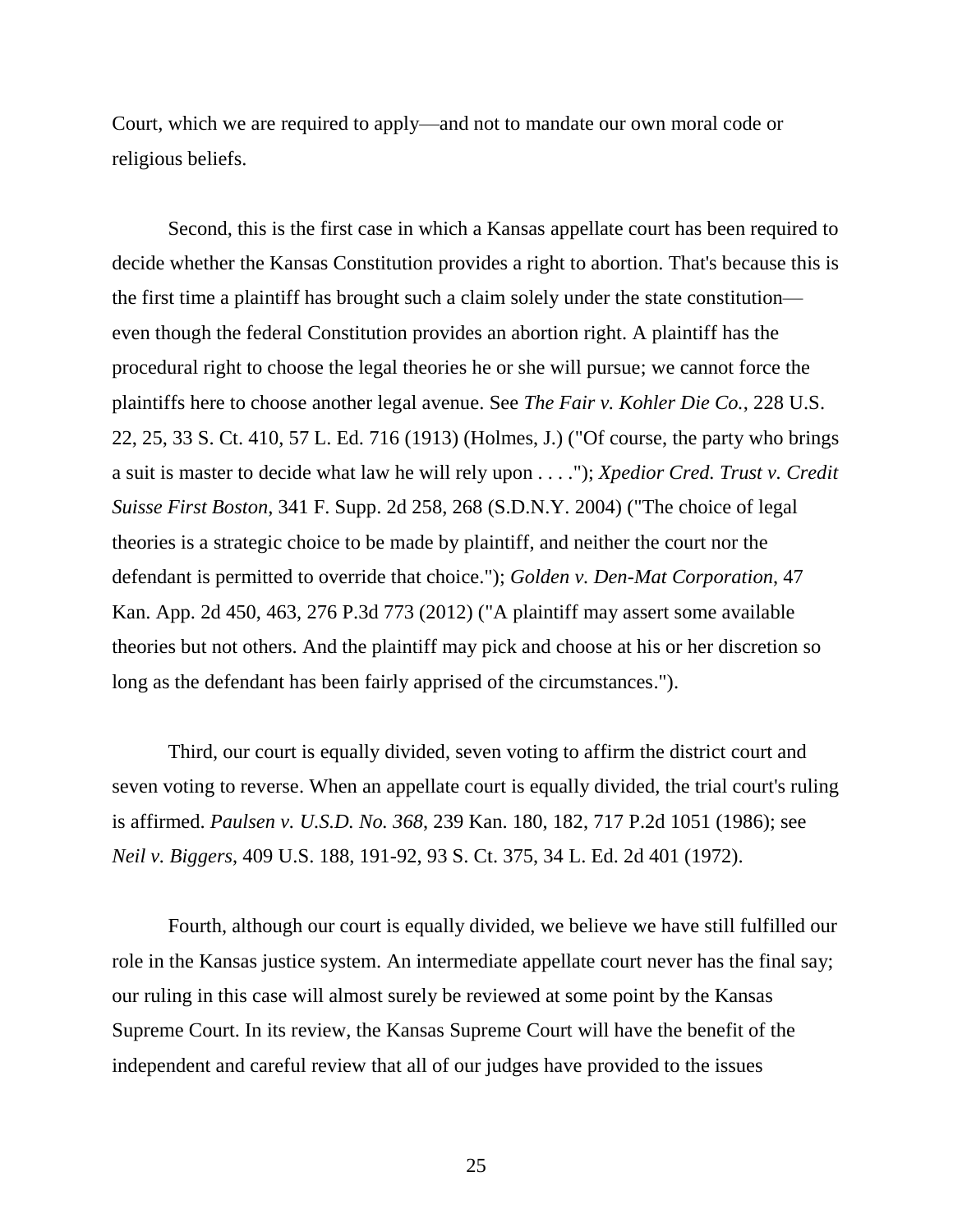presented and the lessons to be learned from prior Kansas and federal cases. In the meantime, the parties must have a result, and we have provided that as well.

The district court's grant of a temporary injunction is affirmed by an equally divided court.

PIERRON, MCANANY, BUSER, STANDRIDGE, and ARNOLD-BURGER, JJ., join in the foregoing opinion.

\* \* \*

ATCHESON, J., concurring: In July 1859, delegates gathered to draft a constitution that would govern the Kansas Territory upon its recognition as a state. The 35 Republicans and 17 Democrats labored under the watchful eyes of a nation then riven by fierce debate over what we now know as undebatable—the illegitimacy of slavery and the role of government in denying an inherent right of self-determination to an entire race. That nation, too, had begun to brace for a cataclysmic resolution of the debate that optimistically might be confined to an extraordinary political upheaval but realistically could extract a far worse price paid in blood.

In that unparalleled time, the new Republican Party and its prominent exponents, among them a lawyer from Illinois named Abraham Lincoln, aligned with the abolitionist cause. They had taken up words from the Declaration of Independence as a rallying cry: "[A]ll men are created equal . . . endowed by their Creator with certain unalienable Rights, that among these are Life, Liberty, and the pursuit of Happiness." The delegates to the Wyandotte Convention deliberately drew from those words to fashion the first section of the Kansas Constitution's Bill of Rights: "All men are possessed of equal and inalienable natural rights, among which are life, liberty, and the pursuit of happiness." Today, more than 150 years removed from that time and place, we have had thrust upon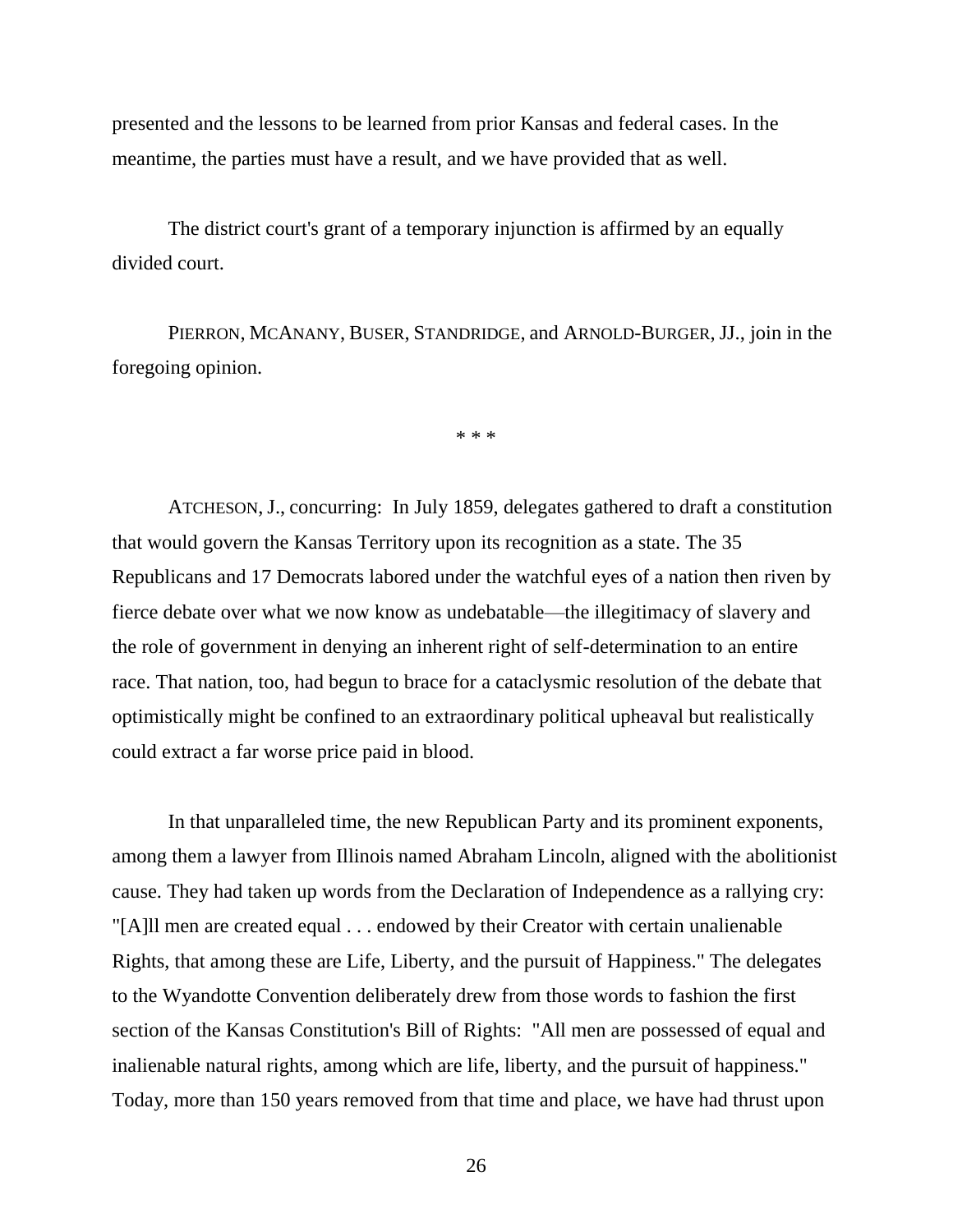us the task of applying § 1 of the Kansas Constitution Bill of Rights in a modern world to another aspect of self-determination more particularly associated with gender. It is not a task I would have sought out. Nor is it one for which we have much in the way of incisive guidance from our judicial predecessors.

To meet that task, we must first examine the circumstances prompting the delegates to turn to the language of the Declaration of Independence to define a constitutional right. And from those circumstances, we then have to discern how best to apply that constitutional right in a different time. As I outline, for Republicans advancing toward the inevitable final battle over slavery, the passage from the Declaration of Independence expressed not only a present intent to resist the spread of slavery whenever and wherever possible but also a fervent hope that in future times the constellation of rights there identified would be extended and deepened in a society respecting the essential freedom and liberty of each person and all peoples. That same aspirational spirit infused § 1 of the Kansas Constitution Bill of Rights.

True to that intent and hope, I must conclude the words of § 1—words that remain unchanged from the day they were adopted—continue to define a right of selfdetermination. And today in a society recognizing women as full and equal participants in both the benefits and burdens of that society, self-determination necessarily precludes the government from dictating fundamental decisions regarding reproduction and severely fences governmental intrusion otherwise aimed at influencing those decisions or impeding their implementation. Just as the State could not constitutionally compel a woman to terminate a pregnancy, it cannot prohibit her from doing so, subject only to carefully limited regulation necessary to serve essential governmental interests.

In turn, based on the limited record assembled in the early stages of this litigation, I agree the Shawnee County District Court correctly found Plaintiffs Herbert C. Hodes and Tracy Lynn Nauser, medical doctors who perform abortions as part of their practice,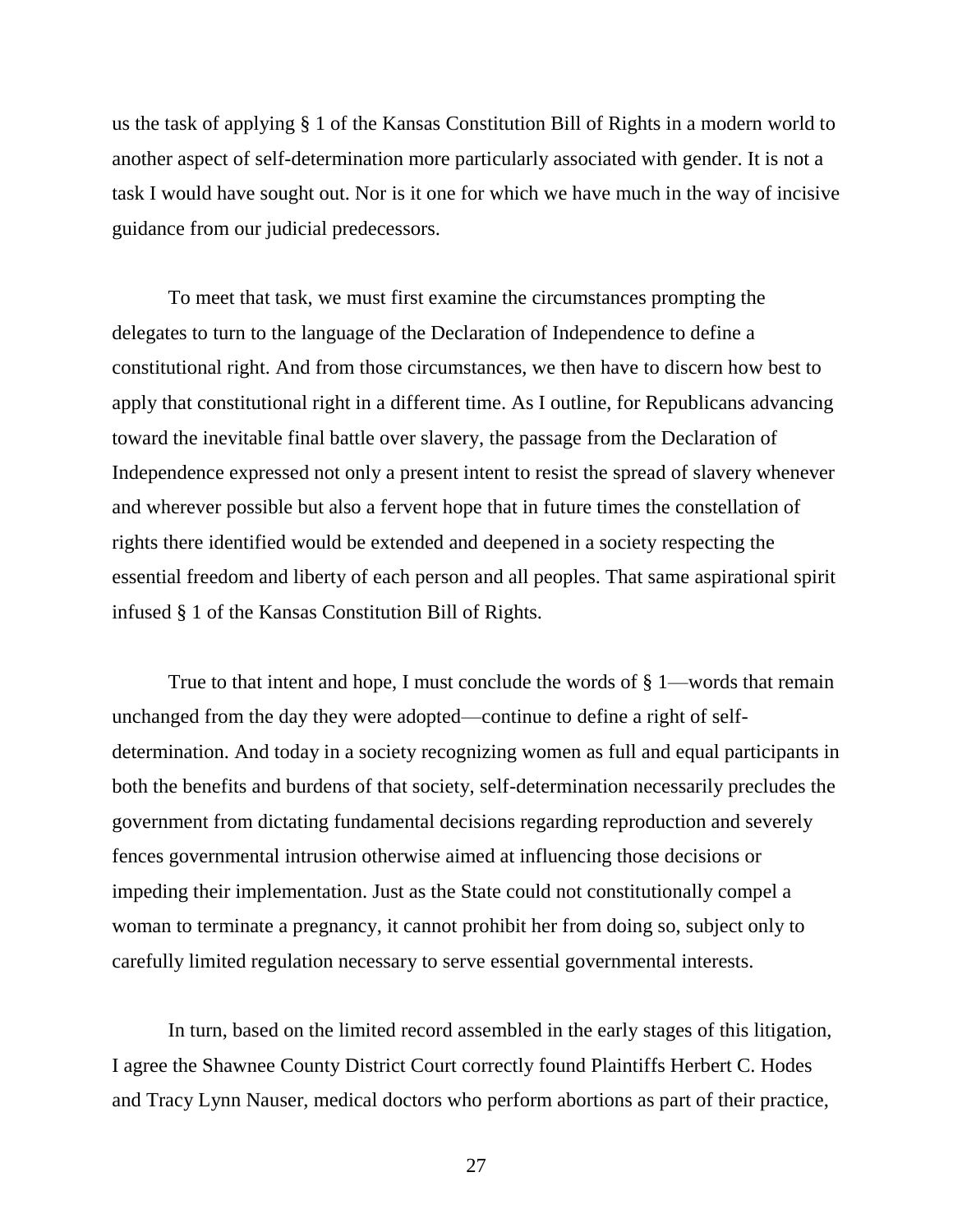have likely shown Senate Bill 95, codified as K.S.A. 2015 Supp. 65-6741 *et seq.*, violates § 1. See L. 2015, ch. 22. The record indicates Senate Bill 95 would complicate most second trimester abortions without advancing any genuine State interest. The district court, therefore, properly issued a temporary injunction halting its implementation.

The district court and my colleagues who would affirm the district court have concluded that § 1 and § 2 of the Kansas Constitution Bill of Rights effectively duplicate the Due Process and Equal Protection Clauses of the Fourteenth Amendment to the United States Constitution, so they apply federal law governing abortion as Kansas constitutional law. I believe § 1 provides an entirely separate constitutional protection without direct federal counterpart. Because in my view § 1 alone supports the district court's ruling, albeit based on a different constitutional analysis, I consider § 2 only in passing.

I set out the basis for my conclusion in four parts. In the first section, I outline the historical context in which the drafters of the Kansas Constitution included § 1 in the Bill of Rights. Next, I discuss the protections in § 1 prohibiting undue government interference with those inalienable rights, including reproductive freedom, that compose self-determination. Third, I consider both the arguments the State has advanced against such protections and my colleagues' assessment that § 1 imports federal constitutional law to serve as state constitutional law. In the last part, I explain why Senate Bill 95 likely violates § 1, warranting injunctive relief during the pendency of this case.

# I.

In less than 300 words spoken in a Pennsylvania hamlet on November 19, 1863, Abraham Lincoln cast an American creed that generally has come to be accepted as representing the noble best of this nation. Lincoln wove together intent and hope as he defined the proposition upon which this country was founded as the inherent right of all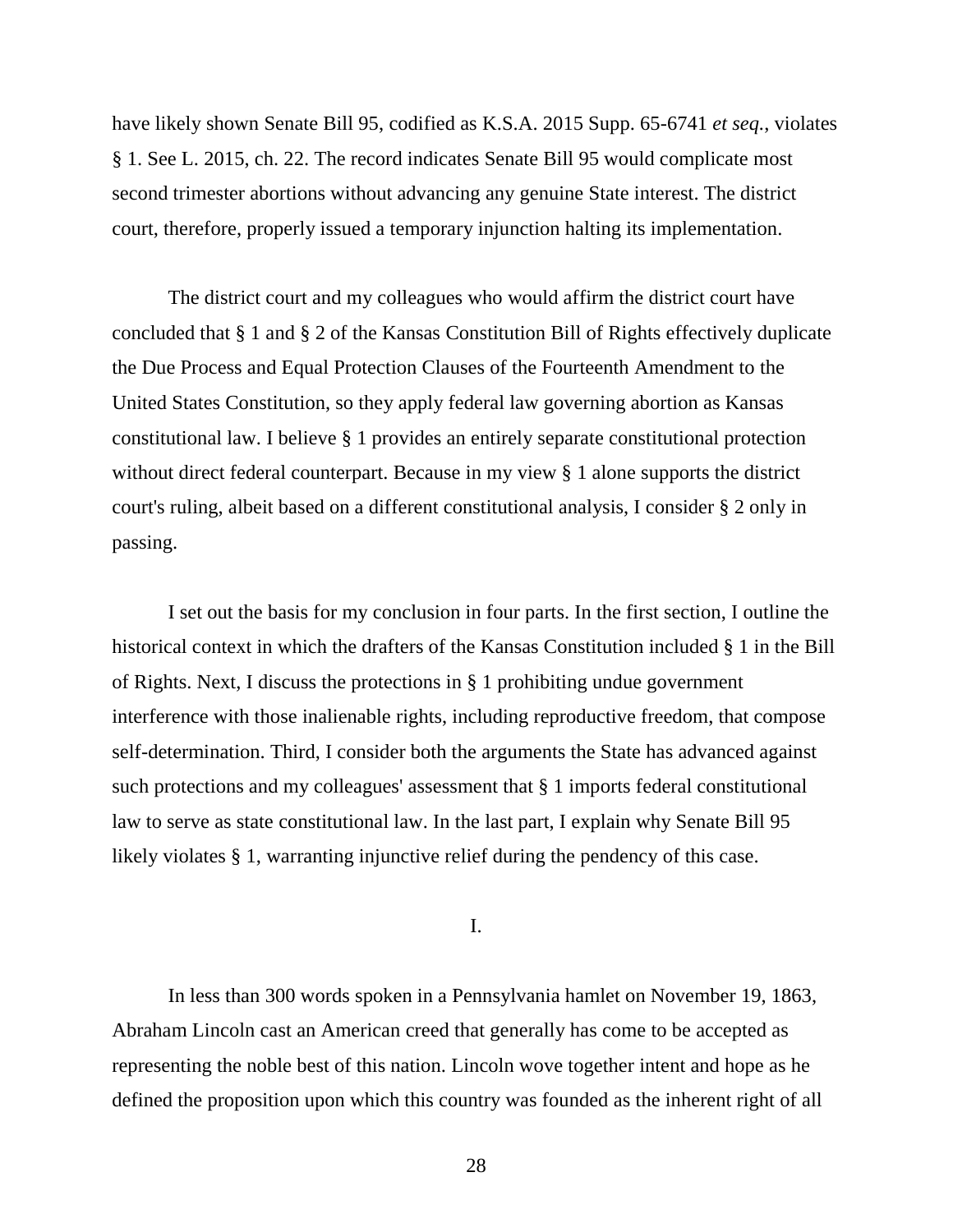men to equality and alluded to the unfinished work in advancing that cause. He then paid tribute to the ultimate sacrifice of the Union soldiers who perished there 4 months earlier in the battle of Gettysburg. In doing so, Lincoln traced the expression of this nation's essence to the Declaration of Independence. The indelible opening to the Gettysburg Address left no doubt as to the source of Lincoln's vision of that ideal—87 years measured from the creation of the Declaration of Independence. He looked to the same words the drafters of the Kansas Constitution placed in its Bill of Rights.

The intersection of Lincoln, the Declaration of Independence, and the Kansas Constitution is no accident of history. That intersection, amidst the bitter fight over slavery, imparts meaning to the Kansas Constitution and, in particular, § 1 of the Bill of Rights.

During the years the Kansas Territory struggled to secure entry into the Union as a free state, Lincoln often spoke publicly of the Declaration of Independence as the polestar in defining American idealism—most prominently, perhaps, in his own campaign for the United States Senate just months before his fellow Republicans led the way in drafting the Kansas Constitution at the Wyandotte Convention. The fate of Bleeding Kansas riveted a nation consumed by the intensifying storm of free colliding with slave and the underlying moral imperative of how the dispossessed and the disenfranchised ought to be treated in a fair society. On the eve of the constitutional convention, Kansas Republicans met as a party to adopt resolutions outlining their vision for a free and fair society. Their vision expressly saw in the Declaration of Independence recognition of fundamental rights extended to people "of all countries and all times."

As events in Kansas shaped national politics and debate, the reverse was also true. So historical context bears directly on what the drafters of the Wyandotte Constitution sought to achieve and how we should consider the result of their work a century and a half later.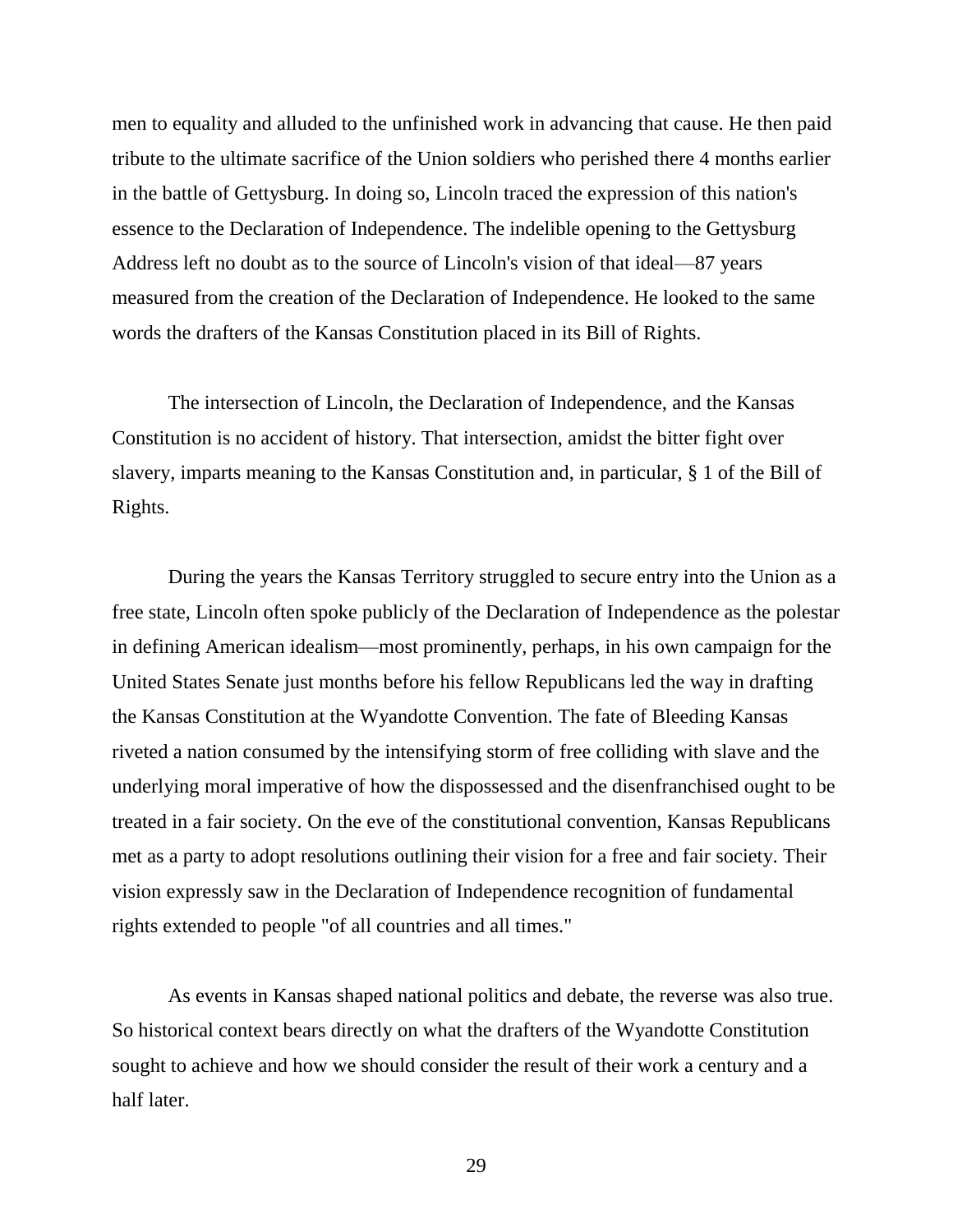The Kansas Territory undertook steps for admission to the Union in 1855, as freestate proponents repudiated the proslavery territorial legislature as illegitimate and gathered to draft the Topeka Constitution. Kansas statehood stalled in Congress, where Illinois Senator Stephen A. Douglas, a nationally prominent Democrat, helped orchestrate the opposition. In the meantime, proslavery forces came across the border from Missouri. Some of those "border ruffians" meddled in Kansas politics, leading to continual assertions of fraudulent territorial elections. Others chose more violent confrontations with their free-state counterparts, guerrilla skirmishing that prompted the "Bleeding Kansas" nickname.

In July 1856, the Republican Party held its first national convention in anticipation of the presidential election that fall. The party platform expressly invoked the Declaration of Independence and included a resolution that "the inalienable right to life, liberty, and the pursuit of happiness" should be "secure[d] . . . to all persons" and slavery should not be allowed in any territories. Much of the balance of the platform consisted of a remonstrance that "the dearest Constitutional rights of the people of Kansas have been fraudulently and violently taken from them" and a call for the immediate admission of the Kansas Territory as a free state. In the national election, Republican presidential candidate John Fremont carried 11 free states but lost to Democrat James Buchanan.

A year later, the proslavery Kansas territorial legislature authorized another constitutional convention. The delegates drafted the Lecompton Constitution explicitly permitting slavery as an exercise of an "inviolable" right to property "higher than any constitutional sanction." Continuing the byzantine political maneuverings that had come to be territorial politics, Kansans went to the polls during the convention and elected a free-state legislature. In December 1857, the Lecompton Constitution was then approved in a special election that most free-state proponents boycotted. In the meantime, the new legislature was called into special session and scheduled a second vote for January 1858, resulting in a sound rejection of the Lecompton Constitution.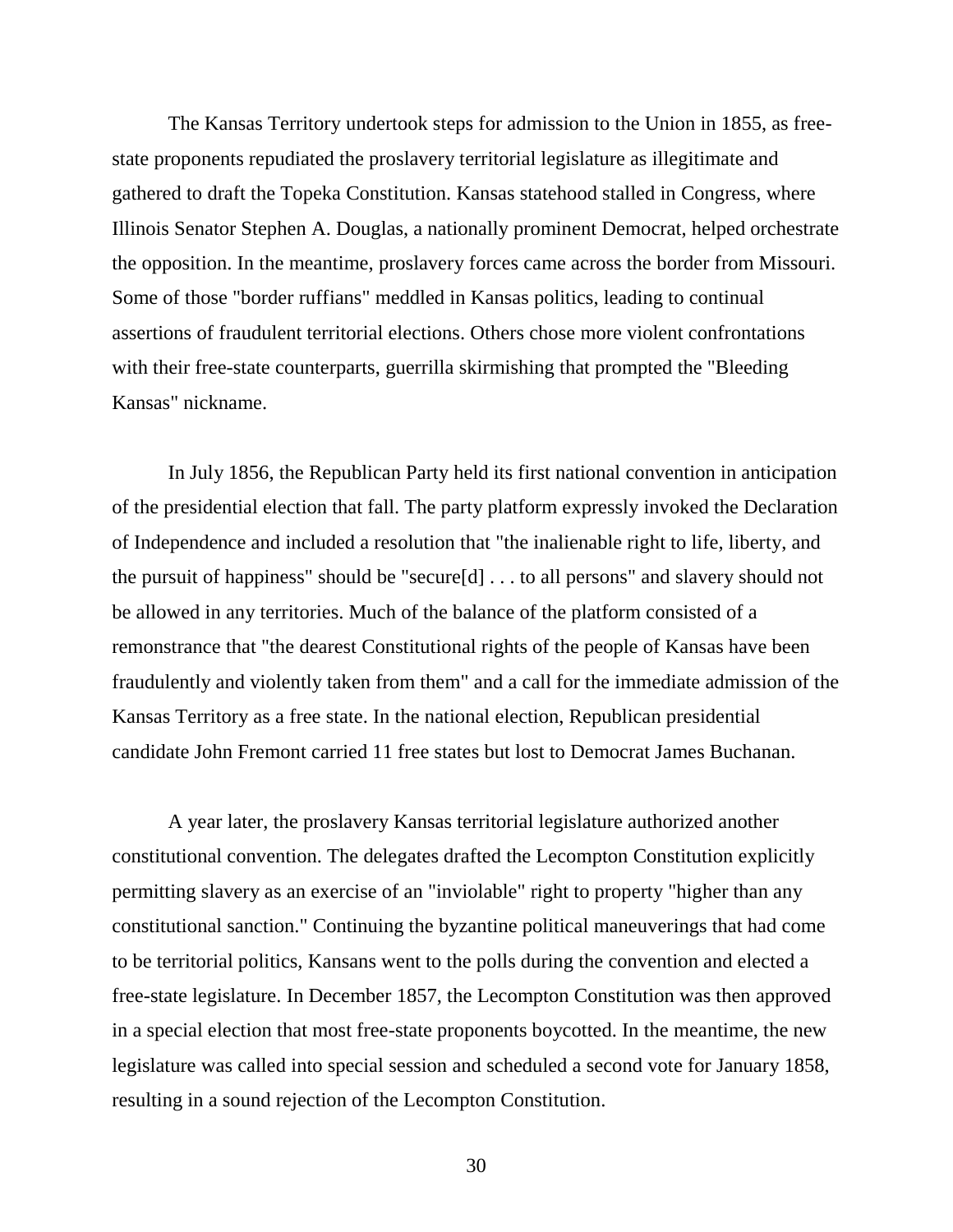Nonetheless, President Buchanan requested that Congress admit the Kansas Territory as a slave state under the Lecompton Constitution. That was too much for many northern Democrats who joined with Republican congressional members to derail Buchanan's proposal. The resulting compromise led to yet a third vote on the Lecompton Constitution in August 1858. It was voted down by more than 5 to 1.

On March 6, 1857, the United States Supreme Court ruled that Dred Scott, a slave, lacked standing to sue in federal court for the freedom of his family after they had been taken by their owner to several states and territories that outlawed slavery. *Scott v. Sandford*, 60 U.S. 393, 15 L. Ed. 691 (1856). The Court held that people forcibly brought to this country as slaves and their descendants were of an "inferior class of beings" and, therefore, could not be considered to have the legal capacity to sue in federal court. 60 U.S. at 404-05, 426-27. So, the Court said, Scott's suit should have been dismissed for want of jurisdiction. The Court went on to find slaves to be property and, thus, similarly incapable of bringing suit. 60 U.S. at 453. In arriving at those conclusions—rightfully considered perhaps the most judicially and morally reprehensible ever issued by the Court—Chief Justice Roger B. Taney took the opportunity to offer his assessment of the Declaration of Independence as a document describing rights belonging to the white race and to suggest any other purpose too farfetched to be fairly entertained. 60 U.S. at 410 ("The unhappy black race . . . were never thought of or spoken of except as property, and when the claims of the owner or the profit of the trader were supposed to need protection."). The decision ratcheted up the national debate over slavery and fueled the division between Republicans and Democrats and their free-state and proslavery backers.

In mid-June 1857, Senator Douglas gave a speech in the Illinois statehouse embracing Chief Justice Taney's view of the Declaration of Independence as he commented on the *Scott* decision and other issues of the day. He rhetorically suggested "any sane man" must believe the authors of the Declaration spoke only of the white race. Indeed, Senator Douglas offered that the rights described in the Declaration were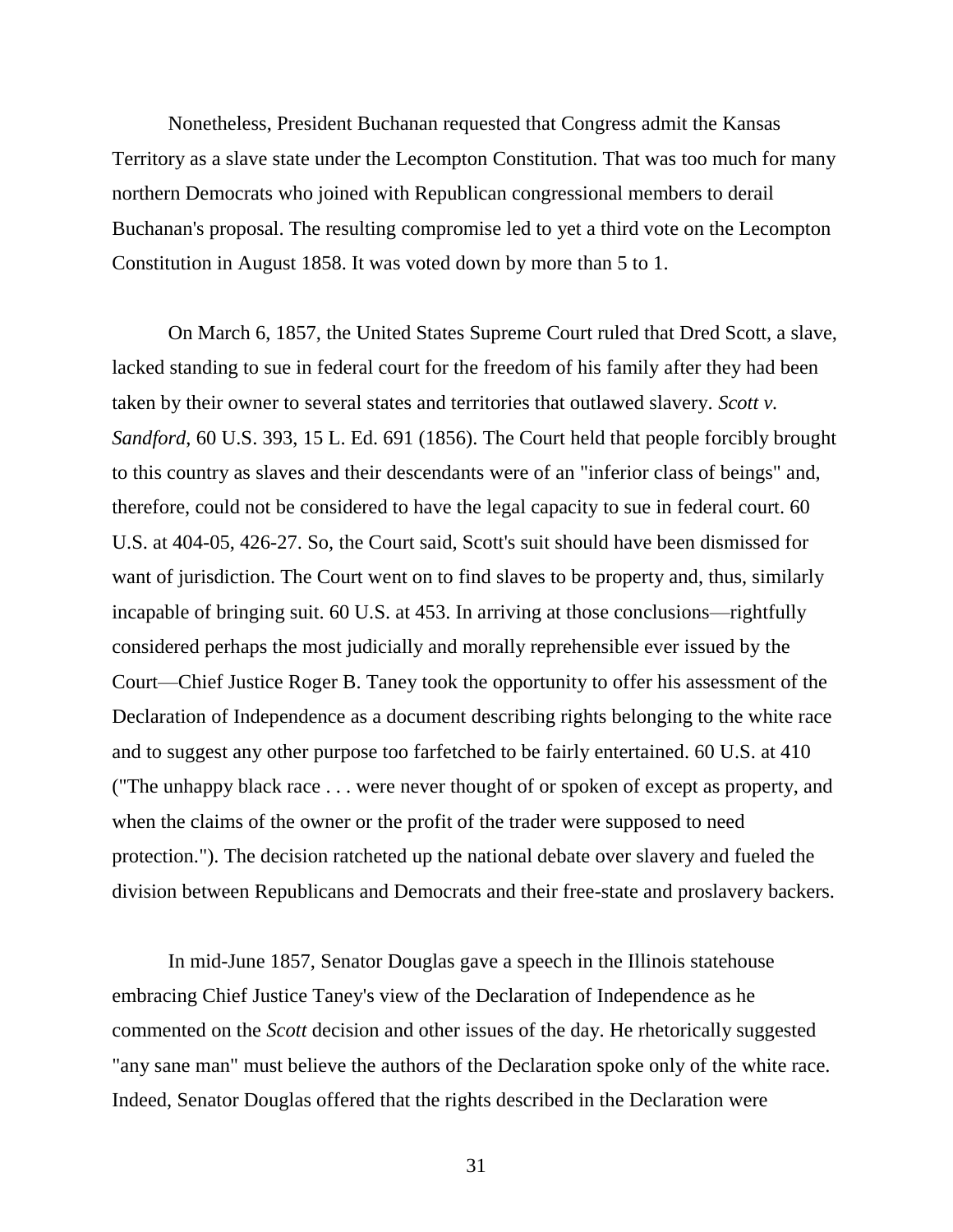intended only for the British subjects residing in the colonies. Lincoln was invited to give a speech there and did so about 2 weeks later. The forum and the competing addresses bore significant political implications, since Lincoln had emerged as a likely challenger to Senator Douglas.[1]

[1]At that time, the United States Constitution empowered state legislatures to select senators. Lincoln and Douglas, thus, addressed the government body that would choose the next senator from Illinois. Not until ratification of the Seventeenth Amendment in 1913 did the United States Constitution mandate direct popular election of senators.

In what became known as the Dred Scott speech, Lincoln placed an entirely different meaning on the invocation of inalienable rights in the Declaration of Independence. Responding directly to Senator Douglas' cramped interpretation, he stated: "I had thought the Declaration contemplated the progressive improvement in the condition of all men everywhere." As an example, Lincoln offered the image of a slave *woman* who "in her natural right to eat the bread she earns with her own hands without asking leave of anyone else . . . is my equal, and the equal of all others."

Lincoln undertook an extended disquisition on the significance of including inalienable rights in the Declaration of Independence and the authors' conception of those rights as being fully realized not in their own time but in some more progressive era. In part, Lincoln said of Thomas Jefferson and the others who helped write the Declaration:

"They defined with tolerable distinctness, in what respects they did consider all men created equal in 'certain inalienable rights, among which are life, liberty, and the pursuit of happiness.' This they said, and this meant. They did not mean to assert the obvious untruth, that all were then actually enjoying that equality, nor yet, that they were about to confer it immediately upon them. In fact they had no power to confer such a boon. They meant simply to declare the right, so that the enforcement of it might follow as fast as circumstances should permit. They meant to set up a standard maxim for free society, which should be familiar to all, and revered by all; constantly looked to, constantly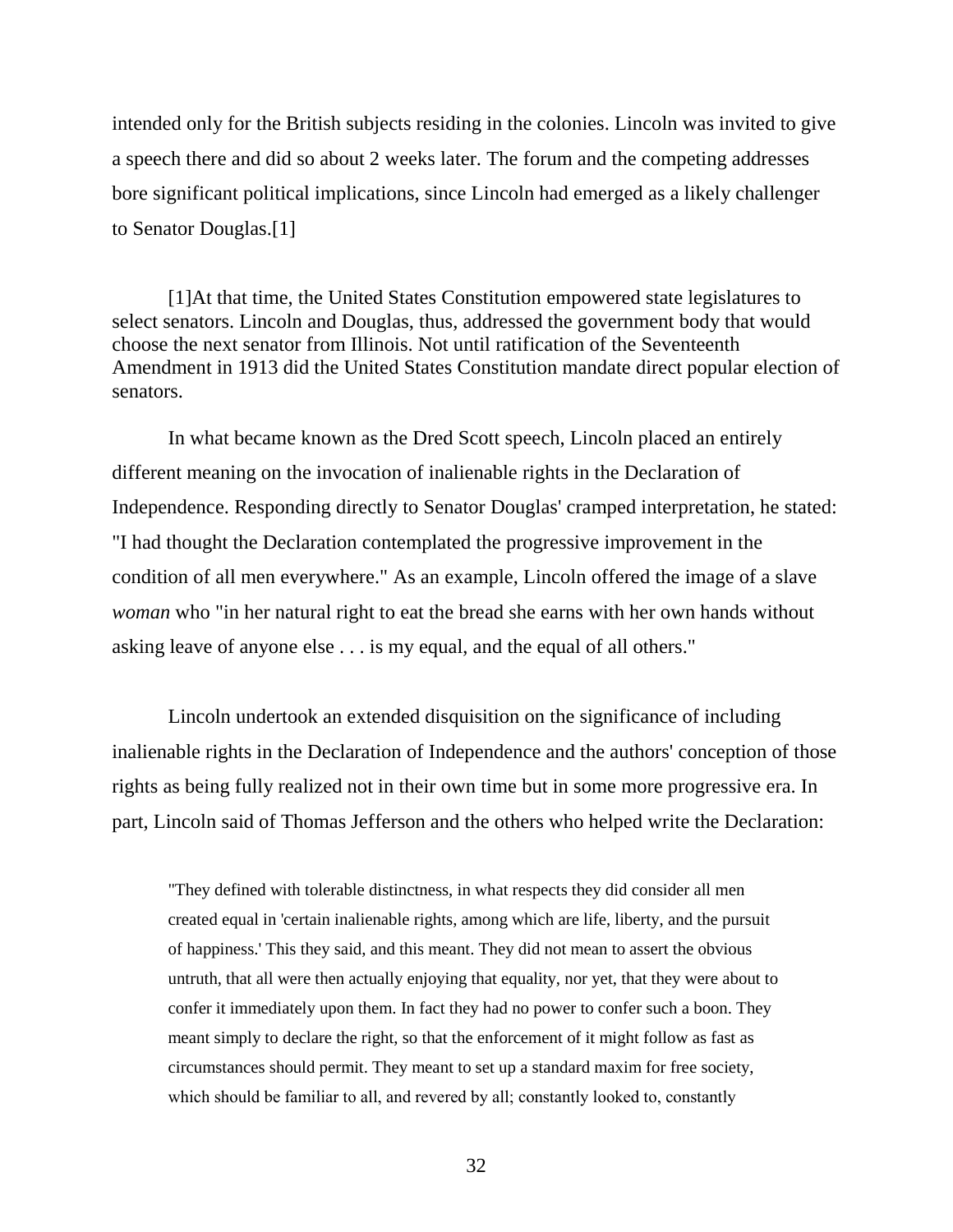labored for, and even though never perfectly attained, constantly approximated, and thereby constantly spreading and deepening its influence, and augmenting the happiness and value of life to all people of all colors everywhere."

Barely a year later, the Republican Party nominated Lincoln to oppose Senator Douglas in his bid for reelection. The pair agreed to seven joint campaign appearances across Illinois that would form the historic Lincoln-Douglas debates, though in format they really were uninterrupted addresses in which one man spoke first and last with the other speaking in between. The campaign and the debates drew national attention in part because of Senator Douglas' political stature and in part because the issues drew heavily upon slavery, the status of the Kansas Territory, and the darkening specter of the Union metaphorically if not actually split in two. In that cauldron, Lincoln and Douglas again advanced their conflicting views of the Declaration of Independence.

At the fifth debate in Galesburg on October 7, 1858, Senator Douglas opened by discussing the Kansas-Nebraska Act and offering an extended explanation of his position on the Lecompton Constitution and the circumstances under which the Kansas Territory might be admitted as a state. After accusing Lincoln and the Republicans of waffling on the rights to be extended "the negro" in the Declaration of Independence, Senator Douglas affirmed that the founders intended to establish a government "made by white men for the benefit of white men and their posterity forever, and was intended to be administered by white men in all time to come." Early in his reply, Lincoln briefly dismissed Douglas' characterization of the Declaration of Independence as lacking any historical support.

But Lincoln returned to the topic in the remaining debates. Six days later in Quincy, Lincoln repeated that all people without regard to color were embraced within the Declaration of Independence and enjoyed "the right of life, liberty, and the pursuit of happiness." And he again alluded to a person's "right to eat the bread without the leave of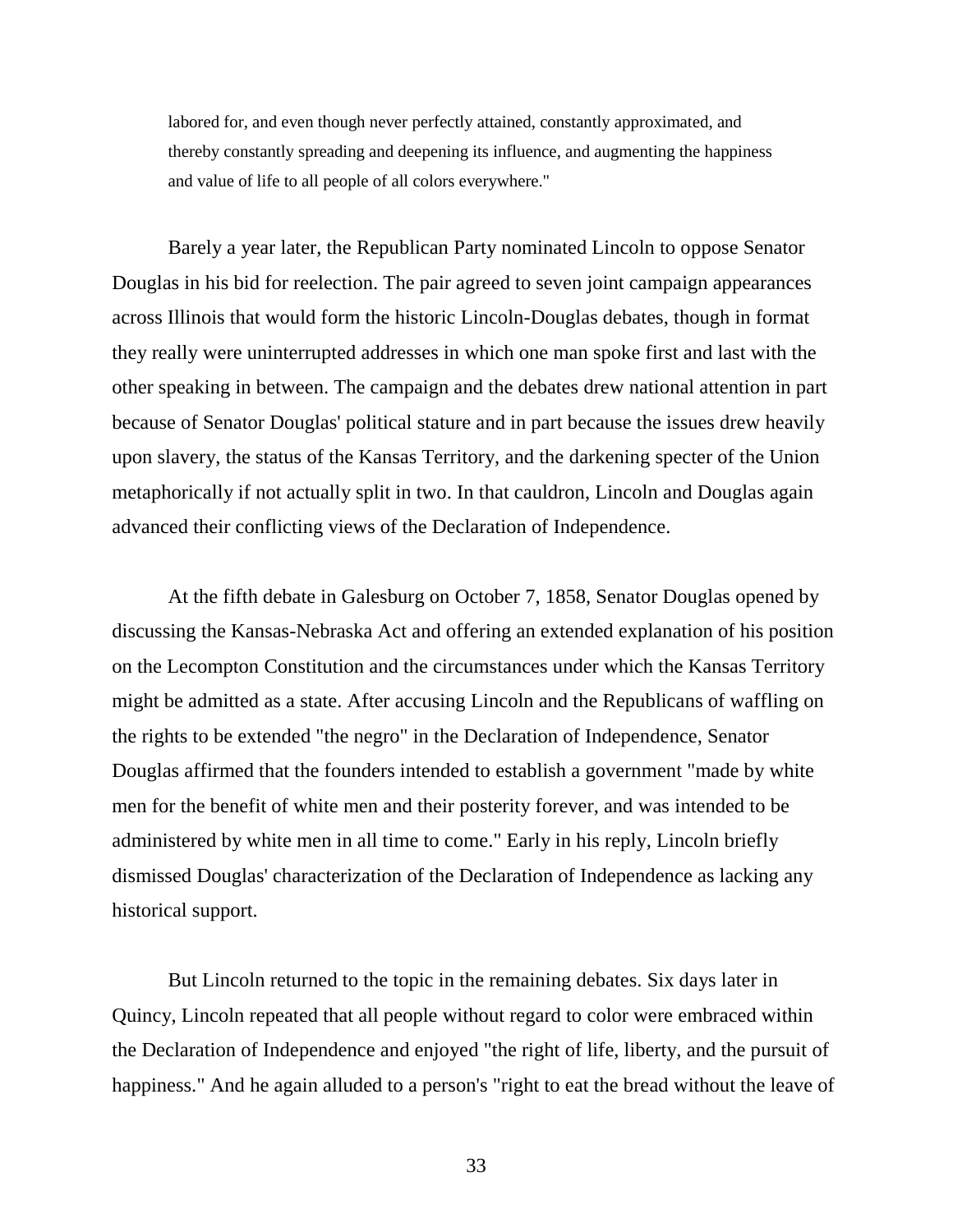anybody else which his own hand earns." In the final debate in Alton on October 15, Senator Douglas spoke extensively about his unwillingness to support the Lecompton Constitution and the Democratic Party's desire that each state and territory decide for itself whether to permit or bar slavery. He also repeated his view that the Declaration of Independence was meant to apply only to men of European descent. During his response, Lincoln quoted at length from his Dred Scott speech and noted that those remarks had been printed and widely disseminated. He reiterated that the essential right set forth in the Declaration of Independence came with both a promise "that the enforcement of it might follow as fast as circumstances should permit" and an understanding that it would "constantly [be] spreading and deepening its influence . . . to all people, of all colors, everywhere."

Although Republican candidates for the Illinois Legislature captured more popular votes than their Democratic rivals in the election, the Democratic Party retained control of the legislature based on how the districts had been drawn and carry-over incumbents not up for reelection. As a result, the legislature returned Douglas to the Senate in January 1859. But the campaign—particularly the debates—vaulted Lincoln to national prominence as a powerful voice of the emergent Republican Party. He, of course, would go on to become the party's presidential nominee in 1860 and to beat Senator Douglas, the Democratic Party nominee, in a four-way race that included Southern Democratic Party candidate John C. Breckinridge and John Bell of the Constitutional Union Party.

When the Kansas Republican Party held its first political convention in mid-May 1859, the organization extended an invitation to Lincoln to address the proceedings. Although he declined, Lincoln sent a letter written for the occasion urging the party leadership to resist "the temptation to lower the Republican Standard in order to gather recruits," for doing so "would surrender the object of the Republican organization—the preventing the Spread and Nationalization of Slavery." In his stead, Horace Greeley, the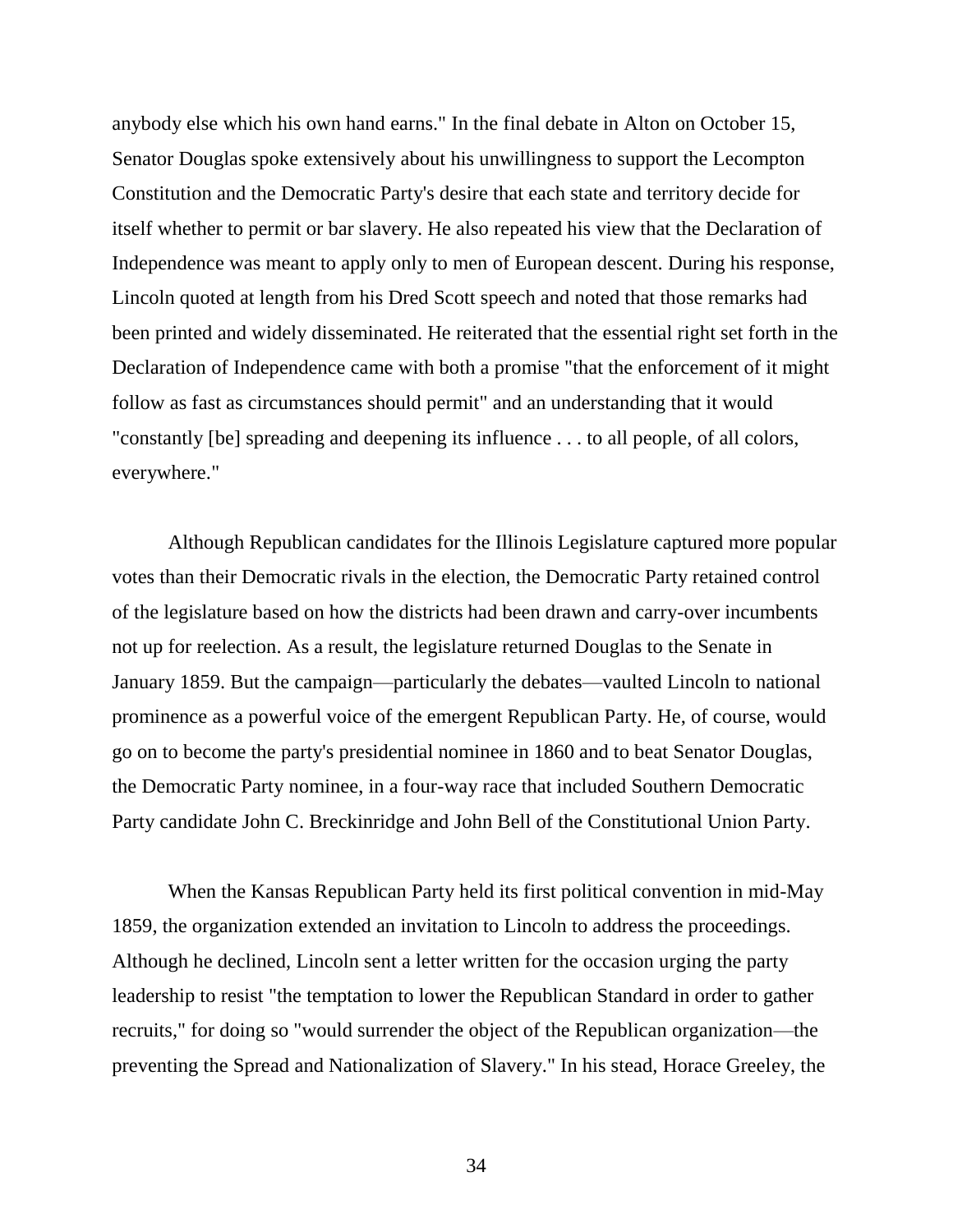publisher of the New York Tribune and an early backer of the national Republican Party, spoke to convention attendees.

Greeley recalled the efforts of Republicans nationally in support of the Kansas Territory's admission to the Union as a free state in 1856 and referred to "the able and gallant Lincoln of Illinois" as a forceful opponent of allowing slavery to spread to free soil. In keeping with the occasion, Greeley pointed out that key principles of the Republican Party's national platform recognized "every innocent man has a right to himself . . . [and] to fair and just recompense for his own labor." And he scolded the Democratic Party for embracing "the natural, necessary, rightful subjugation of one race to another" contrary to the "fundamental position of Jefferson and the Fathers" expressed in the Declaration of Independence.

At the party convention, Kansas Republicans adopted resolutions that, among other things: (1) acknowledged the Declaration of Independence as containing "selfevident truths" that afford "popular rights for all countries and times;" (2) opposed the expansion of slavery to free states or territories and any importation of Africans as slaves; and (3) called upon the delegates to the Wyandotte Constitutional Convention to include in a bill of rights a provision that neither slavery nor involuntary servitude should ever be permitted in Kansas except as punishment for crimes. Those provisions paralleled the national party's platform and echoed Lincoln's invocation of the Declaration of Independence as a testament to a set of rights inhering in all peoples transcending both forms of government and societal precepts fixed in a particular era.

Six weeks later, the delegates to the Wyandotte Constitutional Convention gathered to do their work.

A fortnight into the convention, the delegates had one of their more protracted discussions over what would become § 1 of the Kansas Constitution Bill of Rights. As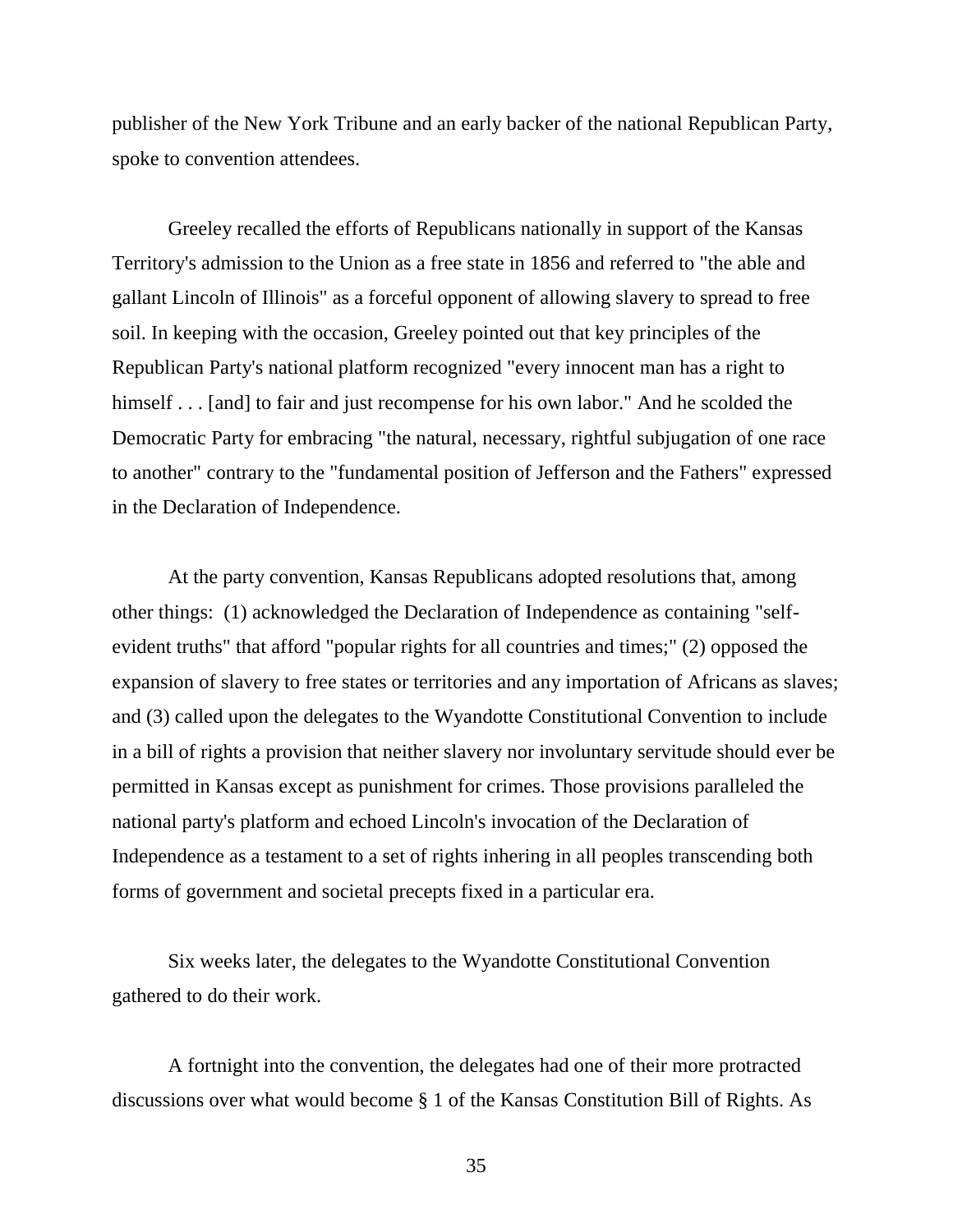originally proposed, the section was notably wordier and borrowed directly from the 1851 Ohio Constitution, which served as a template for much of the Bill of Rights and other parts of the Wyandotte Constitution. The debate included considerable back and forth over how the provision might affect criminal statutes and enforcement of the federal Fugitive Slave Act. A number of amendments were proposed and tabled. At least a couple of them appeared to be pointed jabs from one Republican delegate toward the Democrats, suggesting they wished to deny those rights to persons of African descent.

Toward the end of the debate, Samuel Kingman, a Republican, proposed the language that would become § 1. Kingman described the words as stating an "old truth" drawn from the Declaration of Independence—a document he said "formed part of our political creed, from which no man can extricate himself." Kingman, however, did not elaborate on the meaning he imputed to that particular truth and simply pronounced the language "broad enough for all to stand upon." Another delegate suggested the provision to be imprecise and again touched on the interplay between the Kansas Constitution and federal law. The delegates then approved Kingman's language on a 42 to 6 vote, a tally leaving 4 delegates unaccounted for.

In short order, the delegates adopted § 2 without debate. Likewise, without discussion, they adopted a prohibition of slavery as § 6—a provision that paralleled the state Republican Party's resolution approved that May.

The delegates completed their mission on July 29, 1859, although the Democrats refused to sign the finished document. The Wyandotte Constitution was, nonetheless, overwhelmingly approved by popular vote about 2 months later. With Lincoln's election as president in November 1860, southern states began seceding to form the Confederacy. Congress, less the members from those states, joined with departing President Buchanan to approve statehood for the Kansas Territory. On January 29, 1861, Kansas joined the Union as a free state with the Wyandotte Constitution as its charter. Lincoln took the oath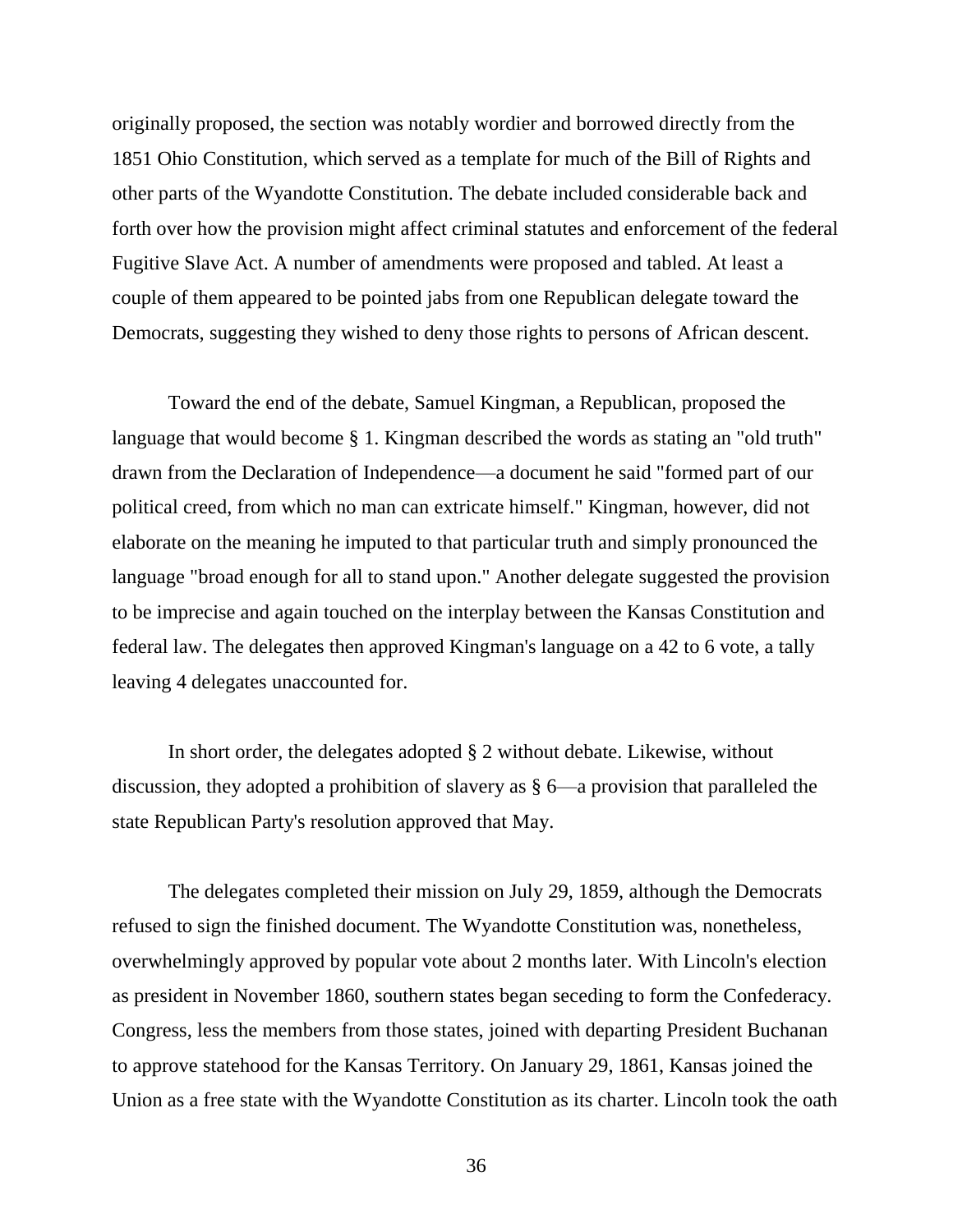of office as President on March 4. The Civil War began on April 12 when Confederate troops fired on the federal garrison at Fort Sumter, South Carolina. The war ended 4 years later with military dead on both sides of more than 600,000 and an inestimable loss of civilian life and property. Less than a week after General Robert E. Lee's surrender to General Ulysses S. Grant, Lincoln belonged to the ages—the first American President to be assassinated.[2]

[2]An astute lawyer and canny politician, Lincoln also was an exceptionally able social engineer and statesman who turned his conceptualization of the intrinsic equality of all people and of governance by consent of the governed into secular American gospel. Those themes repeatedly appear in his public and private discourse, most recognizably in the Gettysburg Address. And Lincoln had long appropriated the Declaration of Independence to that purpose. So his expression of the document's vision may be more nearly his own than Jefferson's. Lincoln chose his words carefully, especially for prepared addresses, often with profoundly affecting results. In doing so, he also recast the medium of expression with a modernistic style that replaced grandiloquent rhetoric with direct, accessible phrasing. Lincoln, of course, mastered the medium as almost no one else ever has.

### II.

A century and half removed from that epochal period, we have been asked to construe § 1 and § 2 of the Kansas Constitution Bill of Rights with little in the way of concrete guidance from either the convention debate itself or judicial decisions since. The chasm of time and circumstance between then and now defies any casual description. We must discern from that earlier time and circumstance why the drafters turned to language from the Declaration of Independence, and then we must gather the overarching purpose they imputed to words that had been appropriated in their era as guiding principle in the fight against slavery.

To that end, I put aside § 2 and return to it only briefly, since I do not see in § 2 rights that address the issue before us. But properly understood and applied, § 1 does. So I look there.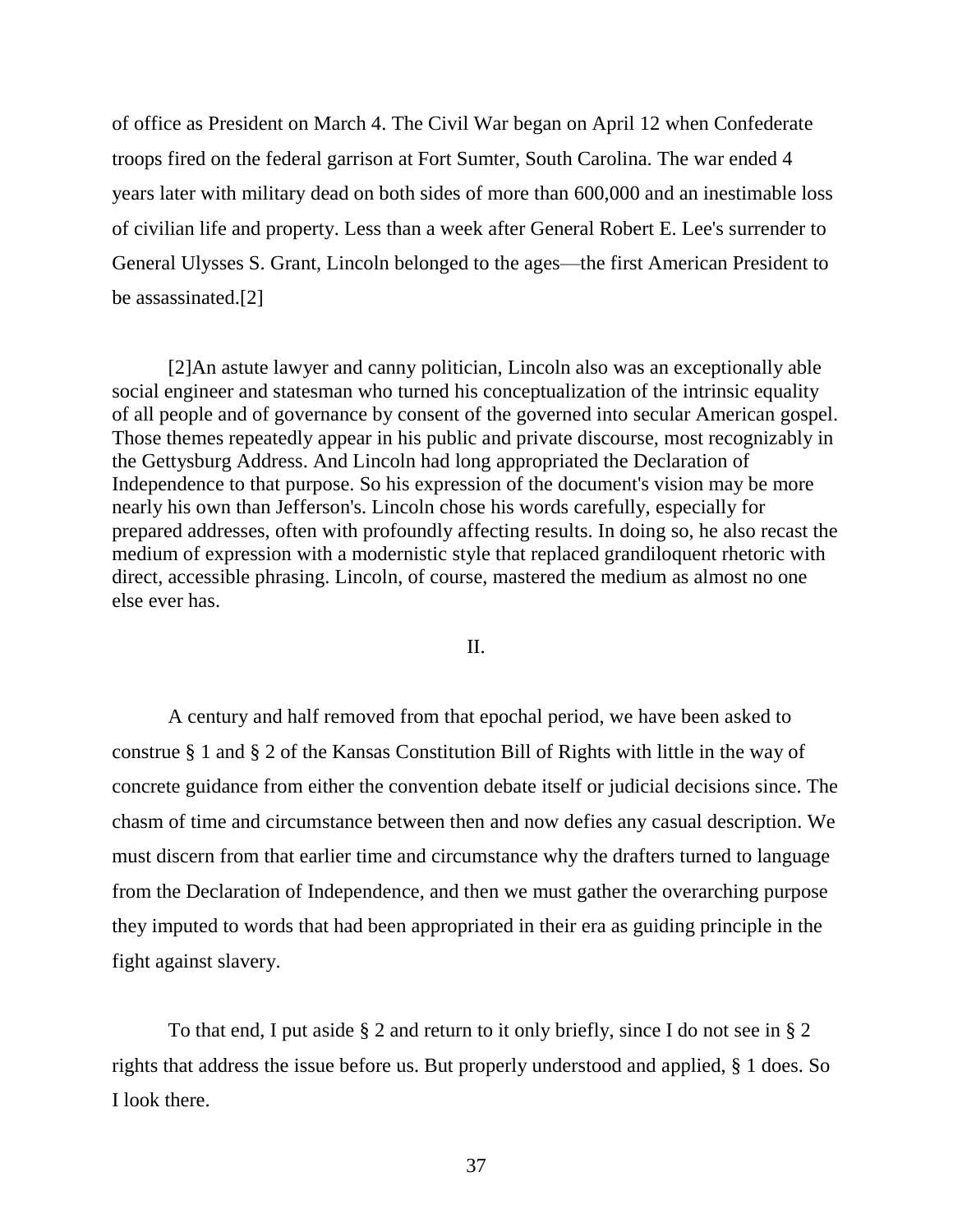The text of § 1 is worth repeating: "All men are possessed of equal and inalienable natural rights, among which are life, liberty and the pursuit of happiness." The sentence must be read and understood as expressing a single, complete idea. It shouldn't be broken into phrases or subparts as if it were a criminal statute outlining elements of an offense or a revenue measure listing taxable commodities. Section 1, rather, offers a profound declaration of a set of rights to be universally embraced across the artificial boundaries of nations and their governments and unburdened by some constricted sense of humanity drawn from a time past. The drafters, thus, constitutionalized a principle transcending institutional forms and temporal limitations to touch something more basic in defining the condition of living as a human being. Moreover, they acted with the hope and, indeed, the understanding that deep into the future, society would be better and fairer in ways they could not foresee, thus clarifying and even enhancing that definition. So the principle they captured in § 1 would be no less profound and no less necessary in that future time, which is to say our time.

The language obviously borrows from the Declaration of Independence, as Delegate Kingman explained. But § 1 takes full meaning from what the words had come to embody in 1859 as an integral statement of principle of the Republican Party, both nationally and in Kansas, and the abolitionist movement. What Jefferson and the others contributing to the Declaration of Independence might have meant provides historical backdrop. More removed still are the European philosophers, particularly John Locke, whose discourse on natural rights influenced Jefferson. Although slavery divided the colonial revolutionaries and the framers of the United States Constitution, it did so without the urgency of impending disaster. The Kansas Constitution was directly informed by the depth and immediacy of the crisis over slavery and the pronounced preferences of the Republican Party in addressing the crisis.[3]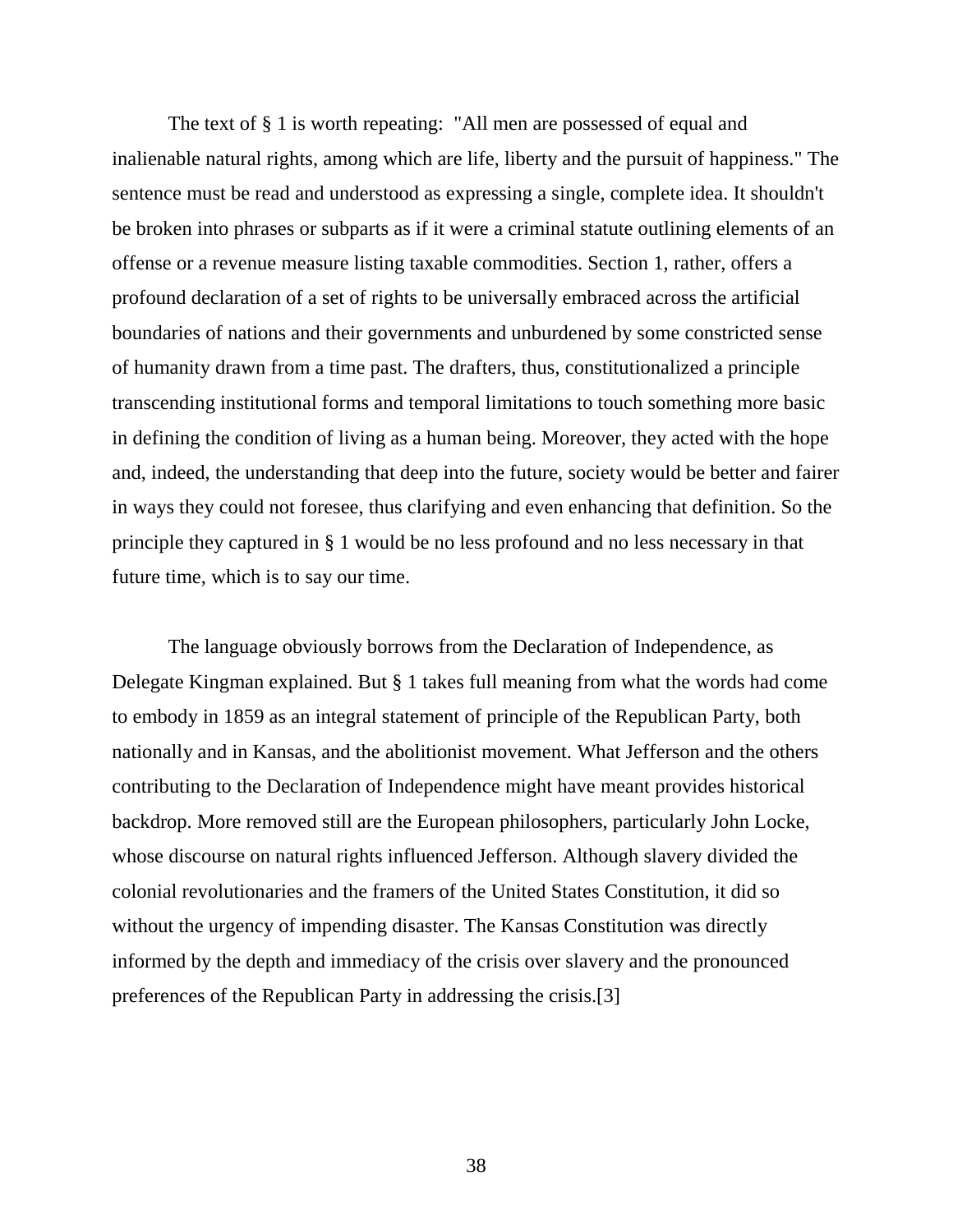[3]Delegate Kingman, a lawyer, served on the Kansas Supreme Court for about 14 years. A review using modern computerized search techniques indicates Kingman wrote no opinions discussing either § 1 or the Declaration of Independence.

The language of § 1 has no direct or even generally analogous counterpart in the United States Constitution. The provision, therefore, affords protections distinct from any in the United States Constitution and should be construed independently of federal constitutional law.

By invoking and constitutionalizing natural rights, § 1 brings into the sphere of government a set of principles that exist outside societal and representative organizations. Natural rights derive from an authority or source greater than those organizations and may be thought of as essential for a human being to live in a condition recognizing his or her humanity. Slavery, for example, is anathema to such natural rights. For one person to own another is to deprive the one owned of any semblance of autonomy, an indispensable component of any characterization of natural right reposing in the ability to think deliberately and act on that deliberation. Slaves are chattel of their masters, unable to come and go as they please, associate as they wish, or work in a manner of their choosing while enjoying the product of their labor. They are reduced to things—beasts of burden toiling neither by their own election nor in their own service.

By natural right, then, one person may not be controlled by another. That is bound up in liberty as the term is used in § 1. Similarly, a person is entitled to his or her property without the interference of another. That is bound up in the pursuit of happiness, although the breadth of the phrase isn't especially well set. The rights, however, function collectively rather than distinctly to define what may be fairly considered as selfdetermination or the exercise of free will.

When people join together to form societal or governmental organizations for their mutual benefit, they leave their natural state and, thereby, cede any immediate resort to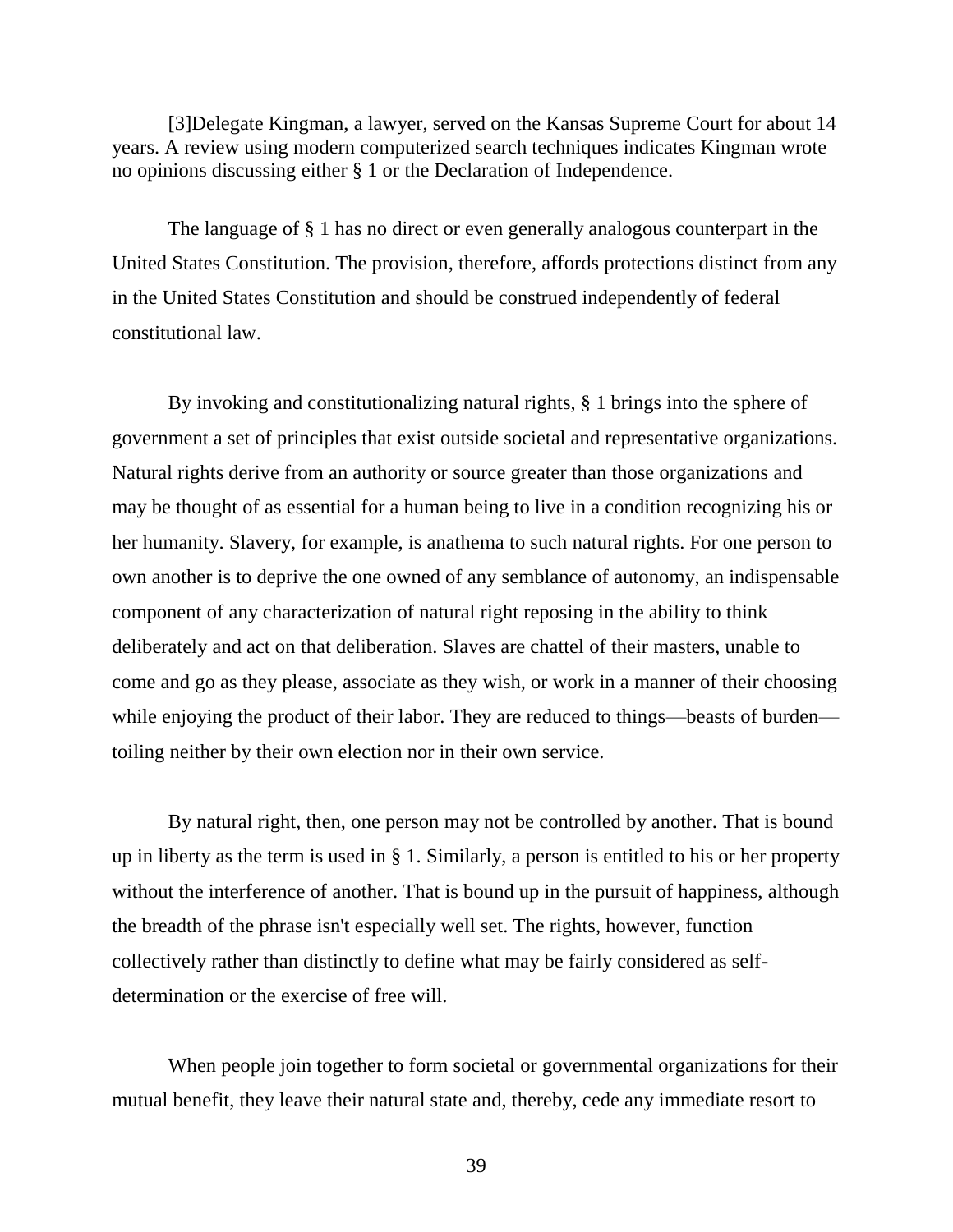those natural rights. They substitute some form of democratic decisionmaking designed to advance the good of the community. The bargain supposes that the organization will not decimate those natural rights. The organization, therefore, could not aid and abet slavery, either by facilitating its private institution or engaging directly in it as public policy. As suggested in the Declaration of Independence, should an organization transgress the natural rights of the members of a recognized group within the organization—"one people" in the words of the Declaration—that group could seek redress and, if rebuffed, "dissolve the political bands" of affiliation with the organization. The disaffiliation then restores the natural state as between the organization and the departing group.

Section 1, however, reconfigures the relationship between natural rights and a governmental entity by making those rights part of the government's charter to be considered and enforced in the same manner as other parts of the charter. In our tripartite forms of government at both the federal and state levels, the judicial branch has been entrusted with the duty to construe the charter, here the Kansas Constitution, and to determine if the executive branch or legislative branch may have overstepped the limits imposed in the charter. More or less, that is the task before us today with respect to Senate Bill 95.

The rights pronounced and protected in § 1 are those constituent in the natural right of self-determination. And in keeping with the intent of the Kansas Republicans of 1859 who drafted and approved § 1, the right of self-determination should be assessed as one for all times. Just as self-determination may be realized in freedom from bondage and in the concomitant ability to make choices, both profound and prosaic, it necessarily extends to procreation. Decisions about procreation infuse self-determination and the manner in which a sense of self may be projected forward. Some may choose offspring as their favored medium for projecting themselves into the future. Others may choose good works apart from childbearing and childrearing. But even less contemplative decisions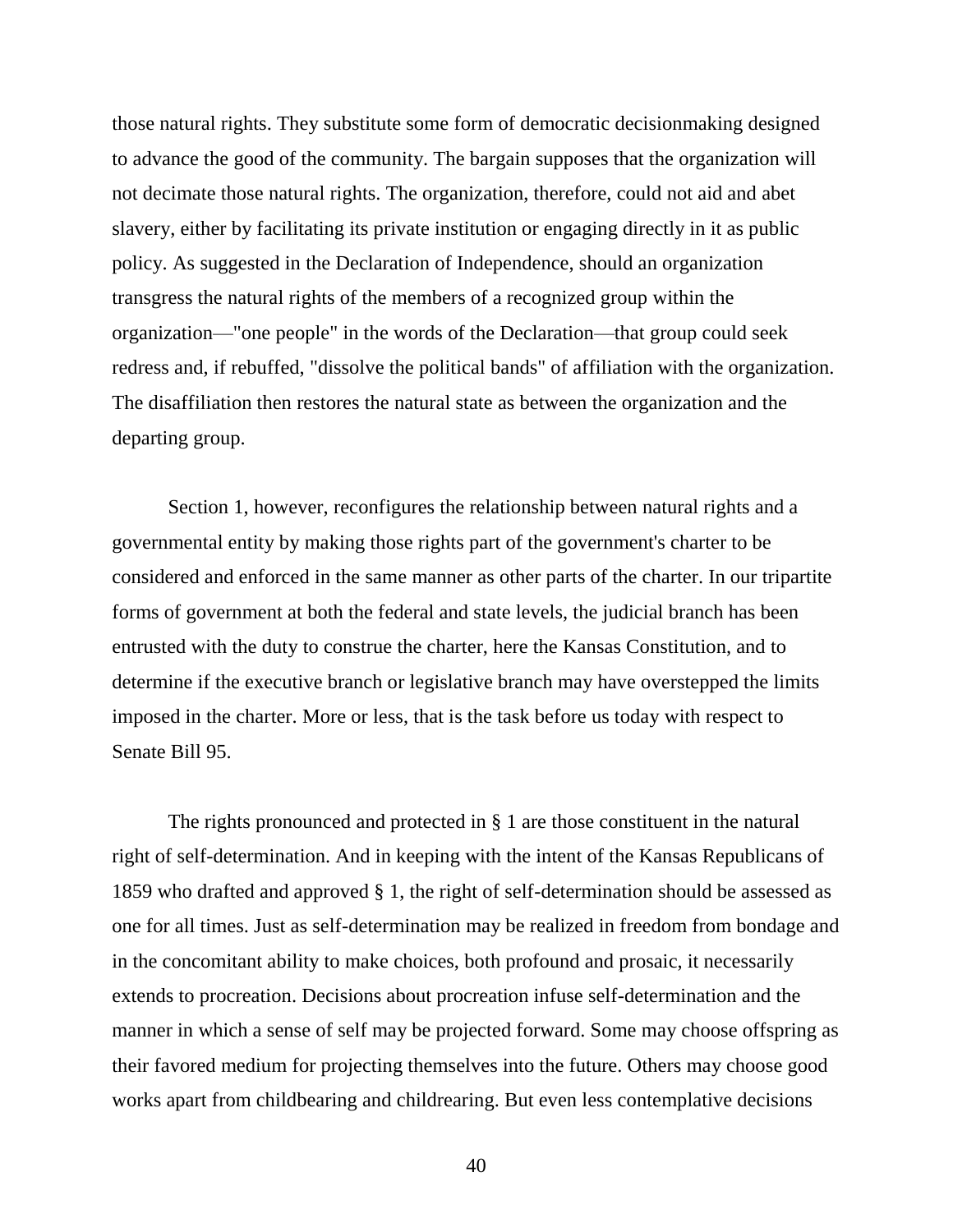regarding procreation are equally an exercise of self-determination and must be so treated. Self-determination is not reserved for the especially insightful or the deeply philosophical.

Because reproductive freedom is an essential quality of self-determination and, thus, a natural right, § 1 shields that freedom against excessive governmental encroachment. Consistent with § 1, the State cannot compel a woman to bear children. Nor can it compel her to terminate a pregnancy or to be sterilized upon giving birth to a healthy child. But, likewise, the State may not force the opposite choices upon a woman, for that is equally incompatible with the constitutional shield for self-determination. A woman has a right to reproductive freedom that entails deciding whether to continue or terminate a pregnancy. In short, § 1 prevents the State from banning abortion and substantially limits government regulation impeding the exercise of self-determination as expressed in an individual's decisions regarding procreation.

That result is entirely in keeping with the progressive, aspirational quality the Republican Party had advanced for the language of the Declaration of Independence preceding the Civil War. In the hands of the Republican delegates to the Wyandotte Convention, the same quality infused the words of § 1 with the same spirit and hope for a fair society eventually exceeding their expectation or comprehension.

In that time, women were denied much of any role in government and were kept from any semblance of full and equal participation in society generally. They were treated as distinctly less able than men—best suited for domesticity rather than decisionmaking. Most visibly, of course, women could not then vote or hold public office. We now recognize women to be just as capable as men in managing their own affairs and those of government and industry. Although the general societal and legal acceptance of gender equality hasn't yet reached every quarter, § 1 doesn't bend to the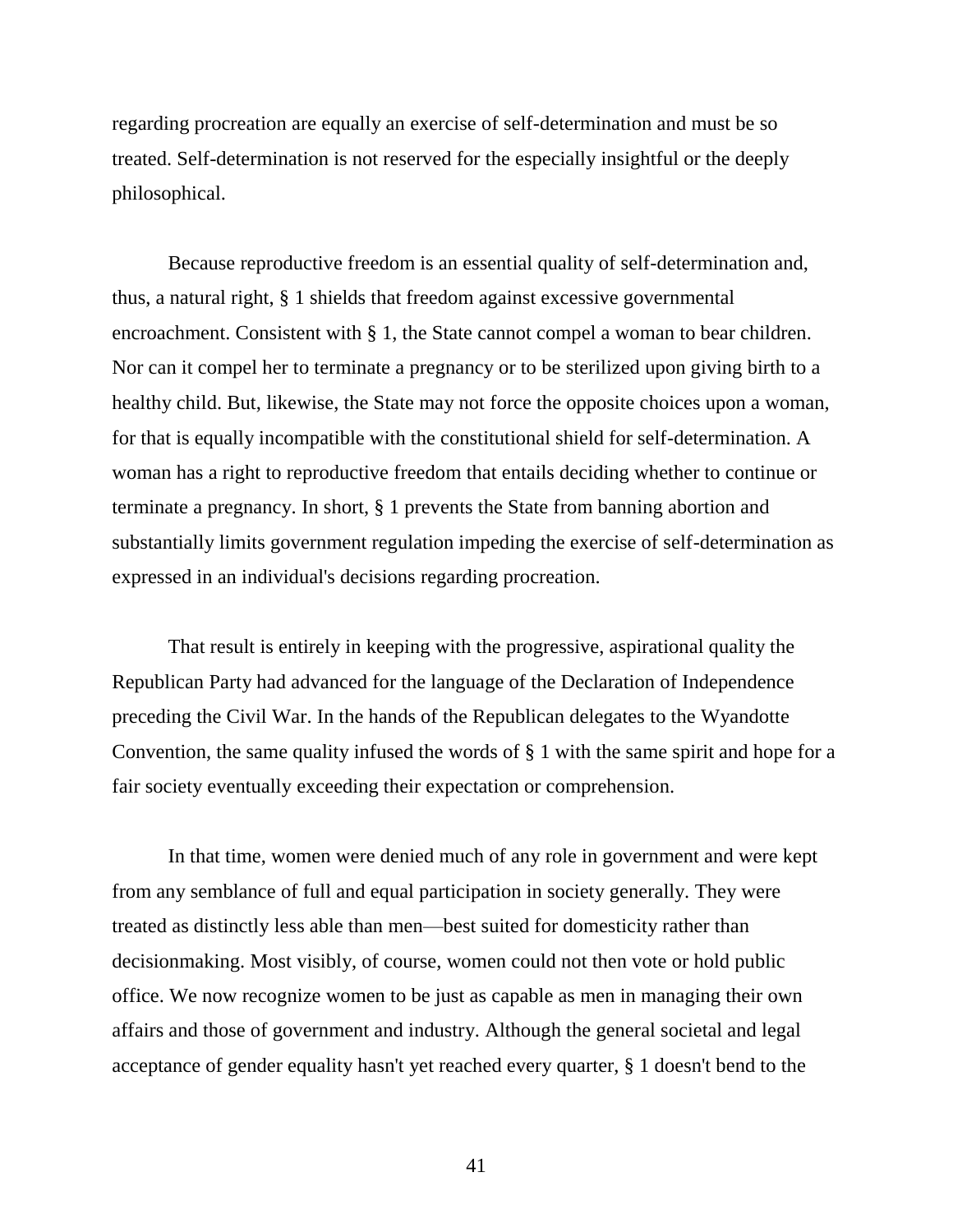obdurate views of those who would cling to the days when white men were the acknowledged masters of the realm.

Consistent with the drafters' overarching vision for § 1, women cannot now be permitted only a half-measure of self-determination. Accordingly, women have a right protected in § 1 to exercise reproductive freedom as an essential component of their selfdetermination. To suggest otherwise ignores the promise of § 1 as a forward-looking right and denigrates women as human beings lacking the capacity to make decisions for themselves. The suggestion, in turn, simply inflates a pernicious stereotype that women are flighty creatures in constant need of guidance and protection to be supplied either by menfolk or, in this case, a meddlesome government. That sort of paternalistic claptrap animates the majority opinion in *Gonzales v. Carhart*, 550 U.S. 124, 159-60, 127 S. Ct. 1610, 167 L. Ed. 2d 480 (2007), the United States Supreme Court's most recent pronouncement on federal abortion rights. See also 550 U.S. at 183-86 (Ginsburg, J., dissenting) (dismissing the notion as an "antiabortion shibboleth" that "concededly" lacks supporting evidence). But the notion has no place in assessing the scope of § 1 in a modern world—a world the drafters of the Kansas Constitution anticipated, even though they understood they could not envision its particular contours. In short, § 1 cannot now be constrained by a definition of a woman's right to self-determination dependent upon mid-19th Century social and political conventions.

Constitutional rights, however, are not boundless, and self-determination, as protected in § 1, is no exception. But self-determination is an essential right deserving of the utmost respect. Accordingly, government action—here in the form of a legislative enactment—may not summarily or heedlessly impede that right. Any impairment must be carefully circumscribed to further an essential governmental interest. For example, statutes generally regulating medical procedures, physicians, and other aspects of the healing arts would not run afoul of § 1, especially if they were intended to materially enhance patient safety. Conversely, given the apparently low incidence of complications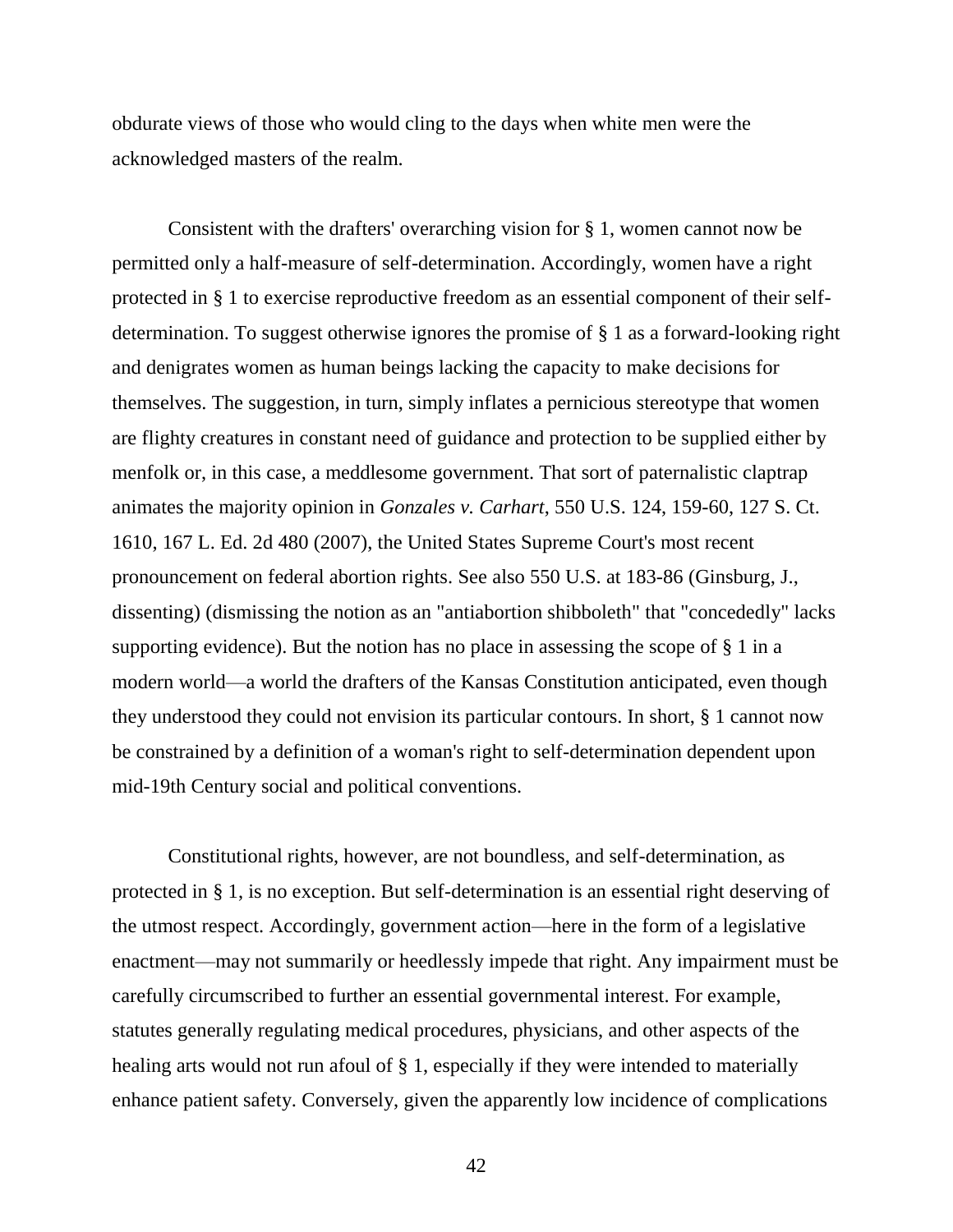associated with widely used surgical and nonsurgical abortion procedures, the State presumably could not single out those procedures or the medical practitioners using them for heightened regulation without some exceptional justification. In Section IV, I discuss how this standard applies to Senate Bill 95 and why Senate Bill 95 appears to contravene § 1.

In at least some iterations, natural rights did not extend to those incapable of exercising them, notably children and the mentally infirm. Those individuals, however, were considered wards of immediate relatives, such as parents, who would act as their guardians. As I have said, § 1 does not consist of unalloyed natural rights, since the very inclusion of them in a constitution transforms them from rules operating in an environment without government to a brake on government. Government entities have long exercised *in loco parentis* supervision over minors and have facilitated legal guardianships for the incompetent. Nothing in § 1 upsets those governmental functions, so that a parent chronically neglecting or abusing a child could be sanctioned civilly or criminally.

In that context, a viable fetus has a peculiar legal status. A viable fetus is capable of living apart from its mother but isn't doing so. Yet, the fetus is not counted as a child in many respects. Age is measured from birth, not viability. The same is true for income tax deductions. Nonetheless, the capacity of a viable fetus is such that the State may exercise some degree of stewardship for its welfare. Accordingly, the State may limit a woman's exercise of reproductive freedom in terminating a pregnancy after the fetus has reached viability.

Before reaching viability, however, a fetus is, by definition, incapable of independent existence. And the fetus is similarly incapable of free-will or selfdetermination—attributes necessary to exercising natural rights. In that situation, a woman's right of self-determination, as established in §1, takes precedence over any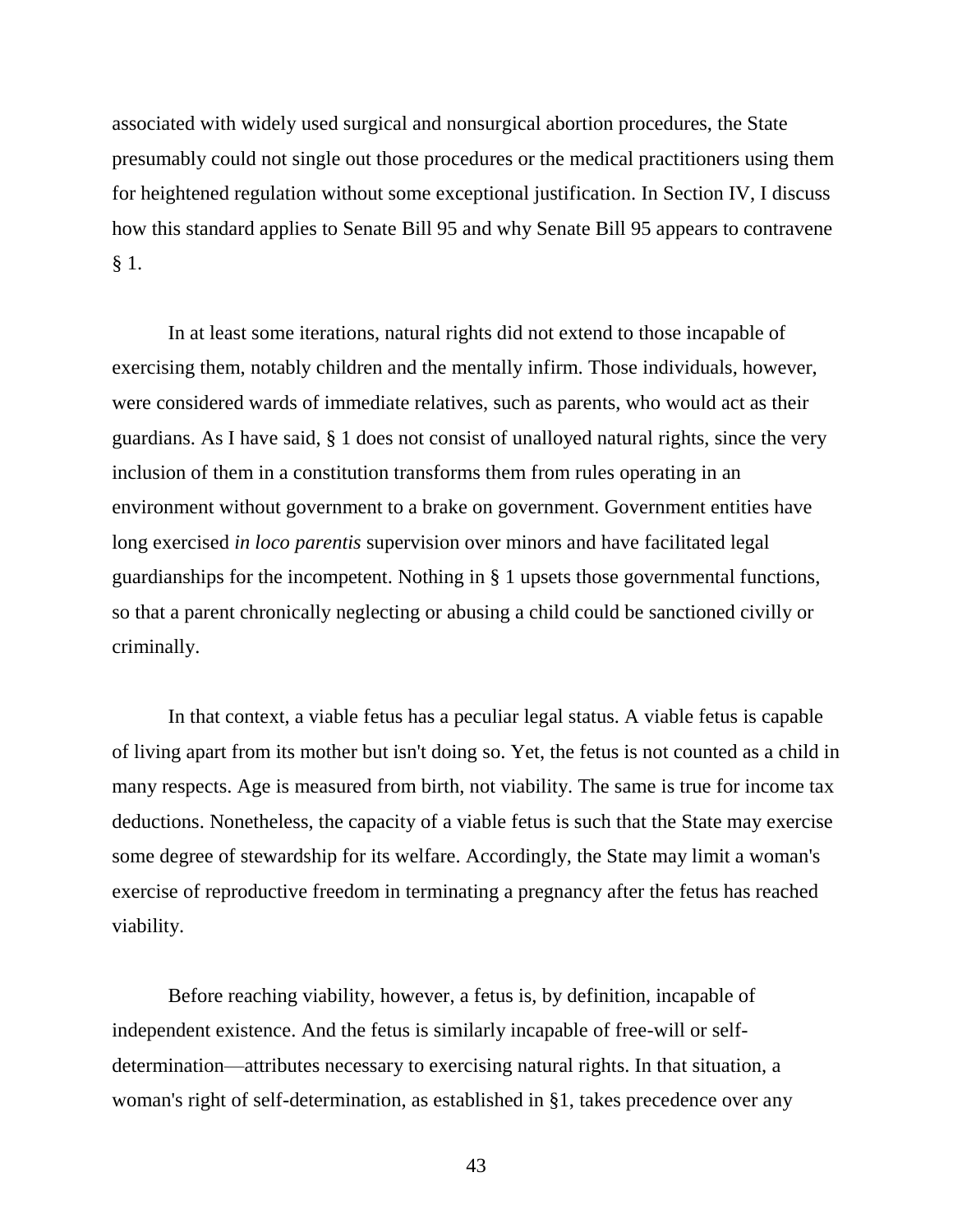inchoate interest of a fetus that is not yet viable. Similarly, governmental interference with a woman's decision regarding a pregnancy at that point would effectively reduce an inalienable right to a limited license.

In 2013, the Kansas Legislature enacted K.S.A. 65-6732 reciting as findings that life begins at conception and that upon fertilization, a human ovum immediately has a protectable interest "in life, health and well-being." Based on those findings, the statute requires state law to "be interpreted and construed" to give the zygote as it gestates the legal rights accorded "other persons, citizens and residents of this state." K.S.A. 65- 6732(b). The statute cannot, however, alter the constitutional rights secured in § 1. That's because the legislature cannot mandate how the courts construe constitutional protections. And K.S.A. 65-6732(b) more or less acknowledges as much by noting its effect is "subject only to" the United States Constitution and the Kansas Constitution. To suppose otherwise negates the fundamental authority of the judiciary. *Gannon v. State*, 298 Kan. 1107, 1160-61, 1168, 319 P.3d 1196 (2014); *Board of County Com'rs of Leavenworth County v. McGraw Fertilizer Serv., Inc.*, 261 Kan. 901, 916, 933 P.2d 698 (1997) ("When a question of interpretation of the Kansas Constitution arises, it is the function and duty of this court to define constitutional provisions.").

As the State has pointed out in this case, the Kansas Constitution may be changed if the legislature chooses to put a proposed amendment to a vote of the people. See Art. 14, § 1, Kansas Constitution. To the extent the legislature believes the protections for self-determination in § 1 may be in need of change, it has the authority to ask the people to consider taking such a step. The legislature cannot statutorily circumvent the people's prerogative by directing how the judiciary must interpret the constitution. But I read K.S.A. 2014 Supp. 65-6732(b) to include legislative recognition that the courts (properly) should not apply the statute in construing the Kansas Constitution. Given that recognition, I need not explore potential defects in the statute itself.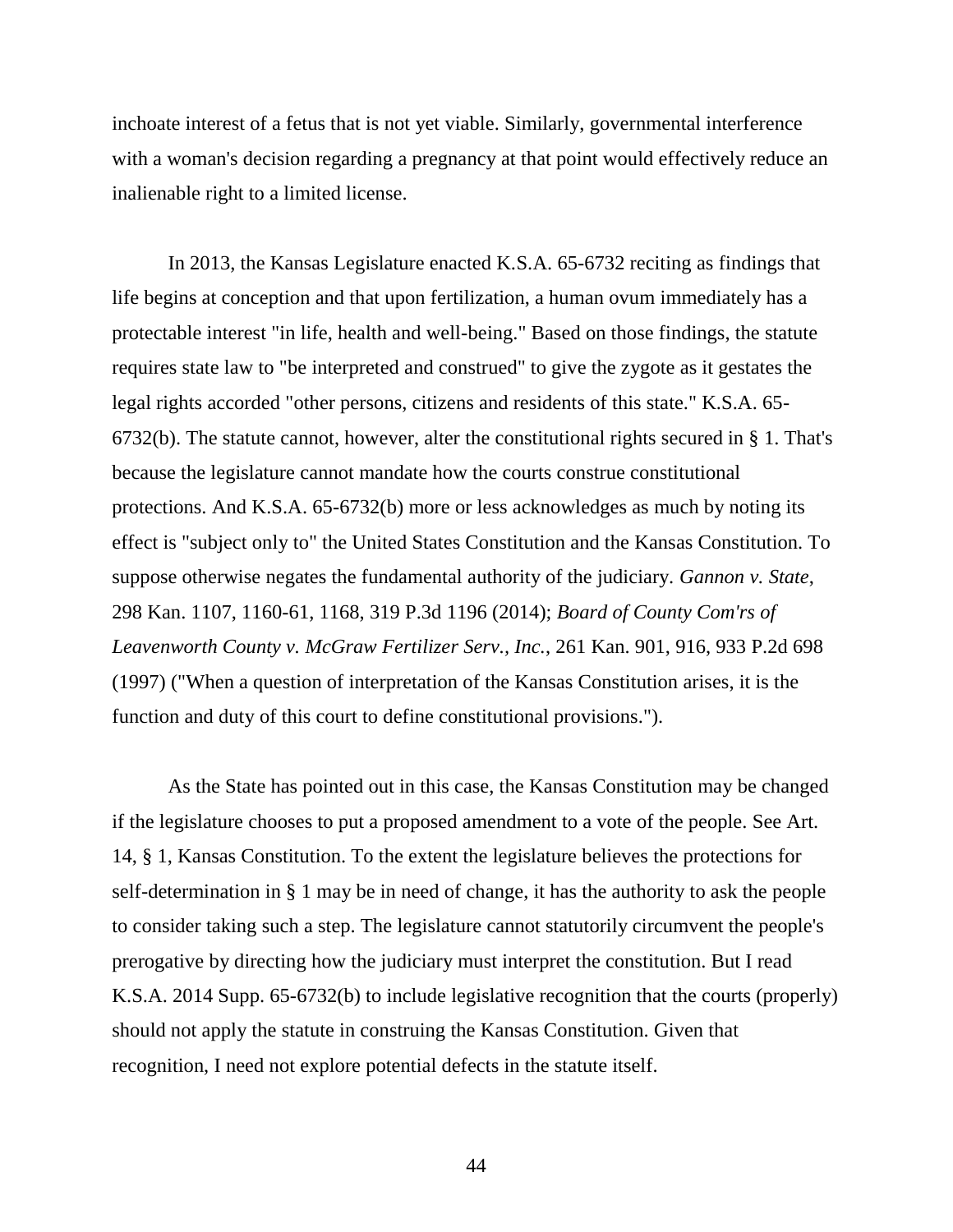Self-determination, of course, is not confined to reproductive freedom. Nor is § 1. This case, however, requires no greater elaboration on the breadth of § 1. The component natural, inalienable rights protected in § 1 are necessarily narrow, since they originate outside the constructs of government and organized society and their exercise must be essential for a person to act as an independent human being. At the same time, a natural right, if exercised, cannot diminish another person's rights. So taking someone's property isn't a natural right. By and large, criminal statutes would not, then, run afoul of § 1 certainly insofar as they impose punishments of incarceration for *malum in se* offenses. *Malum prohibitum* offenses generally carry comparatively minor punishments that wouldn't even arguably implicate § 1. The forensic foil of a life sentence for a parking offense, see *Rummel v. Estelle*, 445 U.S. 263, 274 n.11, 100 S. Ct. 1133, 63 L. Ed. 2d 382 (1980), presumably would, but it also would undoubtedly violate the ban on cruel or unusual punishment in § 9 of the Kansas Constitution Bill of Rights.

How arguably more targeted provisions of the Kansas Constitution, such as § 9, interact with § 1 isn't wholly obvious. The lines of division in the Bill of Rights aren't precise. For example, the prohibition on slavery in § 6 also bars "involuntary servitude, except for the punishment of crime[.]" As a result, the exception in § 6 presumably limits the proscription in § 9. Similarly, slavery violates both § 1 and § 6, so those provisions act in tandem. Section 1, in turn, must reach beyond slavery, as the common understanding of natural rights would suggest and as the aspirational intent of the drafters would require. The provision otherwise would have been redundant and unnecessary. To address the issues at hand, I need not plumb the legal relationship between § 1 and the other protections in the Kansas Constitution Bill of Rights.

I turn briefly to § 2, since Drs. Hodes and Nauser also premise their action on that part of the Kansas Constitution Bill of Rights. Section 2 provides: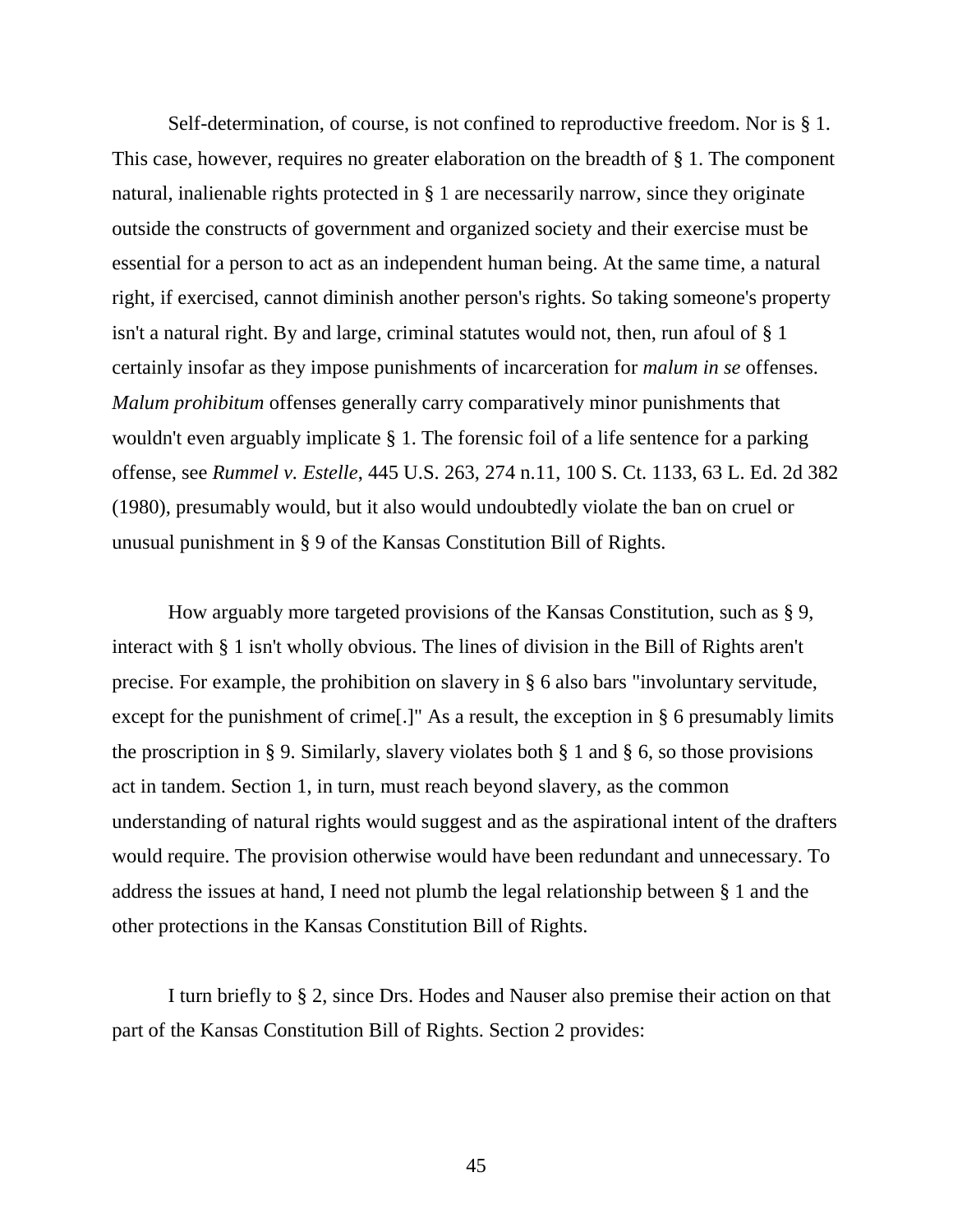"All political power is inherent in the people, and all free governments are founded on their authority, and are instituted for their equal protection and benefit. No special privileges or immunities shall ever be granted by the legislature, which may not be altered, revoked or repealed by the same body; and this power shall be exercised by no other tribunal or agency."

In the first sentence, the drafters expressed the broad idea that governments derive their legitimacy from the consent of the governed. If a government acts contrary to that consent or dismisses such consent as superfluous, it can no longer be characterized as "free" and, presumably, has become tyrannical. I don't especially see in that statement a specific protection "the people" may enforce through the judicial process so much as an implicit recognition of the pronouncement in the Declaration of Independence that an identifiable constituency has an inherent right to sever connections with a government turned repressive.

But that acknowledgment serves as a prelude to the balance of the sentence that states free governments are to afford "equal protection and benefit" to the people. The second clause easily can be read to secure a right comparable to the Equal Protection Clause of the Fourteenth Amendment, as the Kansas Supreme Court has recognized. See *State v. Limon*, 280 Kan. 275, 283, 122 P.3d 22 (2005). We do not, however, have an equal protection claim in front of us. The second sentence of § 2 precludes the legislature from authorizing irrevocable "privileges or immunities." Whatever the limitation imposed by that part of § 2, it has no apparent application here, and none of the parties has argued otherwise.

### III.

The State contends § 1 contains no enforceable rights and is merely a precatory platitude. But that plainly is incorrect. Had the drafters meant the language of § 1 to be constitutional filigree, they would have put it in the preamble. The Lecompton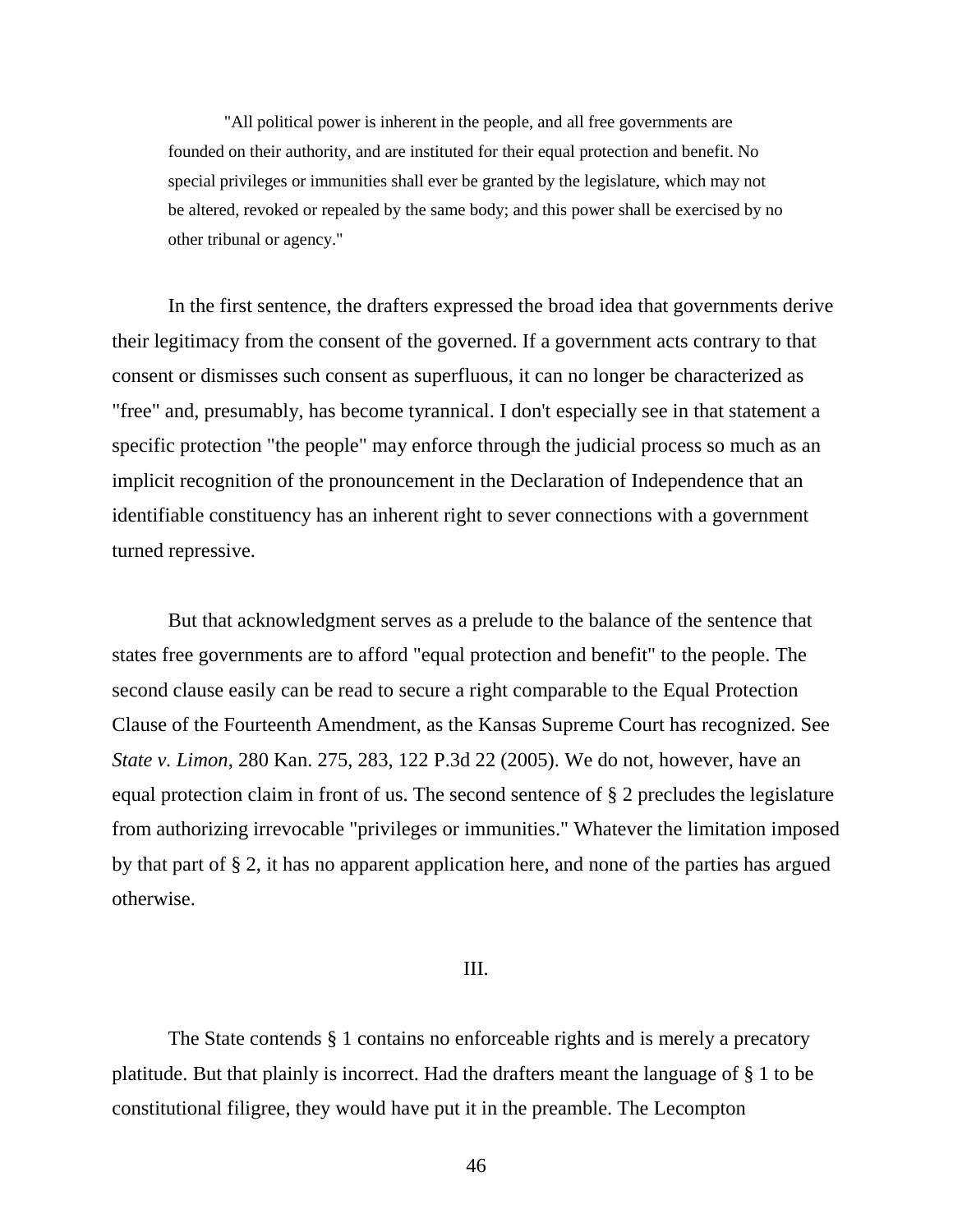Constitution, for example, included a statement similar to § 1 in the preamble with no comparable provision within its text. The difference, especially with the importance those words bore for the Republicans, is compelling.

During the Wyandotte Convention debate, the delegates argued whether § 1 could be construed to relieve Kansans of any obligation to enforce the federal Fugitive Slave Act. The discussion would have been wholly unnecessary had the delegates intended § 1 to establish no enforceable constitutional rights. None of the delegates offered that idea as a denouement to the disagreement.

The Kansas Supreme Court has consistently indicated § 1 and § 2 have much the same effect as the Equal Protection and Due Process Clauses of the Fourteenth Amendment. *Limon*, 280 Kan. at 283; *Henry v. Bauder*, 213 Kan. 751, 752-53, 518 P.2d 362 (1974). Although those statements do little to fix the precise contours of § 1 and § 2, they cannot be reconciled with an argument that either provision is merely the constitutional counterpart of a zero—a placeholder adding nothing of real value.

The court's decision in *Schaake v. Dolley*, 85 Kan. 598, 118 P. 80 (1911), has been tossed around as supporting the State's argument. But it doesn't. Without citing any particular authority, the court recognized § 1 to protect a liberty interest resting in a person's right to engage in "a gainful occupation of his own choosing." 85 Kan. 598. To me, that sounds more like economic due process than inalienable right and seems to rest on now discarded *Lochnerian* notions that laborers enjoy the "freedom" to agree to work inhumane hours for depressed wages because oligopolistic employers have the power to impose those conditions. See *Ferguson v. Skrupa*, 372 U.S. 726, 730, 83 S. Ct. 1028, 10 L. Ed. 2d 93 (1963); *Lincoln Federal Labor Union, No. 19129 v. Northwestern Iron & Metal Co.*, 335 U.S. 525, 534-37, 69 S. Ct. 251, 93 L. Ed. 212 (1949) (tracing rise and ultimate rejection of substantive due process right to contract); *Lochner v. New York*, 198 U.S. 45, 53, 25 S. Ct. 539, 49 L. Ed. 937 (1905) (right to contract regarding commerce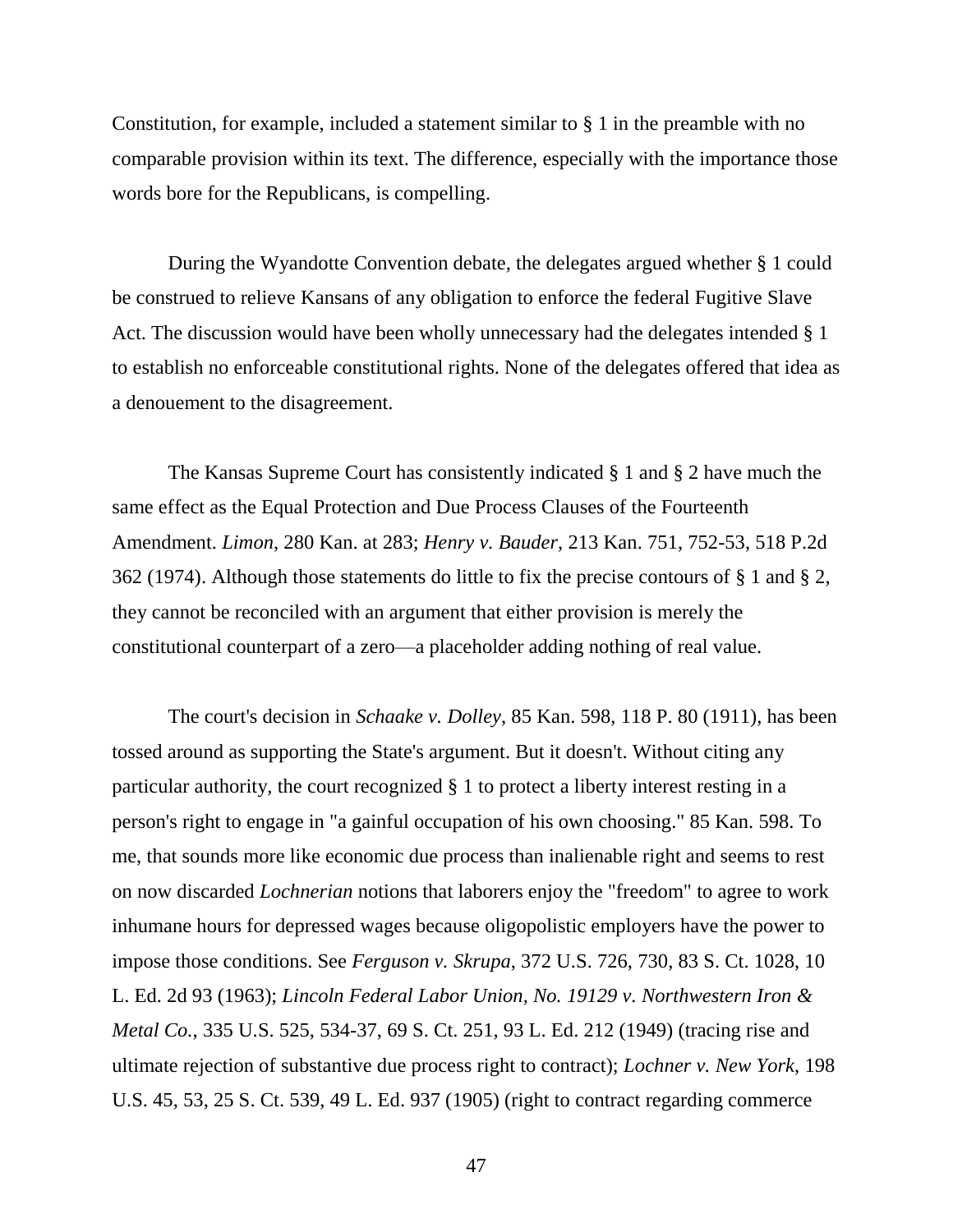recognized as liberty interest protected in Fourteenth Amendment from government regulation of terms and conditions of employment). Pertinent here, however, the court found § 1 to be a source of enforceable rights, thus contradicting to the State's argument to us.

The *Schaake* court went on to say that the right to pursue employment had to yield to reasonable government regulation aimed at promoting the common good, so the plaintiffs had no constitutional right to insist the state agency regulating banking issue them a charter for what would be the fifth bank in Abilene—something the agency determined would exceed marketplace demand and imperil the stability of the banks. In that context, pertaining to economic regulation, the court observed that § 1 "cannot be entirely disregarded" but serves more as a guide to the legislature to act appropriately in the public interest than as a grant of judicial authority to supplant reasonable legislative action. 85 Kan. at 601. The court's admonition, however, does not obviously extend beyond the economic interests of the kind at issue in the case. Its lengthy discussion fairly well confirms as much.

The *Schaake* decision also suggests a court could not turn to natural law, as such, to resolve a legal dispute. 85 Kan. at 602. As I have indicated, that is true. But it really has nothing to do with applying § 1. Natural law exists outside the constructs of government. Courts, as creatures of the government, are empowered to construe and apply the rules of the government as expressed in an organic document, legislative enactments, and judicial precedent. They have no license to reach beyond those rules to decide the matters before them. Section 1, however, constitutionalizes a segment of natural law defining self-determination, thereby bringing that set of rights within the rules of government and the body of law the Kansas courts may draw upon in settling legal disputes.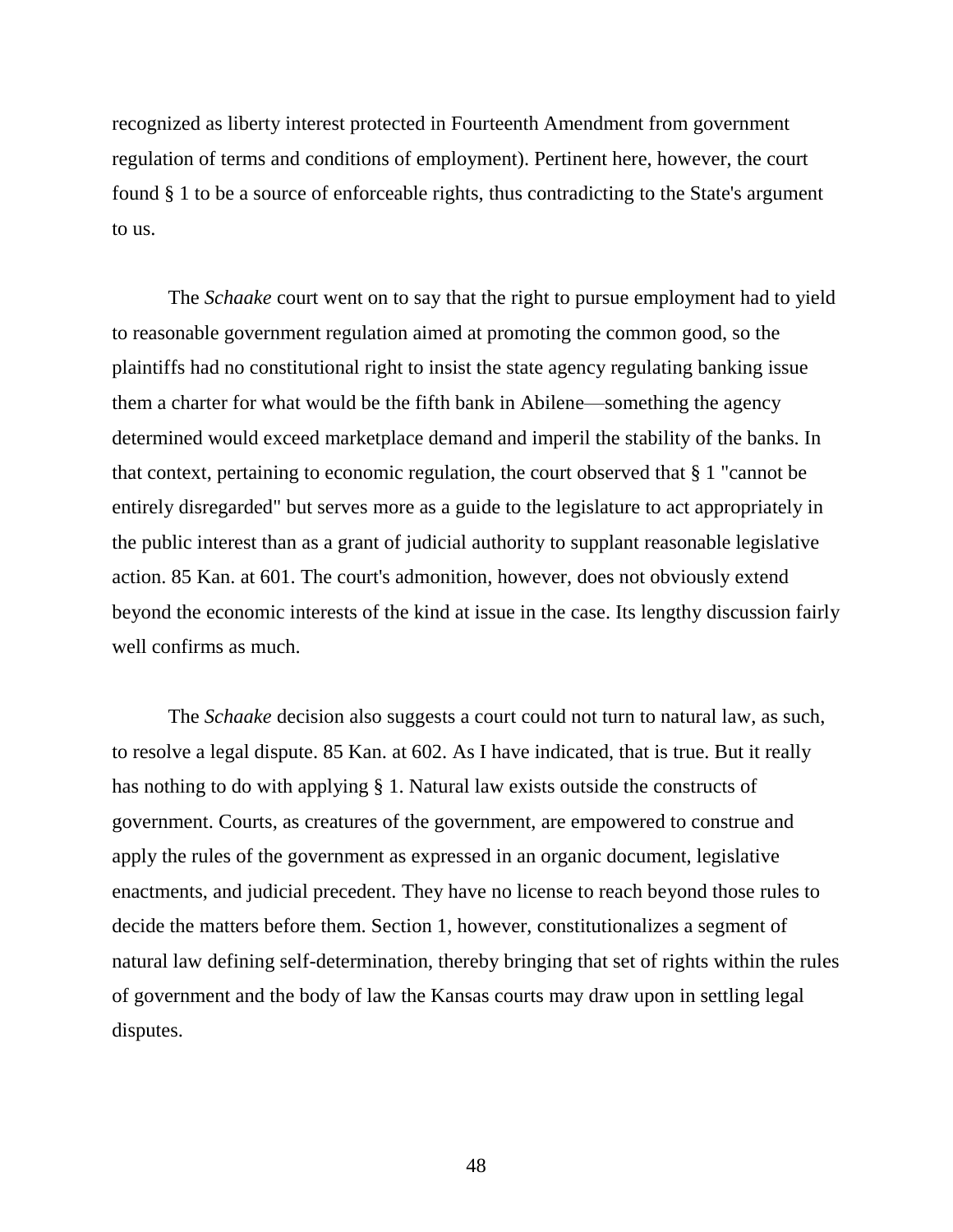The State also relies heavily on Kansas Territorial statutes in effect at the time the Wyandotte Constitution was drafted that prohibited abortions except "to preserve the life" of the woman and criminalizing an abortion of a "quick child" as manslaughter and otherwise as a misdemeanor. Kan. Terr. Stat. 1855, ch. 48, § 10; Kan. Terr. Stat. 1855, ch. 48 § 39. Similar statutes remained in effect for over 100 years. In 1969, the Kansas Legislature considerably broadened the health exception, L. 1969, ch. 180, sec. 21-3407, although abortion otherwise remained illegal in Kansas until *Roe v. Wade*, 410 U.S. 113, 93 S. Ct. 705, 35 L. Ed. 2d 147 (1973). The State argues that history undercuts any contention the drafters intended § 1 or any other part of the Kansas Constitution to permit abortions.

We may fairly conclude the delegates to the Wyandotte Convention did not consider reproductive freedom or abortion in drafting the Kansas Constitution. But that doesn't mean the drafters intended § 1 to be a static statement of self-determination. The circumstances strongly indicate otherwise and show the drafters meant to provide a constitutional protection that would grow to take account of maturing societal values they recognized they could not necessarily foresee. As I have already explained, § 1 strove to capture a right with a "spreading and deepening" influence reflecting "the progressive improvement in the condition of all men everywhere," as Lincoln expressed it, and a right "for all times," as Kansas Republicans put it just weeks before the Wyandotte Convention. So that history does not trap women with a stunted measure of selfdetermination today.

I turn next to the reading my colleagues give to § 1 in affirming the district court's temporary injunction. They say the Kansas Supreme Court has found in § 1 a constitutional equivalent to the Due Process Clause of the Fourteenth Amendment. So § 1 necessarily includes the unenumerated constitutional rights comprising the substantive due process liberty interests protected in the Fourteenth Amendment. Those interests include, among other things, interlocking rights to be free of undue government intrusion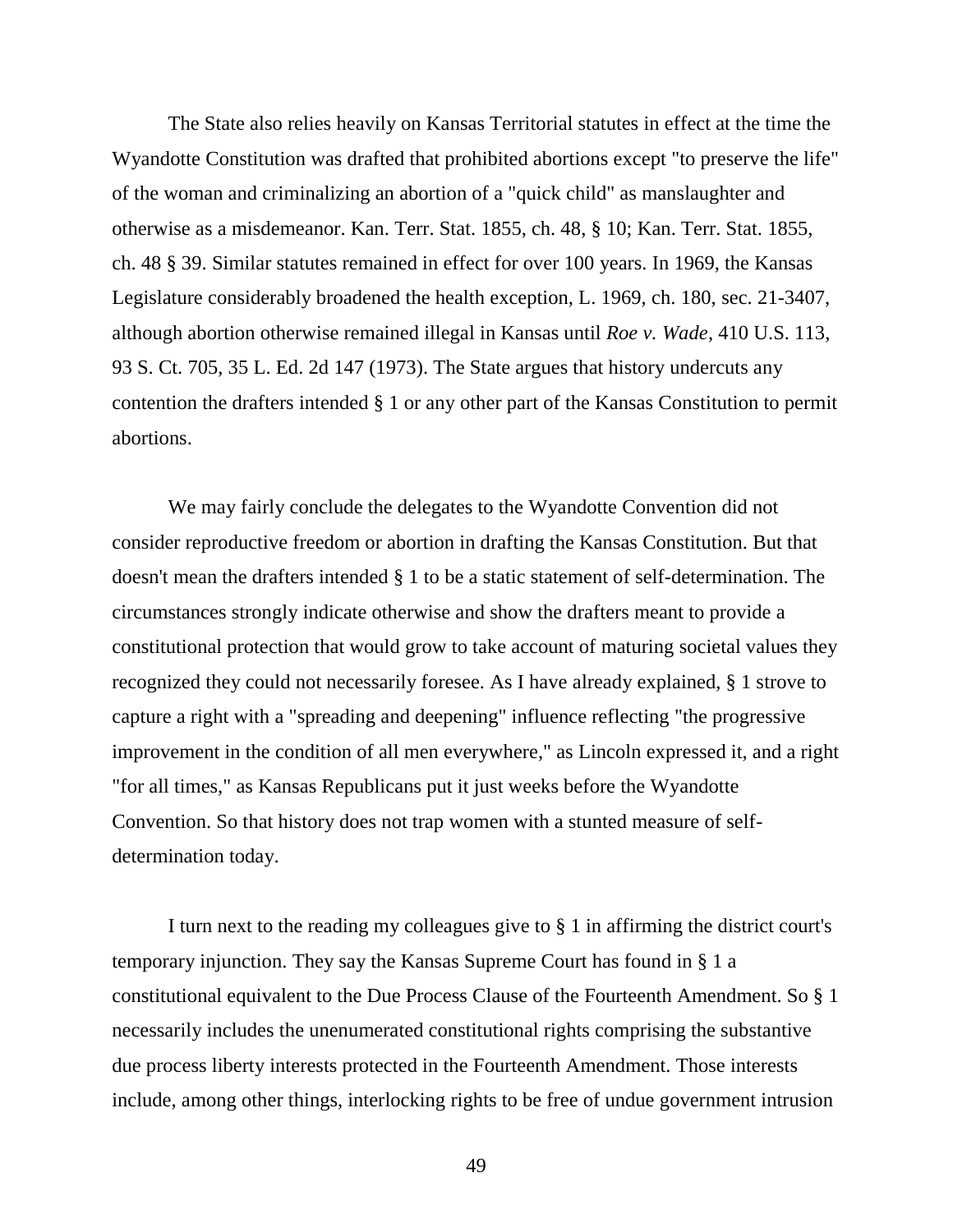in decisions about contraception and childrearing and a prohibition on involuntary sterilization as a penal sanction. Based on those precedents, the United States Supreme Court recognized a substantive due process right to abortion. See *Roe*, 410 U.S. 113. If § 1 replicates in all respects the Due Process Clause, then it obviously includes the same right to abortion. In effect, as Judge Leben explains, the federal constitutional law of abortion becomes the Kansas constitutional law of abortion.

Assuming the constitutional equivalence of the Due Process Clause of the Fourteenth Amendment and § 1 of the Kansas Constitution Bill of Rights, I would agree with Judge Leben's conclusion that Senate Bill 95 likely contravenes the Kansas Constitution based on the limited record compiled in the district court. I would, therefore, also agree that the district court properly issued a temporary injunction.

Although I ultimately arrive at the same legal conclusion, I question the assumption of equivalence. I have a difficult time seeing in § 1 a due process provision akin to the Fourteenth Amendment, and I don't believe the drafters intended to adopt such a provision. Rather, as I have explained, § 1 rests on language intentionally taken from the Declaration of Independence that is without a counterpart in the United States Constitution. As such, § 1 provides a constitutional protection that has no direct analog in the federal Constitution. So § 1 should not be construed or applied using federal constitutional law as guide, let alone an exact template. If, however, § 1 does include Fourteenth Amendment due process rights, those rights must be in addition to and not to the exclusion of the "equal and inalienable natural rights" actually described there.

The delegates to the Wyandotte Convention could not have intended to incorporate the Fourteenth Amendment into the Kansas Constitution, since the amendment would not be drafted for another 6 years. But the Fifth Amendment to the United States Constitution bundles together a number of diverse protections, including a Due Process Clause. It, in part, states: "[N]or shall any person . . . be deprived of life,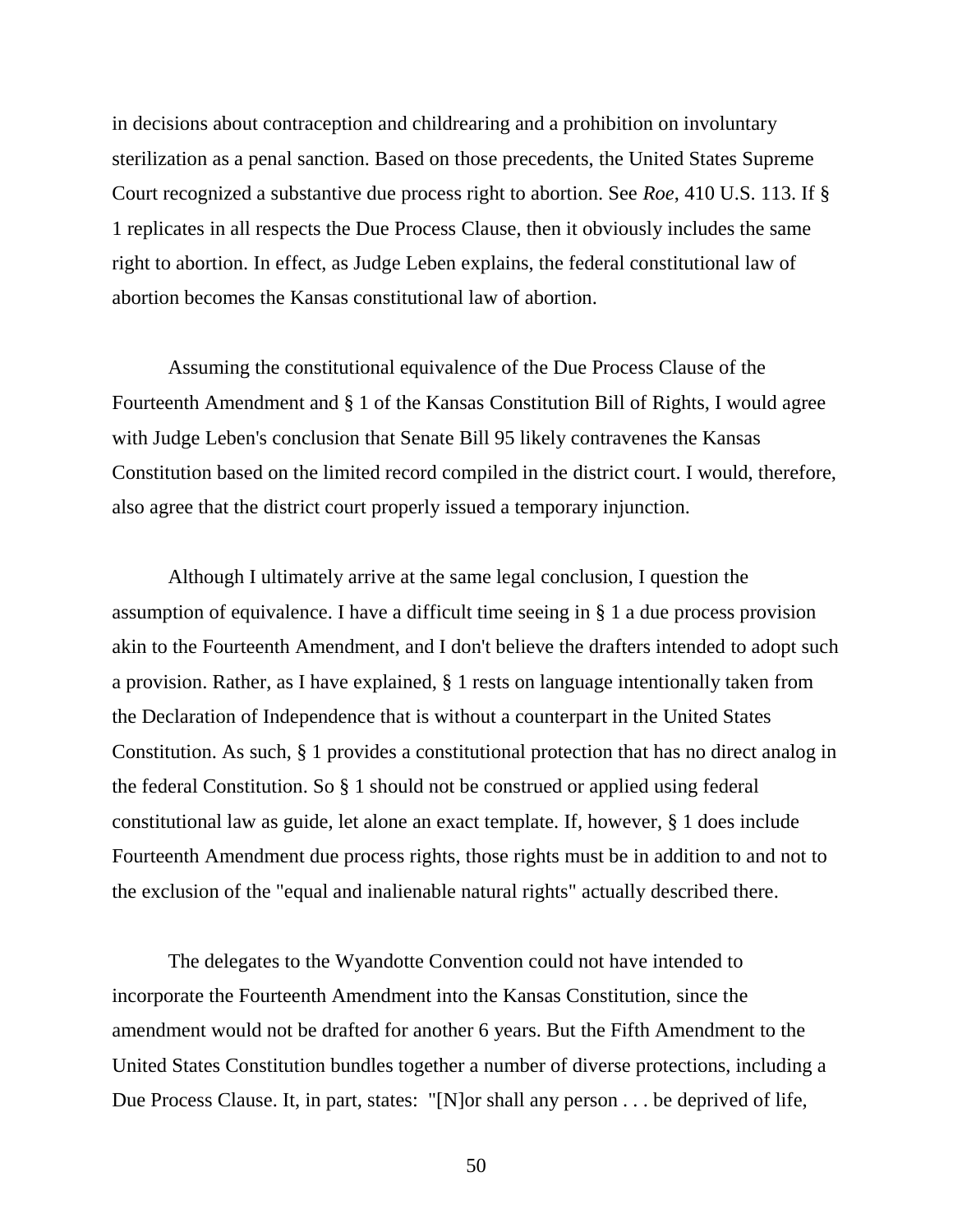liberty, or property, without due process of law." Although the Fifth Amendment applies to the federal government, its due process provision parallels what would later appear in the Fourteenth Amendment as a check on state action. Clear due process language was no mystery in 1859. Even more immediate for the Wyandotte Convention delegates, the Lecompton Constitution did include a due process clause. Section 9 of the Lecompton Constitution Bill of Rights provided: "[N]o freeman shall be . . . deprived of his life, liberty, or property, but by the judgment of his peers, or the law of the land."

The Wyandotte Constitution lacked an explicit due process provision like the ones in the Fifth Amendment and the Lecompton Constitution. But it did incorporate double jeopardy and self-incrimination protections for criminal defendants, mirroring those portions of the Fifth Amendment. See Kansas Constitution Bill of Rights § 10. And § 18 of the Bill of Rights guaranteed Kansans a "remedy by due course of law" for "injuries suffered in person, reputation or property," a provision still recognized to require fair procedures for resolving legal disputes. *Harrison v. Long*, 241 Kan. 174, 178-79, 734 P.2d 1155 (1987). But § 18 has never been construed to be a repository of unenumerated constitutional rights.[4] The omission from the Kansas Constitution of due process language like that in the Fifth Amendment, especially coupled with the inclusion of double jeopardy and self-incrimination protections, must be seen as the drafters' exercise of studied consideration rather than as the result of inadvertence. Moreover, nothing in the Wyandotte Convention debate on § 1 suggests the delegates intended the provision to protect procedural or substantive due process rights rather than to constitutionalize the inalienable rights enunciated in the Declaration of Independence and championed by the Republican Party.

[4]Section 18 requires an adequate substitute remedy if the legislature limits or abrogates a common-law cause of action. See *Bair v. Peck*, 248 Kan. 824, 838-39, 811 P.2d 1176 (1991); *Manzanares v. Bell*, 214 Kan. 589, 599, 522 P.2d 1291 (1974). But the substitute-remedy principle is quite different from substantive due process and the recognition of rights not explicitly stated in constitutional text.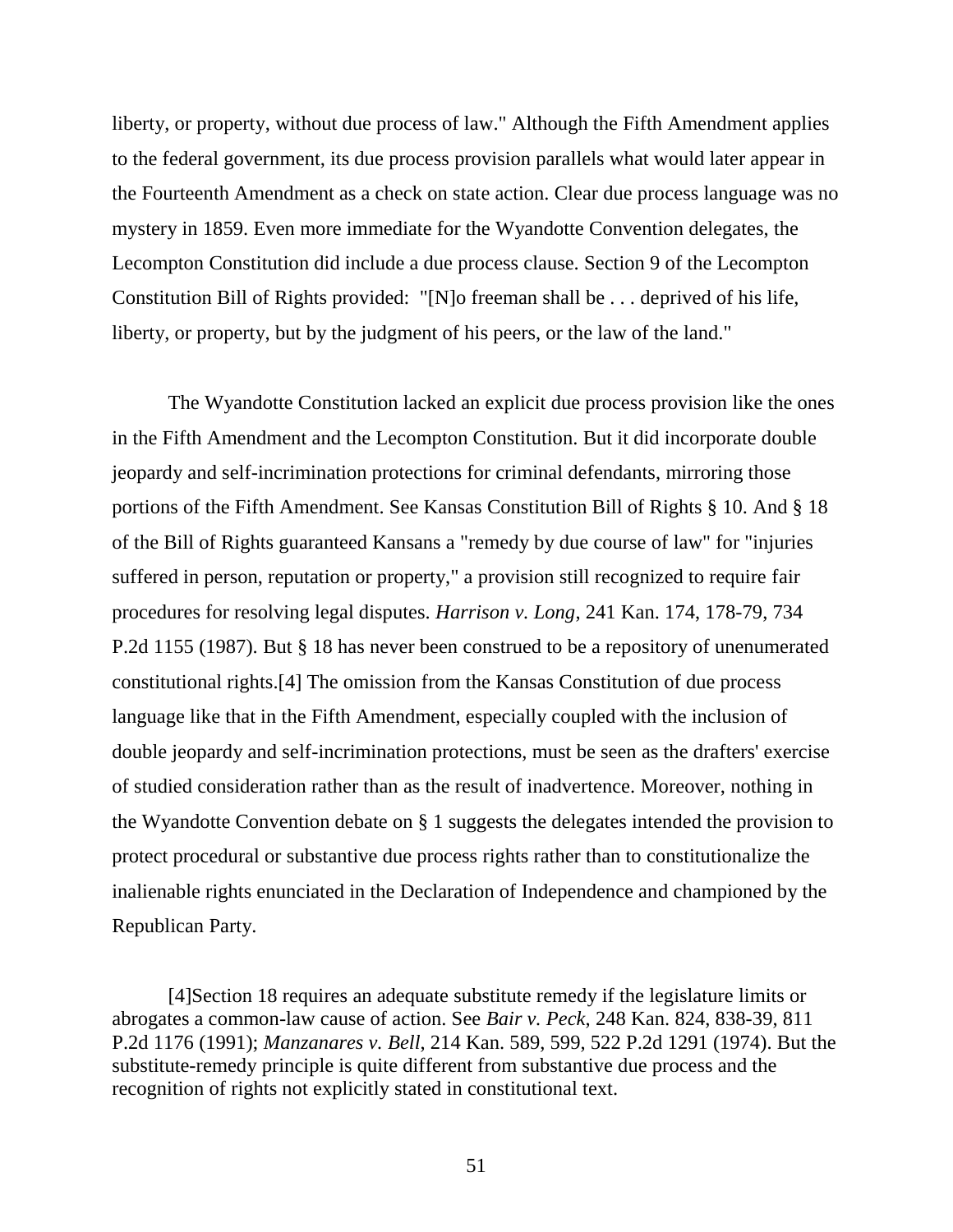As Judge Leben explains and I have noted, the Kansas Supreme Court has frequently indicated § 1 and § 2 function at least similarly to the Equal Protection and Due Process Clauses of the Fourteenth Amendment. The court has consistently considered the two sections as if they were conjoined constitutional twins. But they shouldn't be treated as more interdependent than any other provisions in the Bill of Rights. And, as I have also noted, § 2 alone can be fairly construed as comparable to the Equal Protection Clause.

Nobody, however, has unearthed a case in which the Kansas Supreme Court has actually relied on § 1 to find and enforce an unenumerated constitutional right to decide a legal controversy. Many of the cases, particularly the early ones, are mishmashes that mention both federal and state constitutional rights and never really explain the actual bases for their rulings. The decision in *Brick Co. v. Perry*, 69 Kan. 297, 76 Pac. 848 (1904), is illustrative. The opinion referred to § 1, the Fourteenth Amendment, the right to contract, and a natural right prohibiting one person from being compelled to provide personal services to another. 69 Kan. at 299-301. Without mapping out a coherent analytical path through that terrain, the court simply held the statute, prohibiting an employer from discharging an employee because of union affiliation, to be unconstitutional.

Some decisions describing  $\S 1$  and  $\S 2$  as akin to the due process and equal protection rights in the Fourteenth Amendment decide the disputed issues solely on equal protection grounds and, thus, do little more than mention due process. See, *e.g.*, *Tri-State Hotel Co. v. Londerholm*, 195 Kan. 748, 759-61, 408 P.2d 877 (1965). Other decisions simply find no basis for relief in § 1 given the facts and, therefore, do not define the nature or scope of its protections. In *State v. Wilson*, 101 Kan. 789, 168 Pac. 679 (1917), the court found statutory limits on the distribution and redemption of trading stamps implicated no fundamental rights protected in § 1 however the provision might be construed. More recently in *Manzanares v. Bell*, 214 Kan. 589, 522 P.2d 1291 (1974), the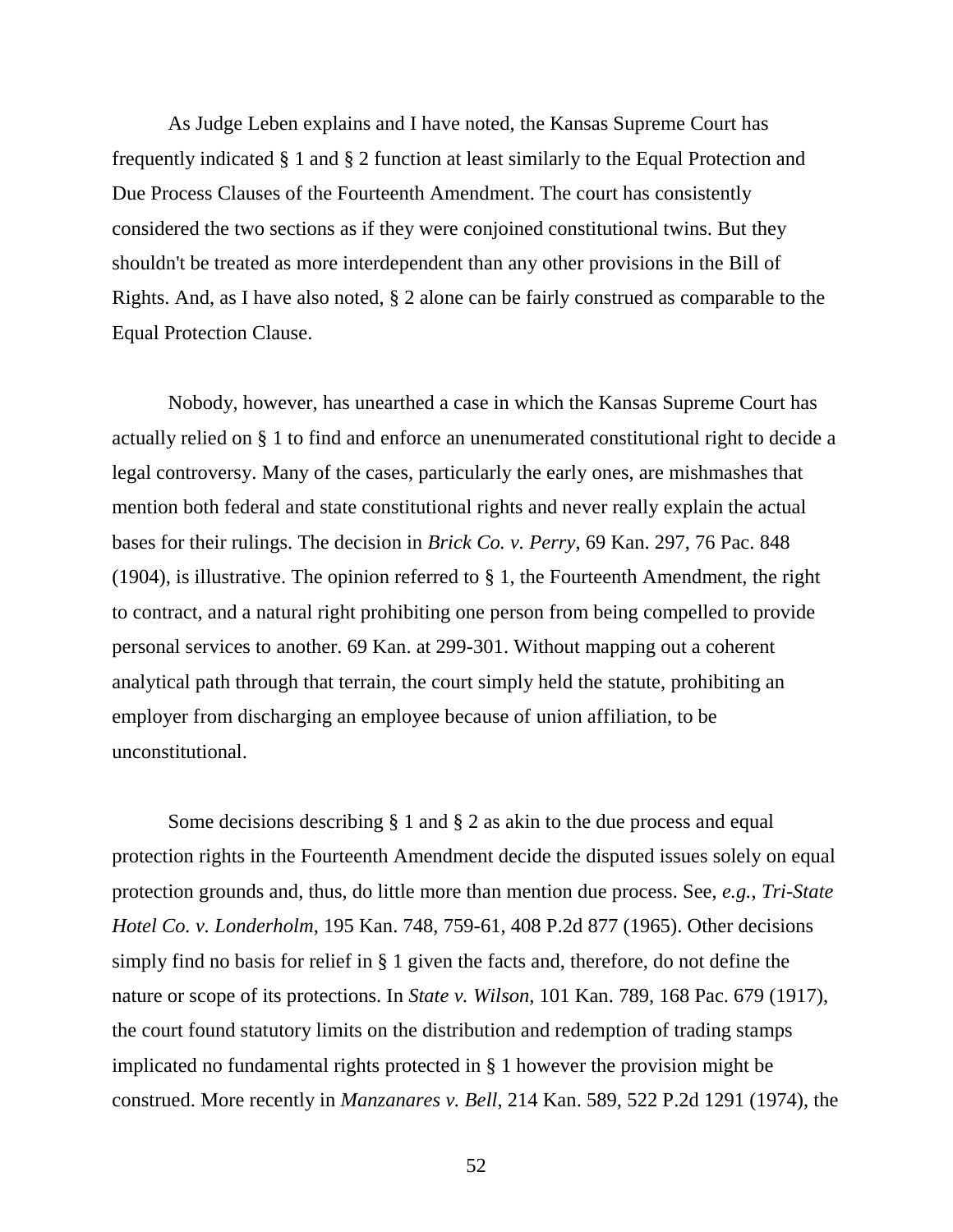court upheld compulsory no-fault auto insurance, rejecting a claim the statutory scheme impaired § 1 rights. The *Manzanares* decision can be read either to tacitly say § 1 and § 2 provide due process protections or to simply assume as much in rejecting plaintiffs' arguments. 214 Kan. at 608-09. The negative conclusions in *Wilson* and *Manzanares* serve as examples of what  $\S 1$  does not protect and offer little to establish what  $\S 1$  does protect.

Those decisions do not, however, specifically hold § 1 to be a source of rights otherwise unstated in the text of the Kansas Constitution. So the idea that § 1 is a repository of those rights, thus replicating the substantive due process component of the Fourteenth Amendment, is a jurisprudential abstraction—a hypothetical possibility that has never been turned into the reality of a ruling. I am disinclined to treat § 1 that way absent a definitive determination from the Kansas Supreme Court, especially when the language and history of the provision offer only scanty support. To reemphasize my earlier point, even if § 1 includes due process protections, they do not squeeze out the inalienable rights expressly identified in the text.

Accordingly, the protection for reproductive freedom in § 1 is materially different from the substantive due process right to privacy secured in the Fourteenth Amendment and the related federal right to abortion recognized in *Roe*, 410 U.S. at 152-54. Section 1 derives from natural law, a source external to the Kansas Constitution, and is intended to be forward-looking, taking account of societal conditions as they are when the right is invoked. In turn, § 1 effectuates self-determination consistent with an evolving and ever more enlightened understanding of humanity across both race and gender. Conversely, substantive due process encompasses unenumerated or implicit rights that originate within the United States Constitution and are then enforced as "liberty" interests protected in the Fourteenth Amendment. Precisely because those rights have no explicit verbal anchor or identification in any specific constitutional text, they are typically defined through a backward-looking analysis focusing on what has already been accepted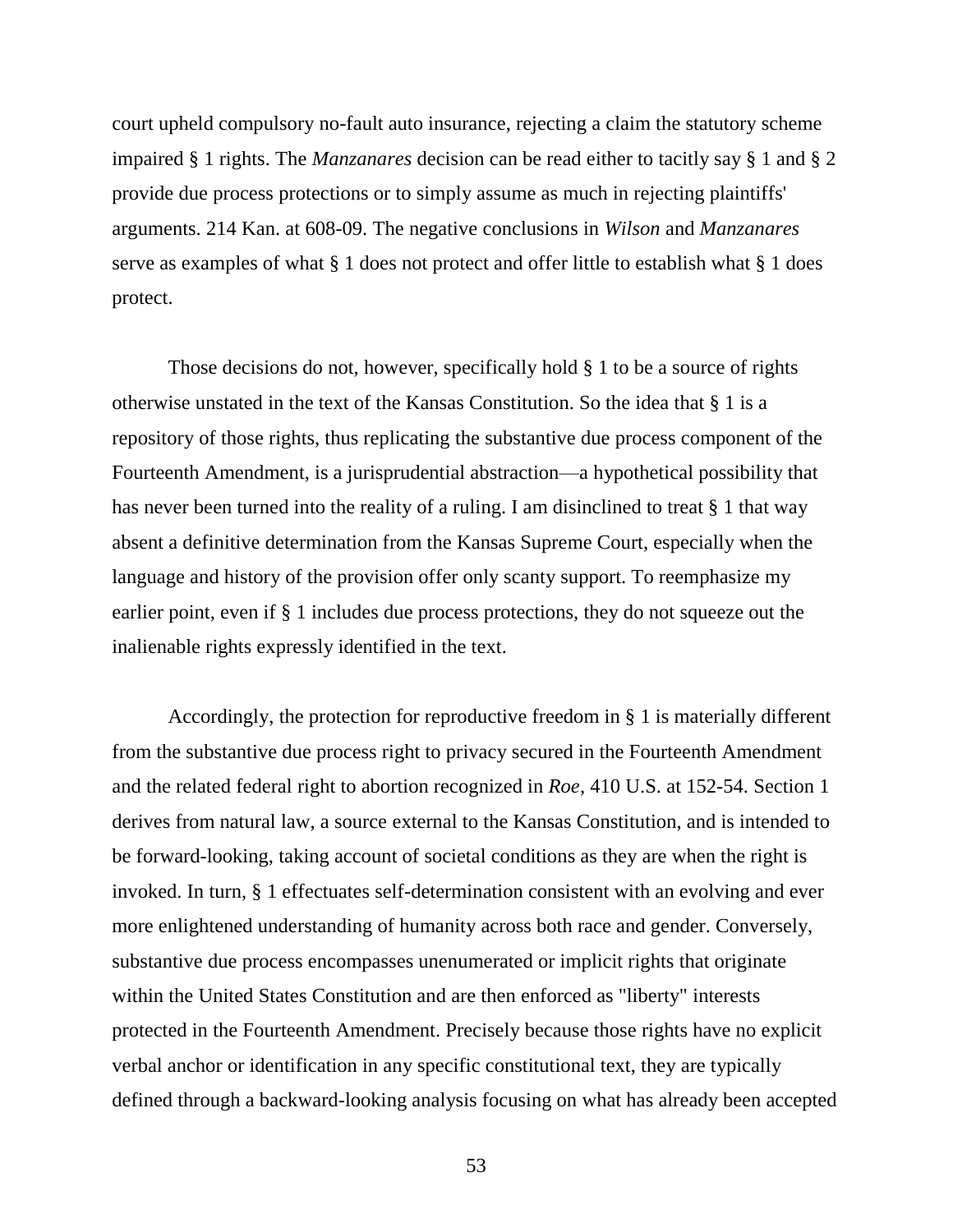over time as a "deeply rooted" part of national history and experience. *Washington v. Glucksberg*, 521 U.S. 702, 720-21, 117 S. Ct. 2258, 138 L. Ed. 2d 772 (1997).

The "liberty" in § 1, however, is simply an example of a natural right. It does not absorb implicit constitutional rights and make them natural rights protected in § 1. In other words, the liberty of § 1 is simply one expression of self-determination, just as reproductive freedom is another. By contrast, the liberty of the Fourteenth Amendment's Due Process Clause is a repository for otherwise unexpressed federal constitutional rights. Those implicit rights are not natural rights. So the liberty of § 1 is neither the legal equivalent of nor interchangeable with the liberty of the Due Process Clause. The protections of § 1 would exist as they are now even if there were no federal substantive due process. In turn, federal law governing substantive due process, including privacy and abortion, has no particular application in construing § 1 either directly or by analogy.

Buttressing the distinction, the Declaration of Independence is not itself a source of enforceable law in the same way the United States Constitution or federal statutes are. The United States Supreme Court does not invoke the language of the Declaration of Independence as controlling authority to resolve legal disputes, including those involving abortion rights. And the framers of the United States Constitution did not transplant language from the Declaration of Independence to create constitutional rights. The ideas set forth in the Declaration of Independence do inform an American tradition or creed that may guide the courts in exploring those values and precepts to the extent they might bear on federal law. Section 1, however, stands on an entirely different footing. As a part of the Kansas Constitution Bill of Rights, § 1 enunciates a positive, enforceable constitutional mandate that shields identified rights drawn from the Declaration of Independence rather than implicit rights originating elsewhere in the Kansas Constitution.[5]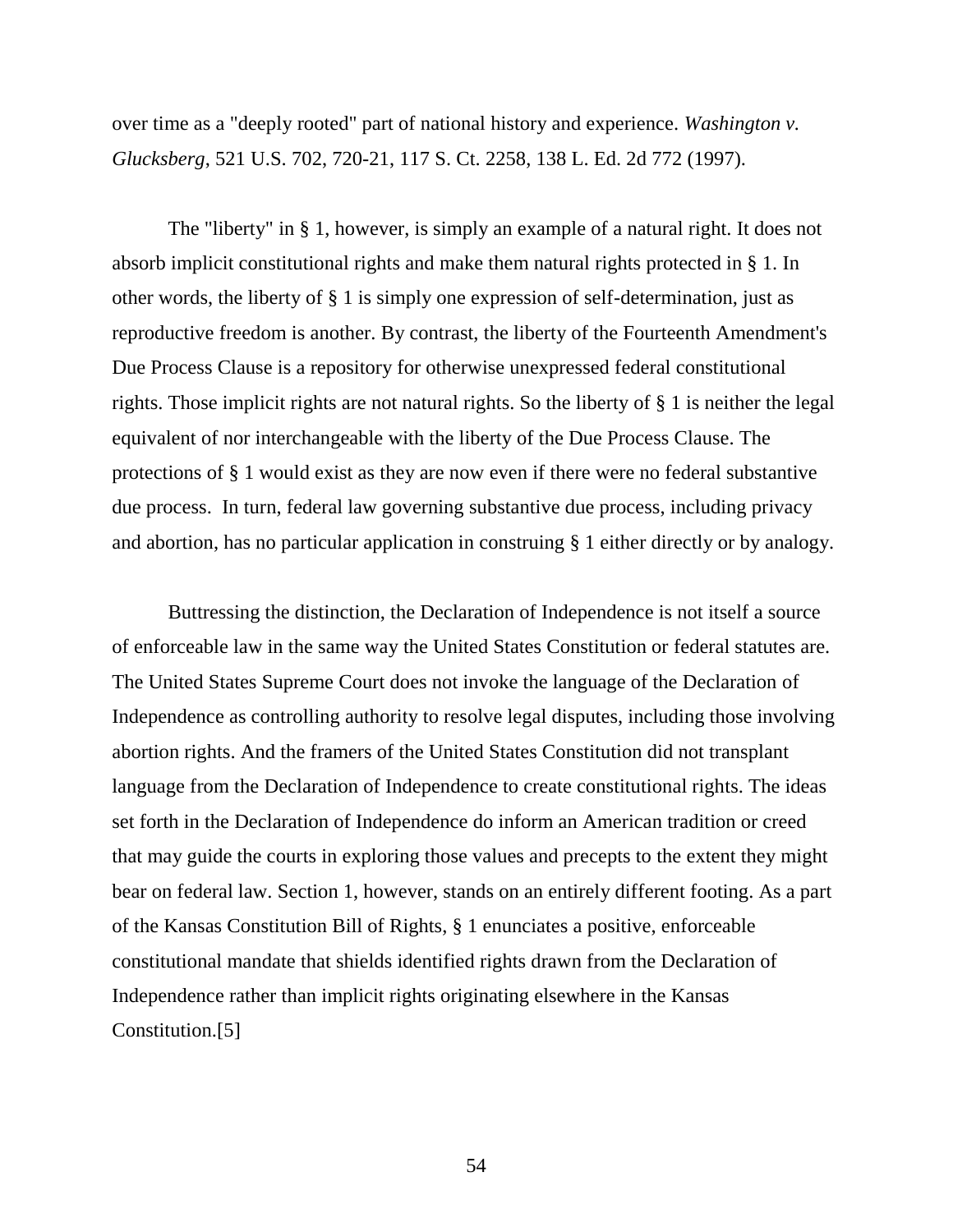[5]In the Declaration of Independence, the inalienable rights extended to all peoples are said to have originated with "their Creator." And the Declaration similarly refers to "Nature's God" in explaining the authority justifying the dissolution of a political union. Section 1, however, omits any reference to the origin of the natural law constitutionalized there. I read little into those editorial differences, as such. The described rights exist outside of and independent of governmental entities, making them natural and inalienable. Apart from that, their origins seem more a matter of philosophy than jurisprudence. Jefferson, the primary author of the Declaration of Independence, is frequently described as something of a deist, acknowledging a supreme being but embracing no particular religion. So the references in the Declaration of Independence do not plainly point to Christian or Biblical teachings as interpretive tools. The absence of any such references in § 1 only underscores the inapplicability of religious dogma as constitutional subtext.

Along the same lines, § 1 cannot be readily construed to contain a right matching Fourteenth Amendment equal protection. Section 1 refers to "equal and inalienable natural rights," meaning simply that one person is entitled to no greater measure of those rights than any other person. As a constitutional protection, § 1 broadly prevents the government from affording some people or identifiable groups greater self-determination than others. That is not nearly as expansive as the Equal Protection Clause, which requires a government to treat similarly situated individuals equivalently in all respects absent sound policy reasons for doing otherwise. See *Reed v. Reed*, 404 U.S. 71, 75-76, 92 S. Ct. 251, 30 L. Ed. 2d 225 (1971).

As a matter of textual interpretation, the word "equal" in § 1 describes the phrase "natural rights" to define what the people possess. Everybody, therefore, has the same natural rights. That parallels the language from the Declaration of Independence recognizing that "all men are created equal" and expresses the same idea. Section 1 does not establish "equal rights," on the one hand, and "inalienable natural rights," on the other, as two distinct sets of rights—a misreading that would at least foster an argument for § 1 functioning in part like the Equal Protection Clause.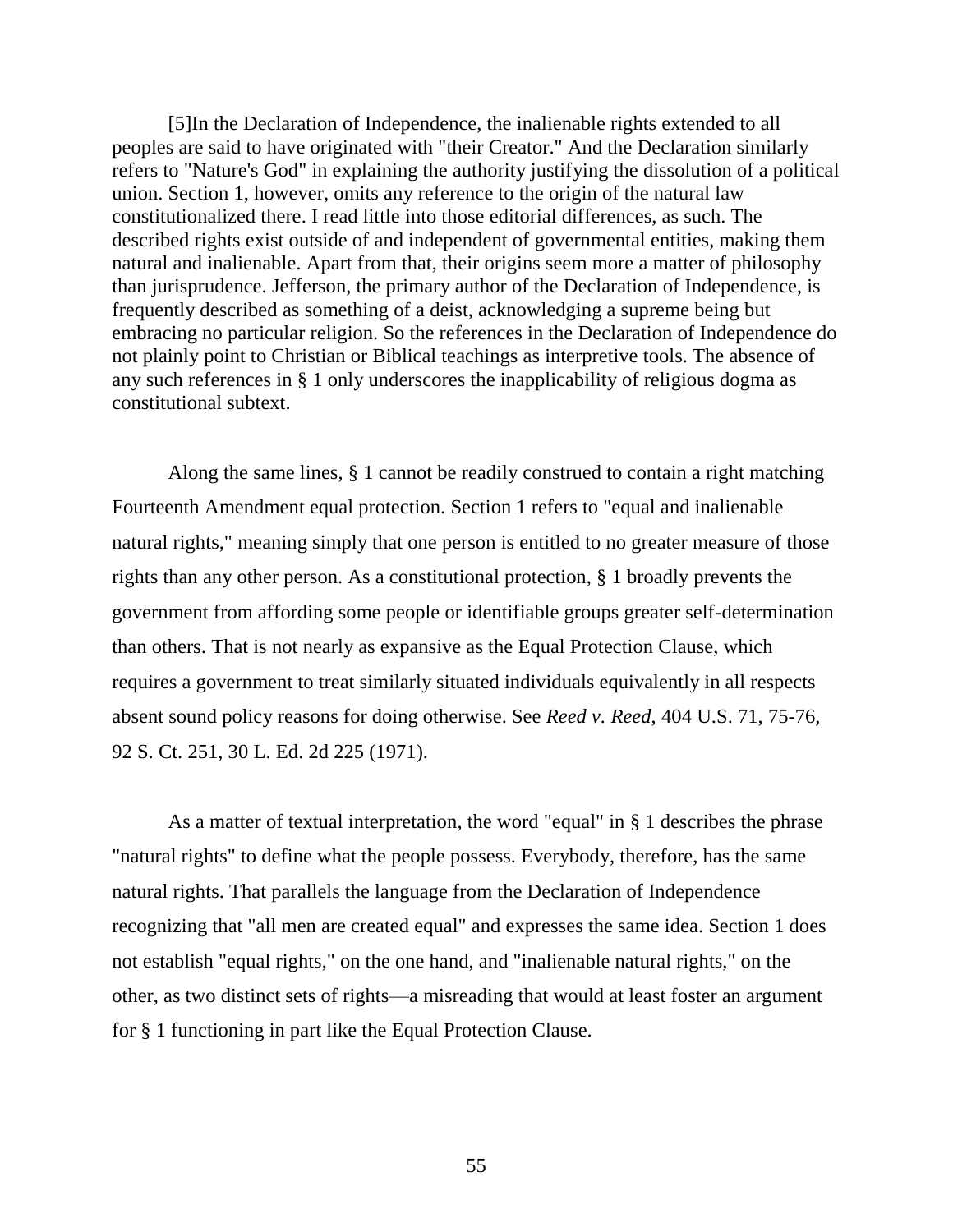The remaining question before us asks whether Senate Bill 95 comports with § 1 of the Kansas Constitution Bill of Rights. At this stage, Drs. Hodes and Nauser need only show a substantial likelihood that the measure impermissibly impairs the right of selfdetermination protected there. If so, the district court properly entered the temporary injunction. As Judge Leben has explained, the State does not dispute that Drs. Hodes and Nauser have satisfied the other criteria for a temporary injunction.

Senate Bill 95 effectively prohibits a physician from performing a dilation and evacuation abortion without first stopping the fetus' heart. The  $D \& E$  procedure is the most common method of abortion in second trimester pregnancies. Drs. Hodes and Nauser perform D & E abortions beginning in the 15th week of pregnancy. They do not stop the fetal heart before terminating the pregnancy. Some physicians apparently do induce fetal heart stoppage as part of their protocols for performing  $D \& E$  abortions in pregnancies that have reached 18 weeks, according to the evidentiary record in the district court.[6]

[6]In abortion challenges decided under federal law, physicians have standing to assert the constitutional rights of their patients. See *Isaacson v. Horne*, 716 F.3d 1213, 1221 (9th Cir. 2013). Although Drs. Hodes and Nauser rely on state constitutional rights in this case, the parties do not suggest a problem with standing. Especially if substantive federal abortion law *is* Kansas abortion law, the standing requirements ought to follow, as well. I have no reason to suppose physicians lack standing to assert their patients' § 1 protections for reproductive freedom, as an independent state constitutional right. Senate Bill 95 would subject Drs. Hodes and Nauser to criminal penalties for continuing to perform D & E abortions as they have. The threat of those sanctions would deter Drs. Hodes and Nauser, directly impairing their patients' constitutional rights. Those closely intertwined interests, the nature of the right impaired, and a looming legal injury in-fact to the physicians support standing. See *Comprehensive Health of Planned Parenthood v. Kline*, 287 Kan. 372, 406, 197 P.3d 370 (2008).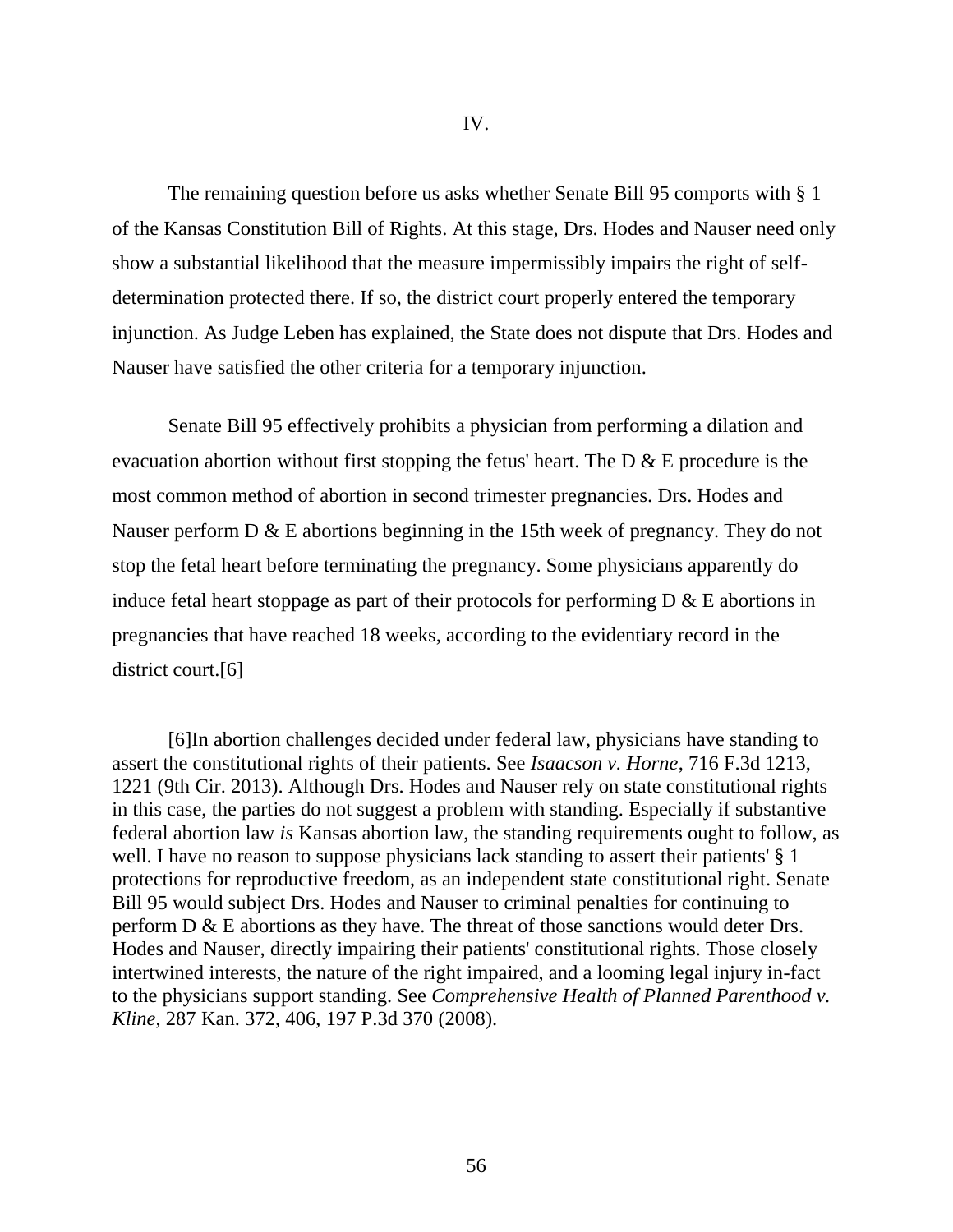The evidentiary record is quite limited. Drs. Hodes and Nauser submitted several written statements, including their own. The statements refer to medical literature from various sources, including journals and a practice guide from the American College of Obstetricians and Gynecologists. The State offered no countering statements but cited some of the same literature and a few other medical publications in its responsive papers to the district court. The district court held a hearing on the temporary injunction at which the lawyers argued their clients' respective legal positions. Neither side called any witnesses. I presume a merits trial would prompt a more extensive airing of evidence on medical practices for second trimester abortions.

A fetus is not viable until sometime after 20 weeks' gestation. I take what may be a lay view of viability to mean the fetus has reached a point of gestational maturity to survive with immediate extraction and exceptional medical care even if the woman were to die. (Conversely, and more to the point for my discussion, a nonviable fetus is one that has not reached that stage of development.) The precise gestational point of viability is, as I understand it, open to some debate within the medical community.

The Kansas Legislature has found that "20 weeks after fertilization," a fetus "reacts to stimuli that would be recognized as painful if applied to an adult human." The finding is codified in K.S.A. 2014 Supp. 65-6722(b). This seems to be a roundabout way of saying a fetus appears to feel pain at 20 weeks' gestation. The statute also refers to unspecified "substantial medical evidence" that a fetus "is capable of experiencing pain" at that stage of gestational development. K.S.A. 2014 Supp. 65-6722(j). The legislature presumably respects its own findings, and the State cannot jettison that finding in arguing the legislative purpose for or governmental interest advanced in Senate Bill 95. Indeed, in K.S.A. 2014 Supp. 65-6722(k), the legislature specifically claims "a compelling state interest in protecting the lives of unborn children" as they reach that developmental stage. But a legislative recitation of compelling interest alone has little legal significance for constitutional purposes. Whether an asserted governmental interest is compelling requires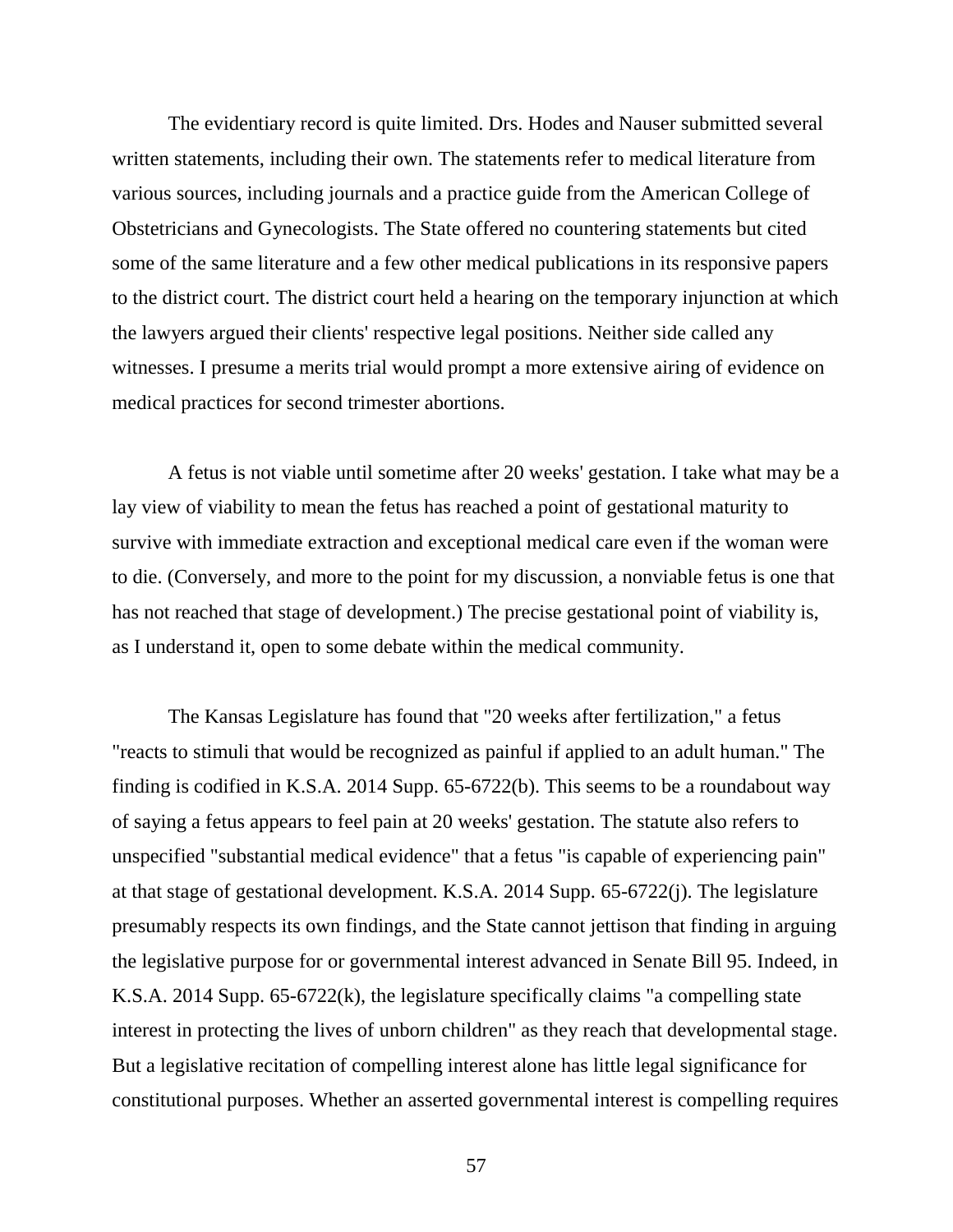an independent judicial determination. See *Shaw v. Hunt*, 517 U.S. 899, 908 & n.4, 116 S. Ct. 1894, 135 L. Ed. 2d 207 (1996) (state "must show" its action furthers a compelling interest); *Concrete Works of Colorado, Inc. v. City and County of Denver*, 36 F.3d 1513, 1522 (10th Cir. 1994) (whether evidence establishes a compelling interest presents a question of law). Otherwise, legislatures could heavily insulate their enactments from judicial review simply by labeling every statute as serving a "compelling interest" in solving some problem or advancing some policy.

Particularly pertinent here, the State has neither argued prevention of fetal pain as a legislative purpose for Senate Bill 95 nor presented evidence on the issue. At this point, then, for women with pregnancies between 15 and 20 weeks, the  $D \& E$  procedure aborts nonviable fetuses that no one has shown experience pain. The procedure requires a physician to dissect the fetus within the uterus and to extract the parts through the birth canal. According to Dr. Nauser's affidavit, that usually takes 3 to 10 minutes. Senate Bill 95 effectively prohibits a physician from performing a  $D \& E$  abortion without first stopping the fetus' heart. The parties have identified three ways of doing so: cutting the umbilical cord or injecting the fetus with either digoxin or potassium chloride. According to the limited information in the district court record, each of those means is invasive, requiring the insertion of surgical instruments or needles that would otherwise be unnecessary.

The umbilical cord may not be easily accessible in some situations, rendering that method difficult or unavailable. The surgical process carries some risk of injuring the woman if the instruments are mishandled. The evidence does not indicate precisely how severing the umbilical cord then causes fetal heart stoppage.

Digoxin and potassium chloride injections effectively induce fetal heart attacks. Potassium chloride appears to be little used in actual practice. In a written statement submitted to the district court, Dr. Anne Davis, M.D., a physician who teaches at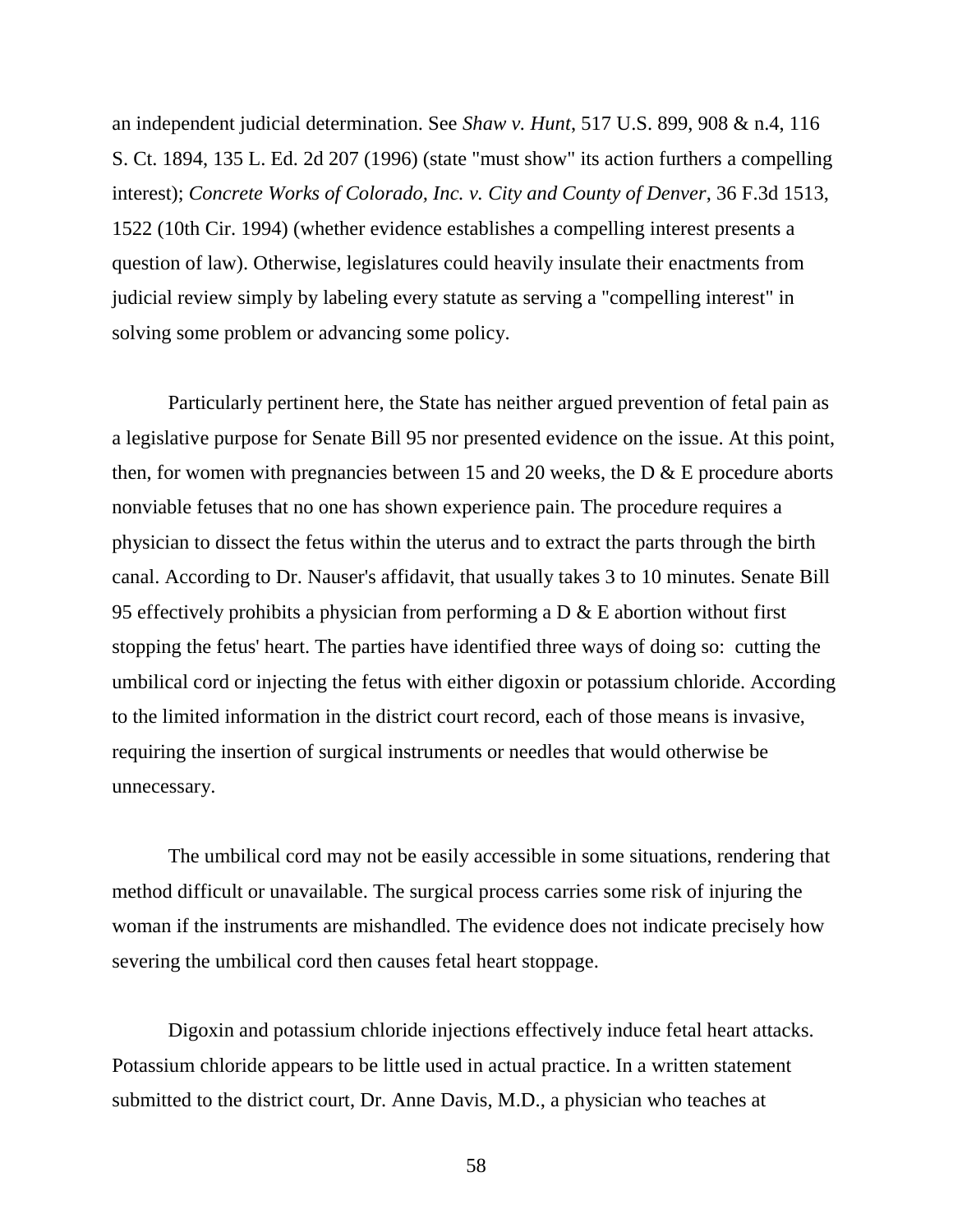Columbia University and treats patients at the school's medical center, stated digoxin injection to be the most common means of inducing fetal heat stoppage for a  $D \& E$ abortion. She explained the injection is administered 1 or 2 days before the abortion and may not be effective, requiring a second administration of the drug. Other times, however, a digoxin injection may cause the woman to expel the fetus before the procedure and, thus, outside a medical facility. The State has cited medical literature indicating that at least some physicians inducing fetal heart stoppage as part of their D & E protocol do so, in part, because the fetal tissue softens and may be more easily extracted. Dr. Davis, however, stated the limited research on digoxin injection "has not shown medical benefits" in abortion procedures.

In summary, the medical evidence presented to the district court indicates that requiring a physician to stop the fetal heartbeat before performing a  $D \& E$  abortion increases the invasiveness of the procedure and potential risks to the woman and lengthens the overall process—quite substantially for digoxin injections—with, at best, only nominal clinical benefit. Based on the district court record, a D & E abortion performed before 20 weeks does not implicate possible fetal pain or distress. So that can't be a reasonable justification for requiring fetal heart stoppage before every  $D \& E$ abortion.

The State's remaining argument rests on the unaesthetic description of a D &E abortion contained in Senate Bill 95 and in *Gonzales v. Carhart*, 550 U.S. 124, 135-36, 127 S. Ct. 1610, 167 L. Ed. 2d 480 (2007). But aesthetics really cannot justify legislative limitations on safe medical procedures. The lack of justification is even more pronounced when the procedure is integral to a woman's constitutional right to self-determination and reproductive freedom. The government cannot impose upon an essential right because some exercise of the right may be unaesthetic or even repulsive to some people. That's all the more true when those people needn't see or participate in the protected activity.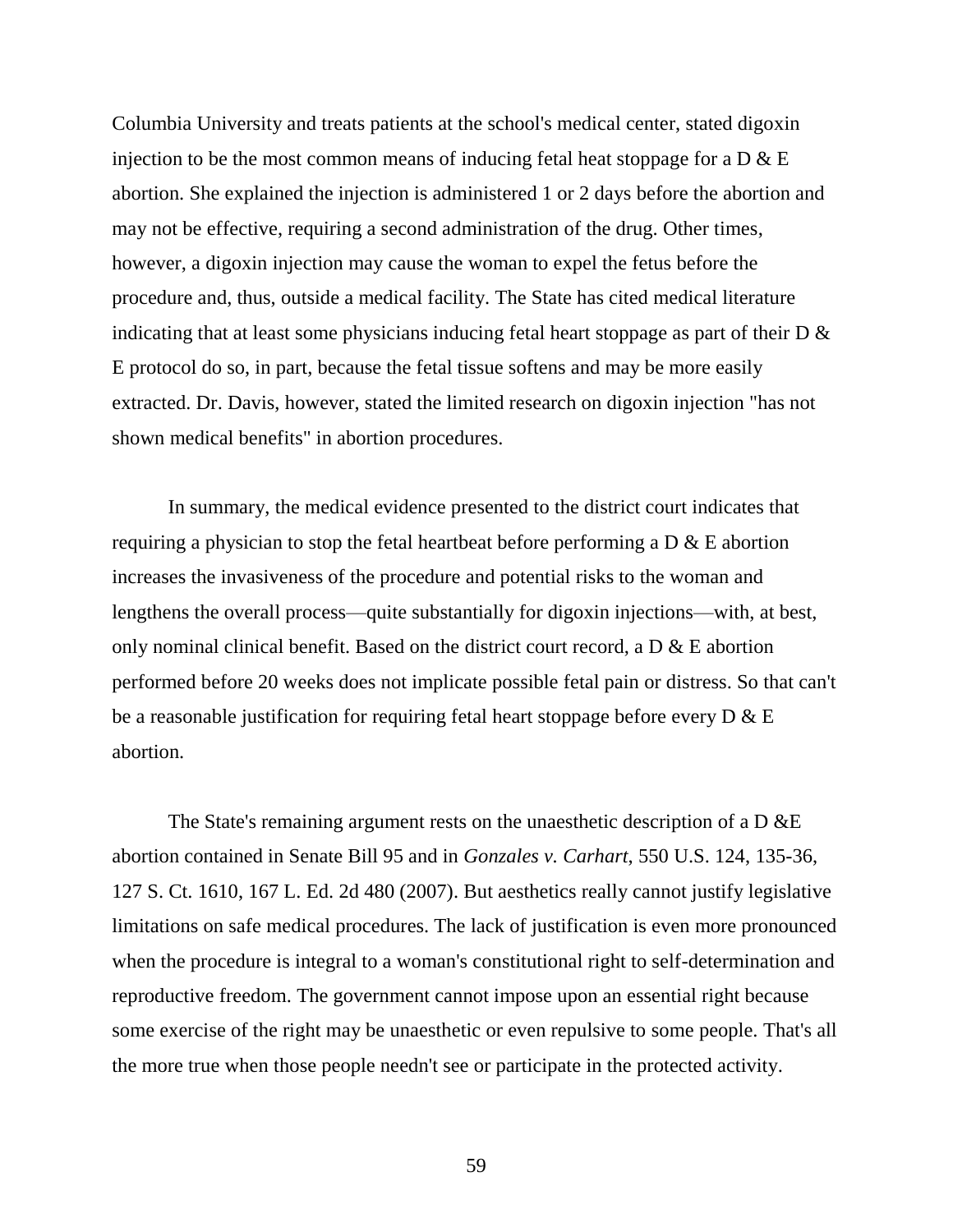The legislative history of Senate Bill 95 also fails to establish a clear purpose for the measure, further detracting from the State's argument and any judicial obligation to favor it over a constitutional right. Senate Bill 95 contains no findings or statements of legislative purpose. *Cf.* Pub. L. 108-105 (2003) (extensive congressional findings contained in federal measure banning intact  $D \& E$  abortions). The House Journal reflects one representative stating he favored Senate Bill 95 because it furthered a governmental interest in protecting "babies" from an inhumane death. Nine other representatives said they wanted to ban abortions and supported Senate Bill 95 as an incremental, though inadequate, step in that direction. House J. 2015, pp. 548-49. Senate Bill 95 passed in the House by a vote of 98 to 26. House J. 2015, p. 548. In the Senate, the measure passed 31 to 9. Senate J. 2015, p. 141. Eleven senators said they voted in favor of Senate Bill 95 because D & E abortion entails a "brutal and inhumane procedure," the continued use of which "will further coarsen society to the humanity of the unborn, as well as all vulnerable and innocent human life." Their statement mirrors one of the congressional findings supporting the ban on intact  $D \& E$  abortions. Pub. L. 108-105 (2003), codified at 18 U.S.C. § 1531 (2012). None of the other legislators voting for Senate Bill 95 offered an explanation of his or her position.

We, then, have no idea why 108 of the 129 legislators supporting Senate Bill 95 did so. But we do know they chose not to join formally in the officially recorded reasons their colleagues expressed. The State, however, effectively says we ought to take the statements of the 21 legislators—about 16 percent of those supporting Senate Bill 95 combined with the silence of others as reflecting the sense of the majority. But the State's implication seems quite inappropriate. The silent legislators were just that—silent, and their silence conveys no particular message. Many of them simply may have concluded the political implications of voting yes were likely to be considerably less than for voting no. I cannot infer a particular legislative purpose or governmental interest advanced in Senate Bill 95 based on the Senate and House Journals, the source the State has suggested we review.[7]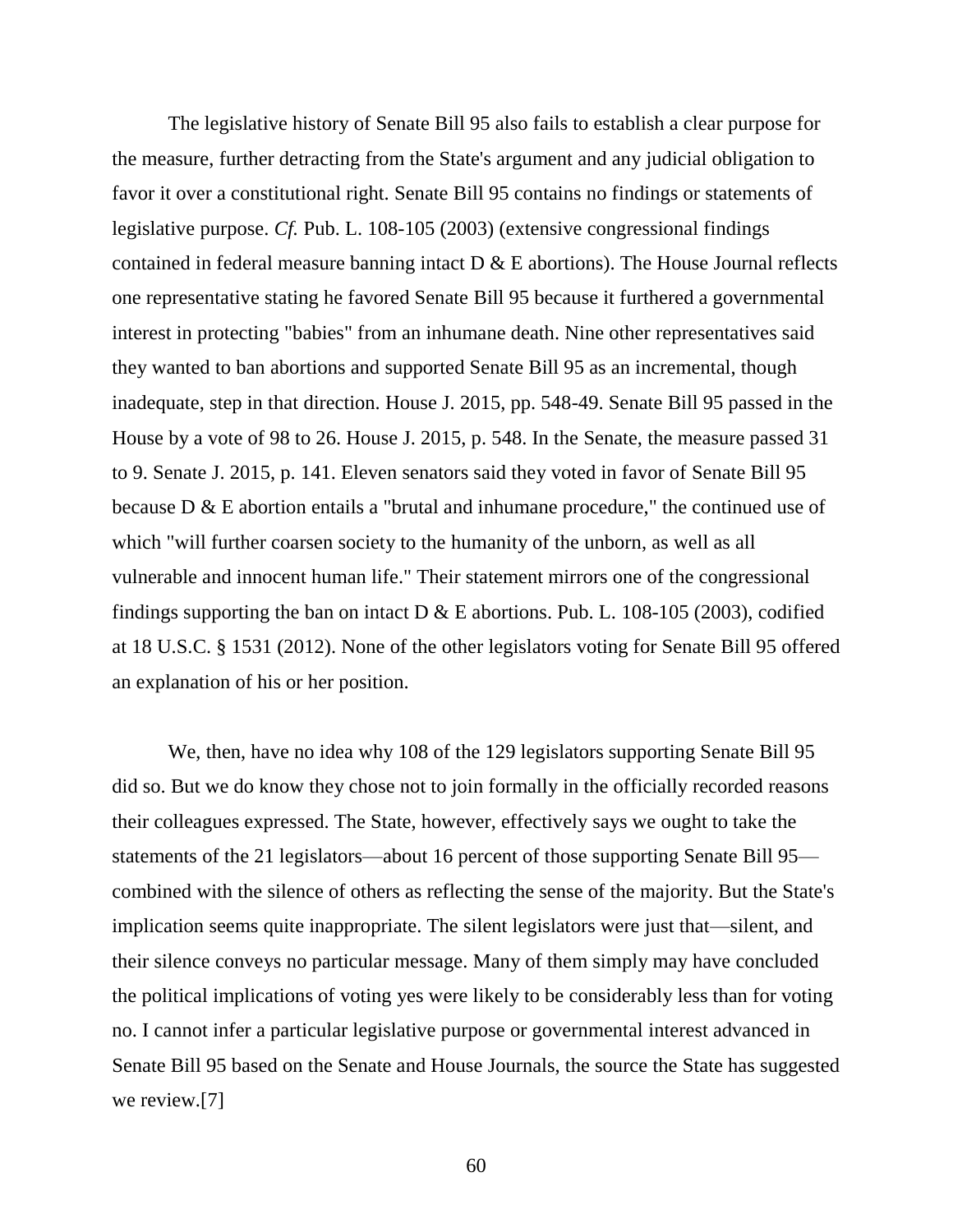[7]There is no analytical inconsistency in requiring some direct statement of legislative intent for a specific statute, such as Senate Bill 95, and in drawing meaning for § 1 of the Kansas Constitution Bill of Rights from surrounding societal conditions, especially absent an otherwise clear pronouncement from the drafters themselves. Elected politicians approve statutes, typically by the bushel, and stand for reelection on what they have done or failed to do. Intent and purpose may be mixed in those circumstances, since political self-preservation frequently may blend or conflict with loftier policy objectives. In that context, silence rarely can be anything but inscrutable. When the vast majority of legislators are silent about a statute and their support for it, we, as judges reviewing that work, should infer nothing about purpose beyond what the words of the final bill convey. Had Senate Bill 95 included particular findings as to purpose, we could (and likely should) conclude those legislators voting in favor endorsed the findings absent an express disavowal and statement of some alternative reason.

Section 1 and, to some extent, any constitutional provisions protecting individual freedoms against governmental infringement may be viewed differently. A bill of rights stands as a timeless statement of principles. Statutes typically are neither intended to be timeless nor to pronounce broad principles. Rather, they implement particular policies that can be quite mechanical—speed limits on state highways or tax rates on liquor. Legislators may readily refine or alter statutory policies to suit changing needs or shifting political demands. In marked contrast, the delegates to the Wyandotte Convention went there to perform a discrete task, albeit an extraordinarily significant one. When they completed the task, they were done. They faced no popular vote to continue as delegates. Nor were they expected to reconvene to amend their work. Given the nature of their obligation, we may presume the delegates reflected upon the circumstances surrounding them—a climate unlike any other in the country's history—in laying out the principles in the Kansas Constitution Bill of Rights. And we may find indicators of their intent and purpose in those extraordinary circumstances.

The limited evidence presented in the district court and the legislative record offer little in the way of a State interest furthered by Senate Bill 95. Whatever the governmental interest, it would then have to be weighed against the constitutional right of self-determination and the constituent reproductive freedom protected in § 1. This balancing of governmental interest and constitutional protection is uniquely one of Kansas law because § 1 differs from any federal constitutional right. There is no reason to turn to federal abortion law to control or even guide our assessment.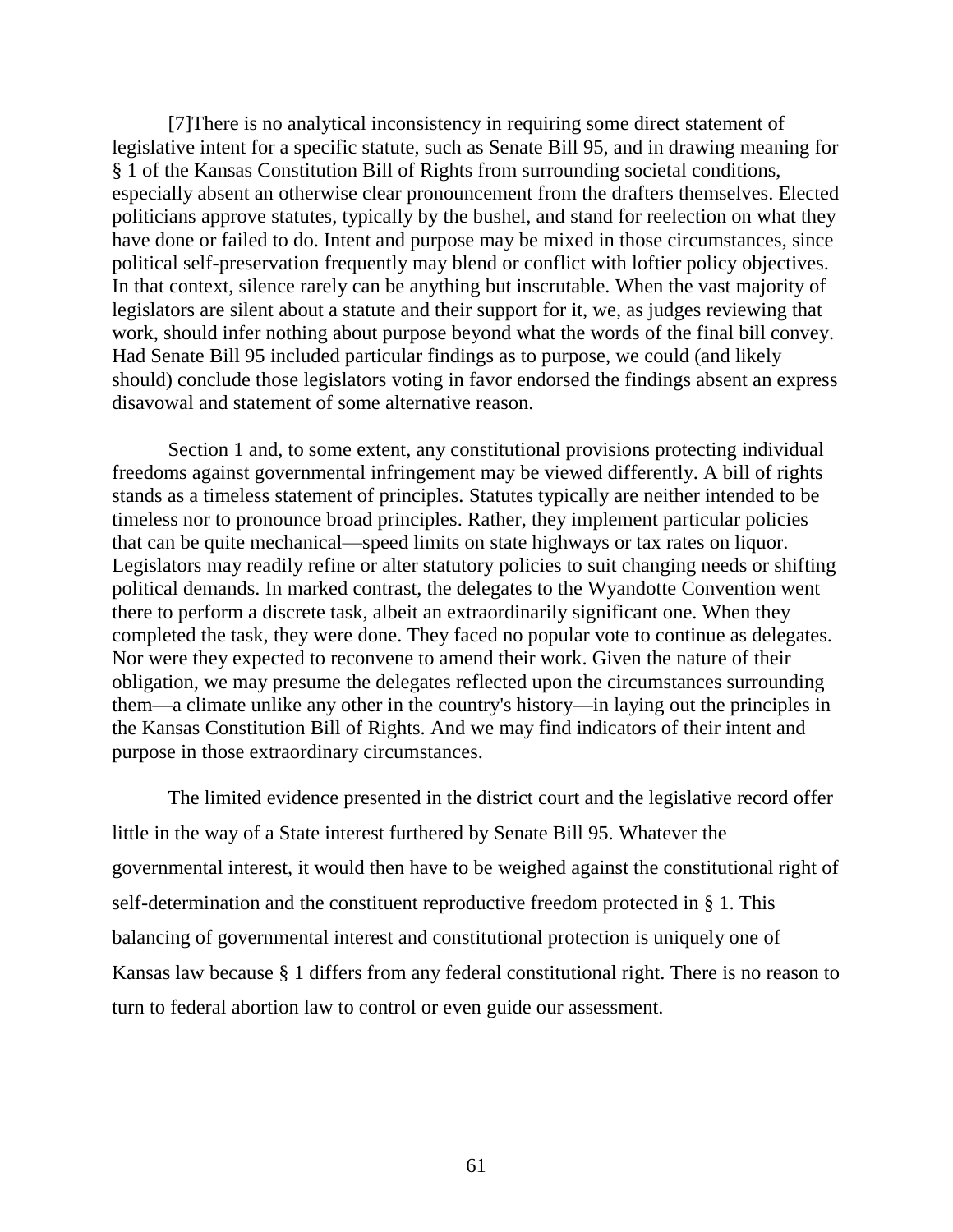The State, acting through its elected and administrative agents, must respect a person's constitutional right of self-determination and the concomitant freedom it bestows. The right by its very description in § 1 has to be considered fundamental—an inalienable right embracing life and liberty could hardly be something less. As such, the courts must subject government action impairing the right to exacting review without deference to any legislative prerogative or presumption of constitutionality. See *Downtown Bar and Grill, LLC v. State*, 294 Kan. 188, 194, 273 P.3d 709 (2012). Even if a statute reflects legislative exercise of police powers, as Senate Bill 95 presumably does, the measure must survive exacting judicial review should it curtail a constitutionally protected fundamental right. *Cf. Manzanares*, 214 Kan. at 600-01 (recognizing heightened review likely applicable when legislature acts under police powers and resulting statute impedes fundamental right); *Kadrmas v. Dickinson Public Schools*, 487 U.S. 450, 458, 108 S. Ct. 2481, 101 L. Ed. 2d 399 (1988) (government interference with individual's "access to" fundamental right "trigger[s] strict scrutiny"). Doing otherwise, in effect, vaults legislation ahead of an elemental constitutional barrier to governmental overreach, undercutting the very purpose of a bill of rights in shielding a select set of fundamental precepts from the vicissitudes of politics and the cravenness of politicians. The State, therefore, gets no thumb on its side of the judicial scale for Senate Bill 95.

At the same time, however, constitutional rights are not impervious to limited legislative constraint in service of a purpose central and necessary to a core function of government. That is, even a fundamental right may be regulated to advance an essential governmental interest, so long as the regulation is carefully circumscribed and does no more than required to advance that interest. The degree of constraint, therefore, must be commensurate with its necessity in advancing that governmental purpose.

By that measure, Senate Bill 95 likely violates § 1 based on the present evidentiary record. The point isn't really even debatable. Under § 1, prohibiting abortion is not itself a proper government purpose. Any limitation or constraint on abortion must further an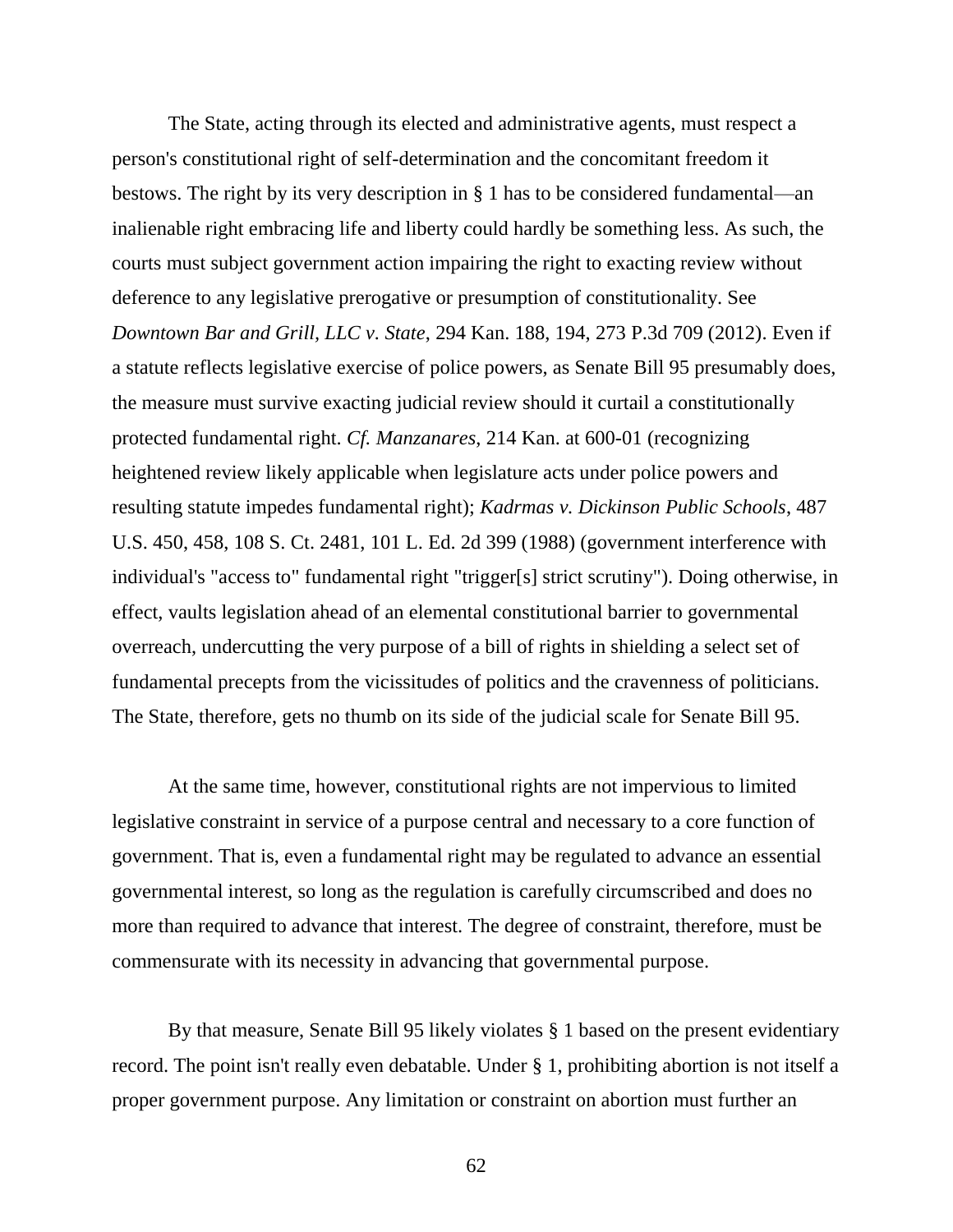established core governmental function, and here the State has the obligation to show how Senate Bill 95 serves such an interest. I am willing to assume prevention of fetal pain rises to that level. But Senate Bill 95 is not carefully circumscribed to further the interest. Consistent with the legislature's own finding, fetuses do not experience pain before 20 weeks' gestation, so requiring fetal heart stoppage in D & E abortions performed in pregnancies before then cannot serve that interest. Causing fetal heart stoppage offers little or no medical benefit to the woman but expands possible risks associated with the procedure and extends its duration. Medical safety, therefore, is not a consideration.

The remaining legislative justification suggested for Senate Bill 95 lies in an aesthetic aversion for the way  $D \& E$  abortions are done. Regulating medical procedures based on their purported aesthetics is not a core governmental function. It would seem to be no governmental function at all. The availability of entirely different medical procedures for second trimester abortions is irrelevant, since the legislature has simply dictated how D & E abortions must be performed for a reason wholly disassociated from an appropriate governmental objective.

The district court, therefore, acted properly in temporarily enjoining Senate Bill 95 in anticipation of a trial on the merits of the action Drs. Hodes and Nauser have brought. For the reasons I have explained, I would affirm the district court in so ruling.

\* \* \*

MALONE, C.J., dissenting: Derek Schmidt, in his official capacity as the attorney general of Kansas, and Stephen M. Howe, in his official capacity as the district attorney of Johnson County, collectively referred to hereinafter as the State, appeal the district court's order granting a temporary injunction staying the enforcement of the Kansas Unborn Child Protection from Dismemberment Abortion Act ("the Act"). The Act was to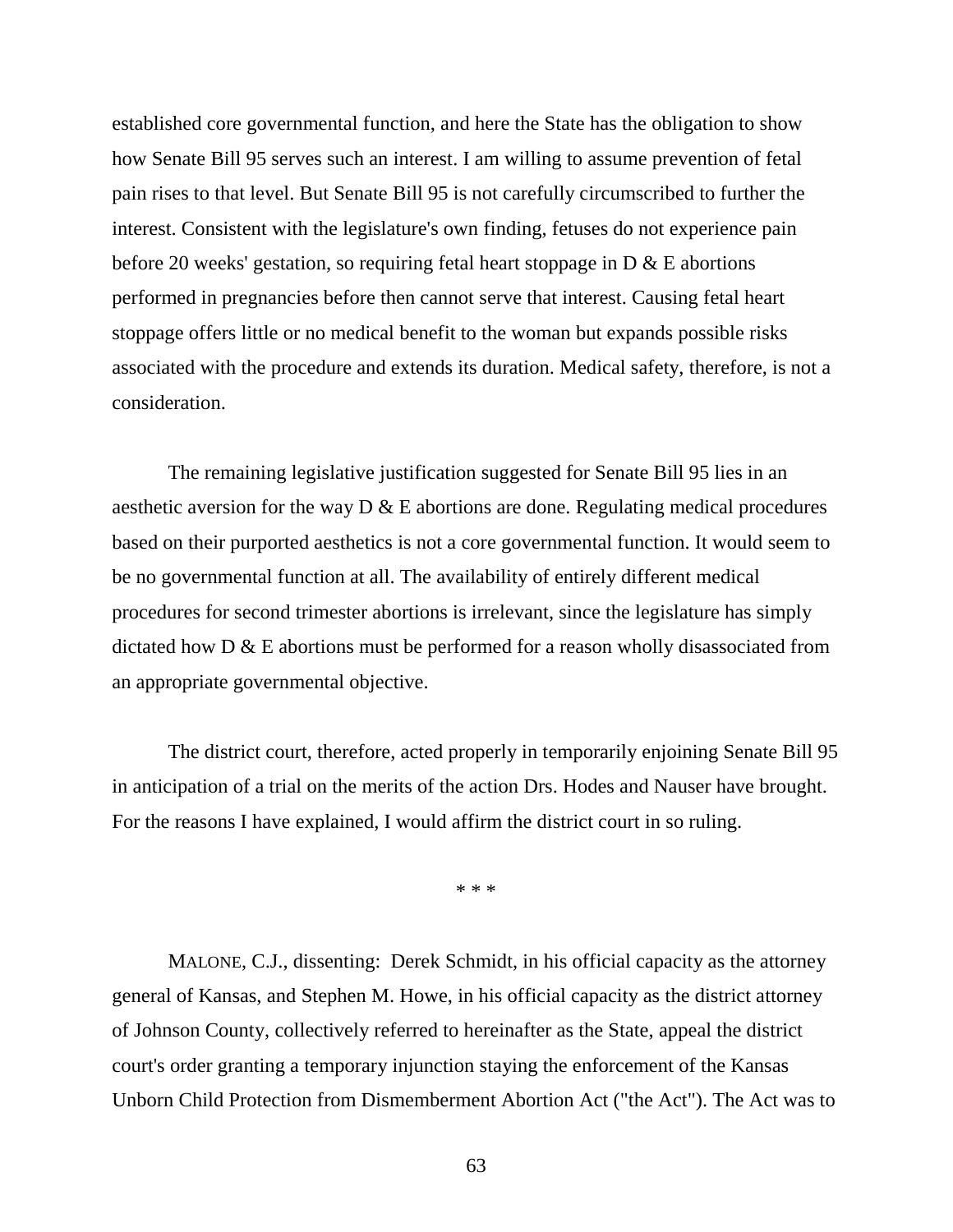go into effect on July 1, 2015. L. 2015, ch. 22. The plaintiffs, Hodes & Nauser, MDs, P.A., Herbert C. Hodes, M.D., and Traci Lynn Nauser, M.D., filed a petition in Shawnee County District Court seeking declaratory and injunctive relief from the Act. On June 30, 2015, the district court granted a temporary injunction staying enforcement of the Act until further order of the court or until a final judgment is entered in the matter.

In granting the temporary injunction, the district court ruled, for the first time in a Kansas court, that "Sections 1 and 2 of the Bill of Rights of the Kansas Constitution independently protects the fundamental right to abortion." The district court further ruled that "Plaintiffs have established a substantial likelihood of success on their claims that the Act violates their patients' right to abortion protected under Sections 1 and 2 of the Kansas Constitution Bill of Rights." Today, our equally divided court upholds the district court's ruling, with seven judges voting to affirm the district court on both issues, although their reasoning for reaching this result is not the same.

The other seven judges on this court—myself and the six judges who join in this opinion—would hold that the Kansas Constitution does not contain an independent statelaw right to abortion. Based on this finding, and because the plaintiffs' claims are brought solely under the Kansas Constitution, it follows that the plaintiffs have failed to establish a substantial likelihood of prevailing on the merits of their claims. Because we have seven votes in favor of affirming the district court's order and seven votes in favor of reversing it, the district court's order granting a temporary injunction is affirmed by an equally divided court. See *Pierce v. Pierce*, 244 Kan. 246, 247, 767 P.2d 292 (1989) (when an appellate court is equally divided, the judgment of the lower court is affirmed).

# *The legal battleground over D & E abortions*

This case is about second-trimester dilation and evacuation ( $D \& E$ ) abortions. To fully understand what is at stake in this lawsuit and the constitutional analysis that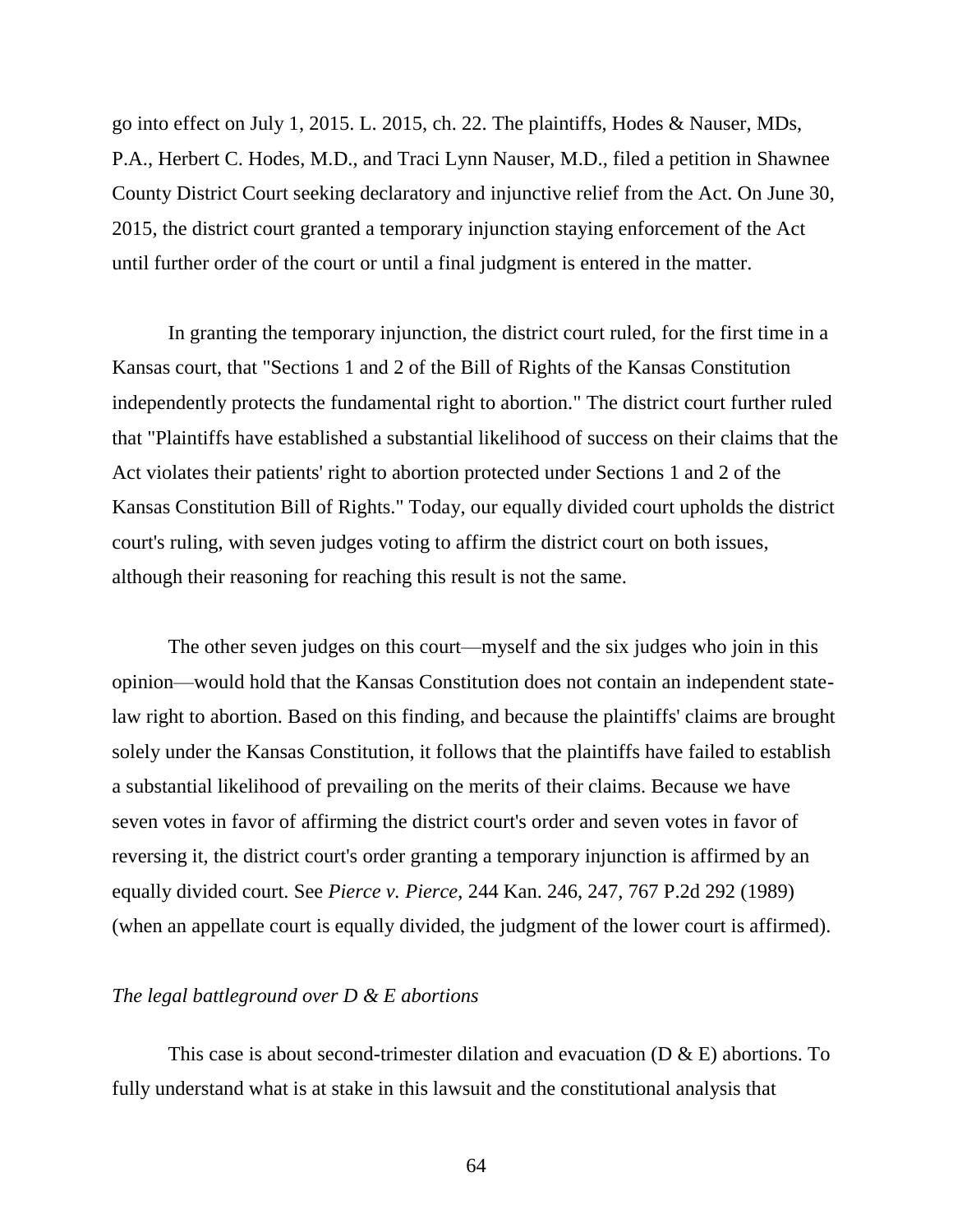follows, it is necessary to summarize various types of abortion procedures. It is also necessary to summarize the current state of federal law relating to D & E abortions.

The most common first-trimester abortion method is vacuum aspiration, otherwise known as suction curettage. In this method, the physician uses a small tube, known as a suction curette, which is attached to a suction apparatus, to empty the uterus. About 90 percent of all abortions performed in the United States take place during the first trimester of pregnancy. *Stenberg v. Carhart*, 530 U.S. 914, 923, 120 S. Ct. 2597, 147 L. Ed. 2d 743 (2000). The Act does not regulate this procedure.

The most common method of performing a second-trimester abortion is the  $D & E$ method. *Stenberg*, 530 U.S. at 924. In a D & E, a physician uses forceps or a similar instrument to remove the fetus, instead of or in conjunction with a suction curette. Usually, disarticulation of the fetus occurs as the physician brings the fetus through the cervix. Stated differently, "[t]he doctor grips a fetal part with the forceps and pulls it back through the cervix and vagina, continuing to pull even after meeting resistance from the cervix. The friction causes the fetus to tear apart." *Gonzales v. Carhart*, 550 U.S. 124, 135, 127 S. Ct. 1610, 167 L. Ed. 2d 480 (2007). "At the conclusion of a D & E abortion no intact fetus remains. . . . [T]he abortionist is left with 'a tray full of pieces.'" *Stenberg*, 530 U.S. at 959 (Kennedy, J., dissenting) (quoting plaintiff-physician's description of D & E procedure based on record in that case). Although some physicians may induce fetal demise before performing a D & E after 18 weeks gestation, Hodes and Nauser do not take steps to cause fetal demise prior to beginning the  $D \& E$  procedure.

Another procedure is the "intact  $D \& E$ " or dilation and extraction ( $D \& X$ ), sometimes called a "partial-birth abortion." In this procedure, after the cervix is dilated, the fetus is removed from the uterus while still intact. While the fetus is still in the mother's body, the physician pierces and collapses the fetus' skull and then removes the fetus. Kansas has a statute banning this procedure. See K.S.A. 2014 Supp. 65-6721.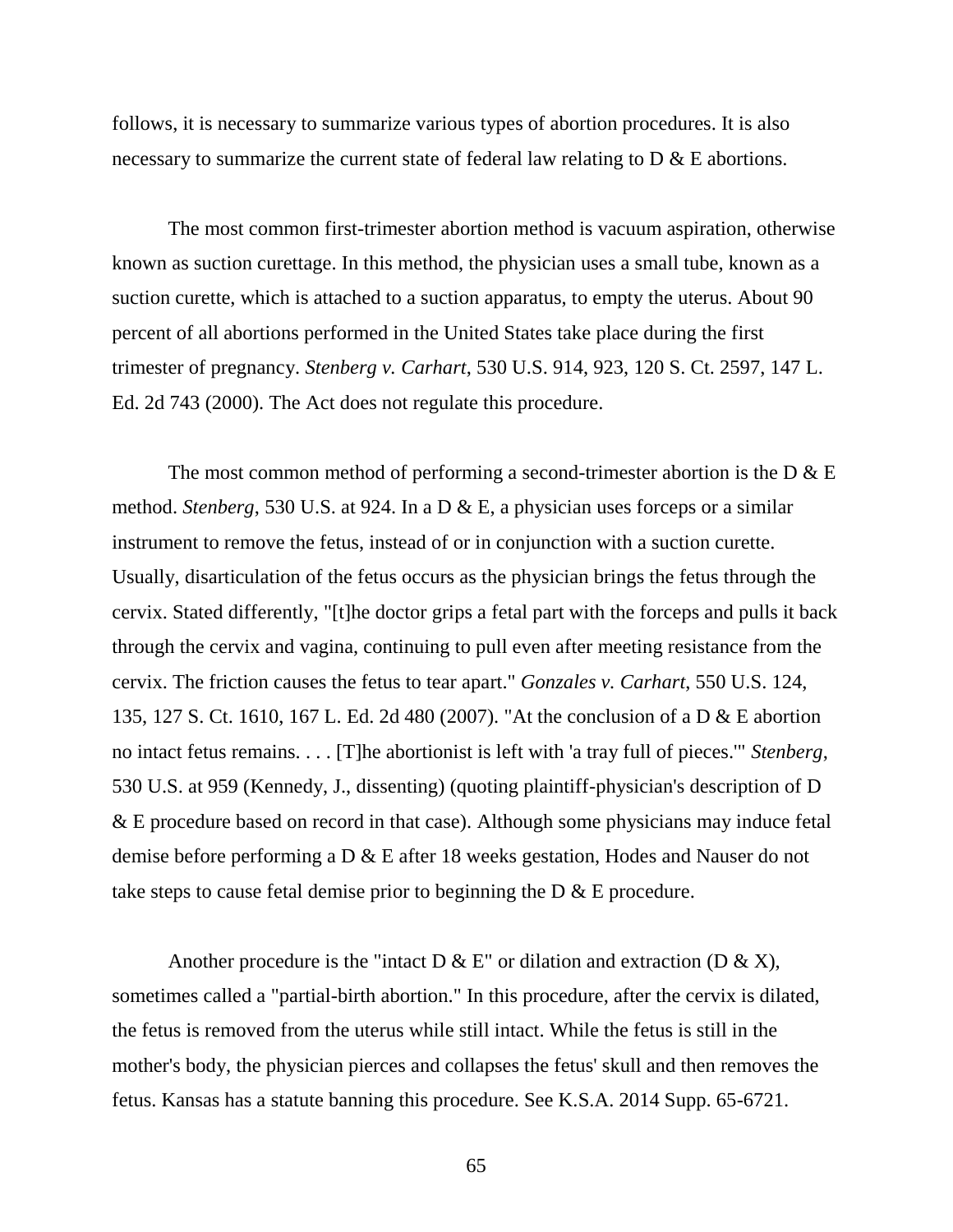In *Roe v. Wade*, 410 U.S. 113, 152-53, 93 S. Ct. 705, 35 L. Ed. 2d 147 (1973), the United States Supreme Court recognized for the first time a right to abortion based in the liberty interest protected by the Due Process Clause of the Fourteenth Amendment to the United States Constitution. Several years later, in *Planned Parenthood of Southeastern Pa. v. Casey*, 505 U.S. 833, 877, 112 S. Ct. 2791, 120 L. Ed. 2d 674 (1992) (plurality opinion), the Court announced an undue-burden standard courts must apply when considering the constitutionality of abortion regulations. An undue-burden finding, as described in *Casey*, "is a shorthand for the conclusion that a state regulation has the purpose or effect of placing a substantial obstacle in the path of a woman seeking an abortion of a nonviable fetus." 505 U.S. at 877.

In *Stenberg*, a physician who performed abortions brought suit on behalf of himself and his patients, challenging the constitutionality of a Nebraska statute banning "partial-birth abortion." The case worked its way to the United States Supreme Court, which held that: (1) The statute was unconstitutional because it lacked any exception for the preservation of the health of the mother, and (2) the statute was unconstitutional because it applied to the D  $\&$  E procedure as well as to the D  $\&$  X procedure, and thus imposed an undue burden on a woman's ability to choose  $D \& E$  abortion, thereby unduly burdening the right to choose abortion itself. 530 U.S. at 938, 945-46.

Seven years later, in *Gonzales*, the United States Supreme Court again considered a statute banning a particular method of abortion. The Court again applied the undueburden test, but this time it upheld the statute—a federal ban on the  $D \& X$  procedure. 550 U.S. at 133, 146-47, 150-54. The Court found that the government's legitimate interests in showing "its profound respect for the life within the woman" and in protecting the integrity and ethics of the medical profession were rationally furthered by a statute banning a procedure that Congress found was similar to infanticide. 550 U.S. at 157-58. The *Gonzales* Court held that the ban did not have the effect of imposing an undue burden on the right to abortion. Key to this holding was the fact that this statute, unlike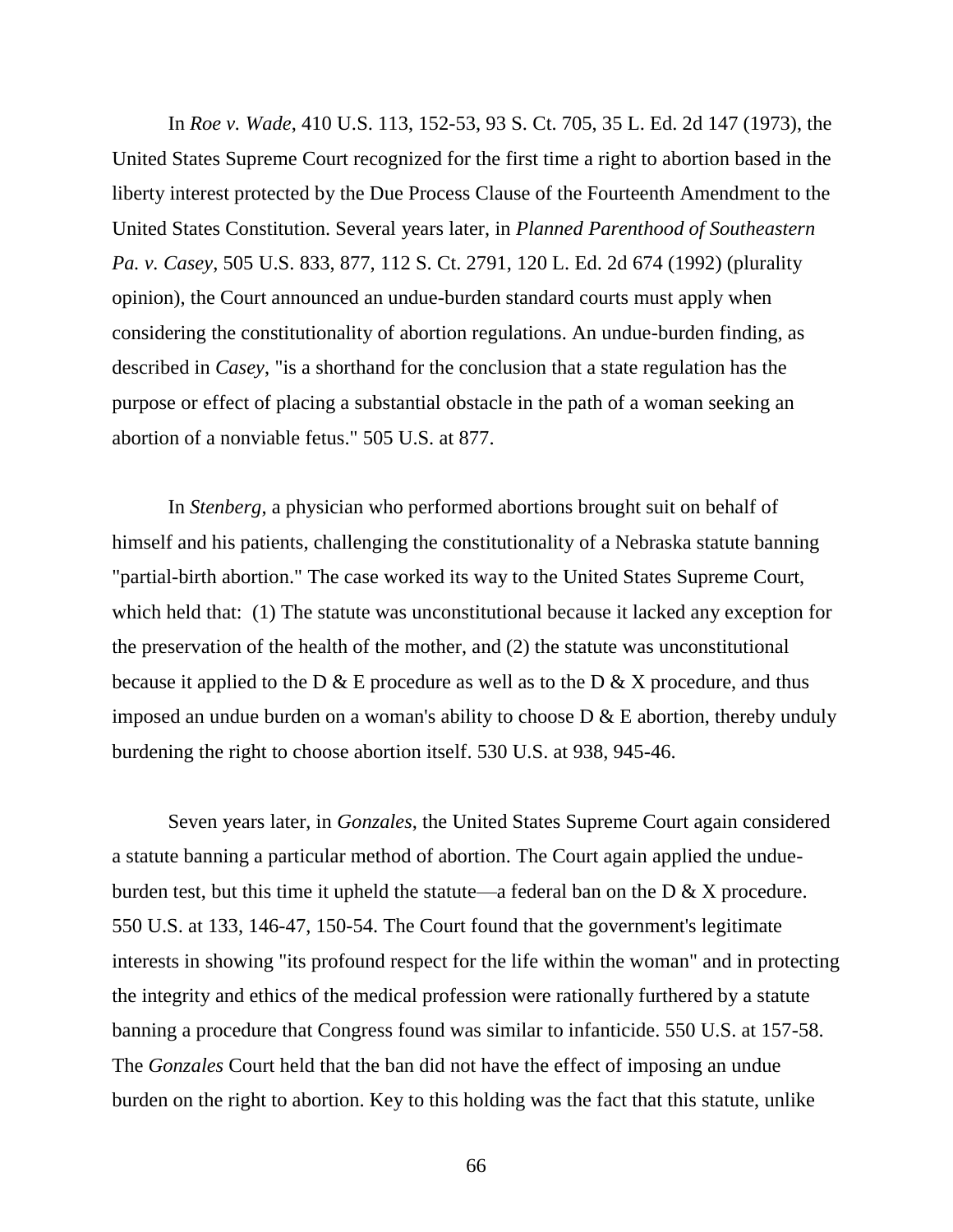the Nebraska statute in *Stenberg*, clearly banned only the D & X procedure—the D & E procedure remained legal. 550 U.S. at 164.

After *Gonzales*, it appeared that the United States Supreme Court had drawn a clear line: The  $D \& X$  procedure could be banned, but any statute that attempted to ban the D & E procedure would be unenforceable under the federal Constitution. In 2015, the Kansas Legislature passed the Act which is now before this court. Contrary to Hodes and Nauser's claim, the Act does NOT ban the D & E procedure. Instead, the Act allows a physician to perform a D & E as long as steps are taken to cause fetal demise before dismemberment. See L. 2015, ch. 22, secs. 2-3. Whether those steps impose an undue burden on a patient's right to abortion in Kansas is the focus of the second issue in this case. It appears that the intent of the legislature was that if the  $D \& E$  must be allowed by law, the only humane method to perform the procedure is to first cause fetal demise. One Kansas senator, joined by 10 others, partially explained his rationale for voting in favor of the Act: "To destroy an unborn child by employing the barbaric and immoral practice of dismemberment is deplorable." Sen. J. 2015, p. 141.

Because Hodes and Nauser do not induce fetal demise before performing a D & E, they claim the Act bans this portion of their practice. Hodes and Nauser filed a petition in Shawnee County District Court seeking declaratory and injunctive relief from the Act. They asked the district court to declare the Act unconstitutional and to enjoin the State from enforcing the Act. But here is where the case takes a different twist. Hodes and Nauser did not assert a claim under the clearly recognized right to abortion found in the United States Constitution. Instead, they asked the district court to find that the Act unconstitutionally inhibits the right to abortion found in the Kansas Constitution.

Based on sparse evidence presented by the plaintiffs and no evidence presented by the State, the district court granted a temporary injunction staying the enforcement of the Act until further order of the court or until final judgment is entered in the matter. In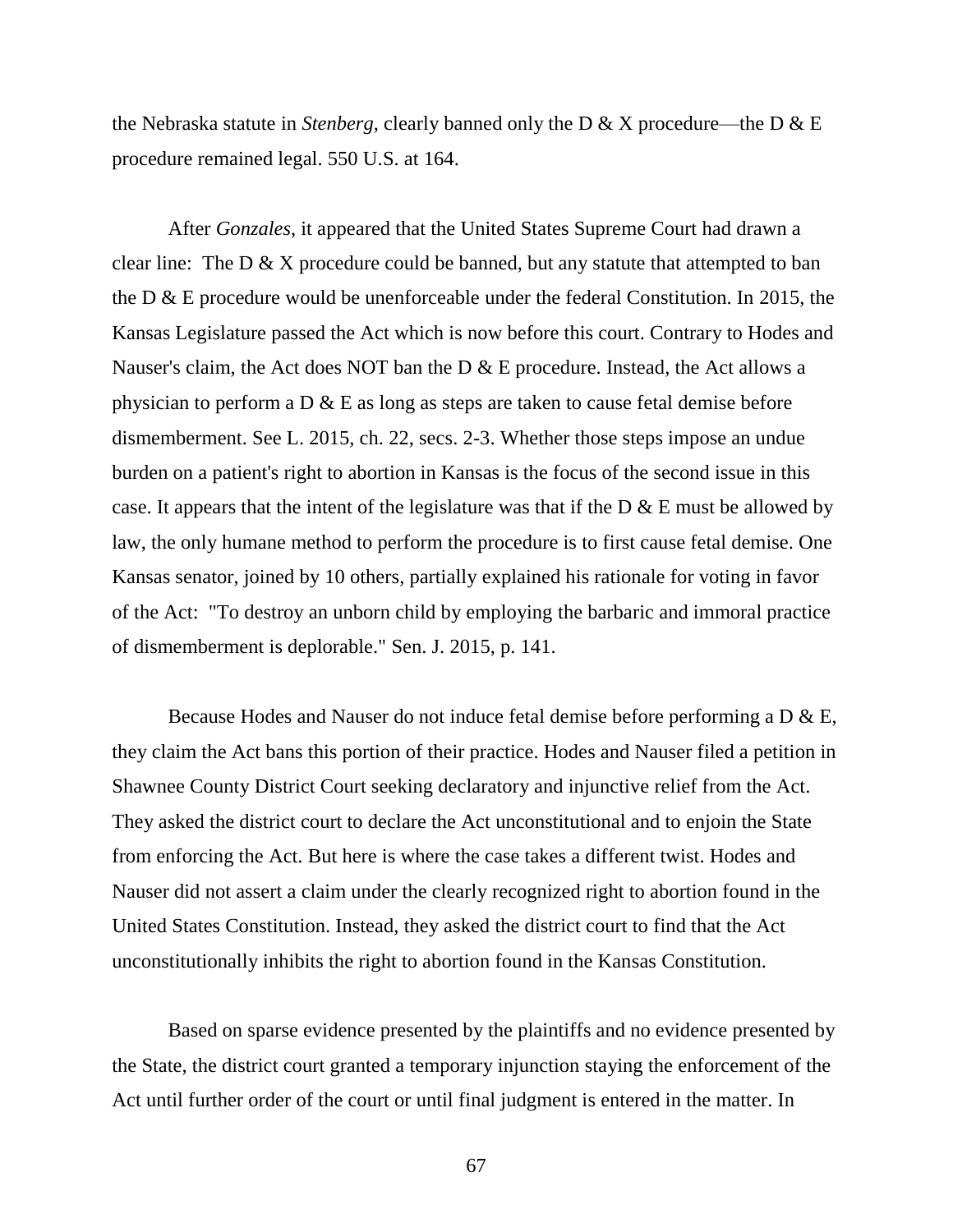doing so, the district court concluded that "Sections 1 and 2 of the Bill of Rights of the Kansas Constitution independently protects the fundamental right to abortion." The district court also concluded that the plaintiffs had shown a substantial likelihood of success on the merits of their claim that the Act violates their patients' right to abortion protected by the Kansas Constitution. We must address these issues in the same order.

## *Does the Kansas Constitution provide an independent state-law right to abortion?*

When analyzing the constitutionality of a statute, courts adhere to certain general principles. First, we "presume statutes are constitutional and must resolve all doubts in favor of a statute's validity. [Citations omitted.]" *Siruta v. Siruta*, 301 Kan. 757, 786, 348 P.3d 549 (2015). The party attacking the statute usually bears the burden to demonstrate its unconstitutionality. See *Hoesli v. Triplett, Inc.*, 303 Kan. 358, 369, 361 P.3d 504 (2015) (citing *In re Tax Appeal of Weisgerber*, 285 Kan. 98, 102, 169 P.3d 321 [2007]).

Here, the district court erred as a matter of law by finding a "fundamental right" to abortion, thereby subjecting the Act to strict scrutiny and stripping away the presumption of constitutionality. As the United States Supreme Court clarified in *Casey*, abortion regulations are subject to the undue-burden test, which is neither rational-basis review nor strict scrutiny. 505 U.S. at 877. Thus, the Act in question is cloaked with the presumption of constitutionality and the burden is on the plaintiffs to demonstrate otherwise. But before we address the constitutionality of the Act, the threshold question in this appeal is whether the Kansas Constitution recognizes a right to terminate a pregnancy independent of the right grounded in the United States Constitution.

As an initial matter, we address Hodes and Nauser's assertion that our Supreme Court "has consistently held that the liberty and due process protections of Sections 1 and 2 encompass the same rights protected under the Fourteenth Amendment of the Federal Constitution. [Citations omitted.]" If our Supreme Court has truly spoken directly to this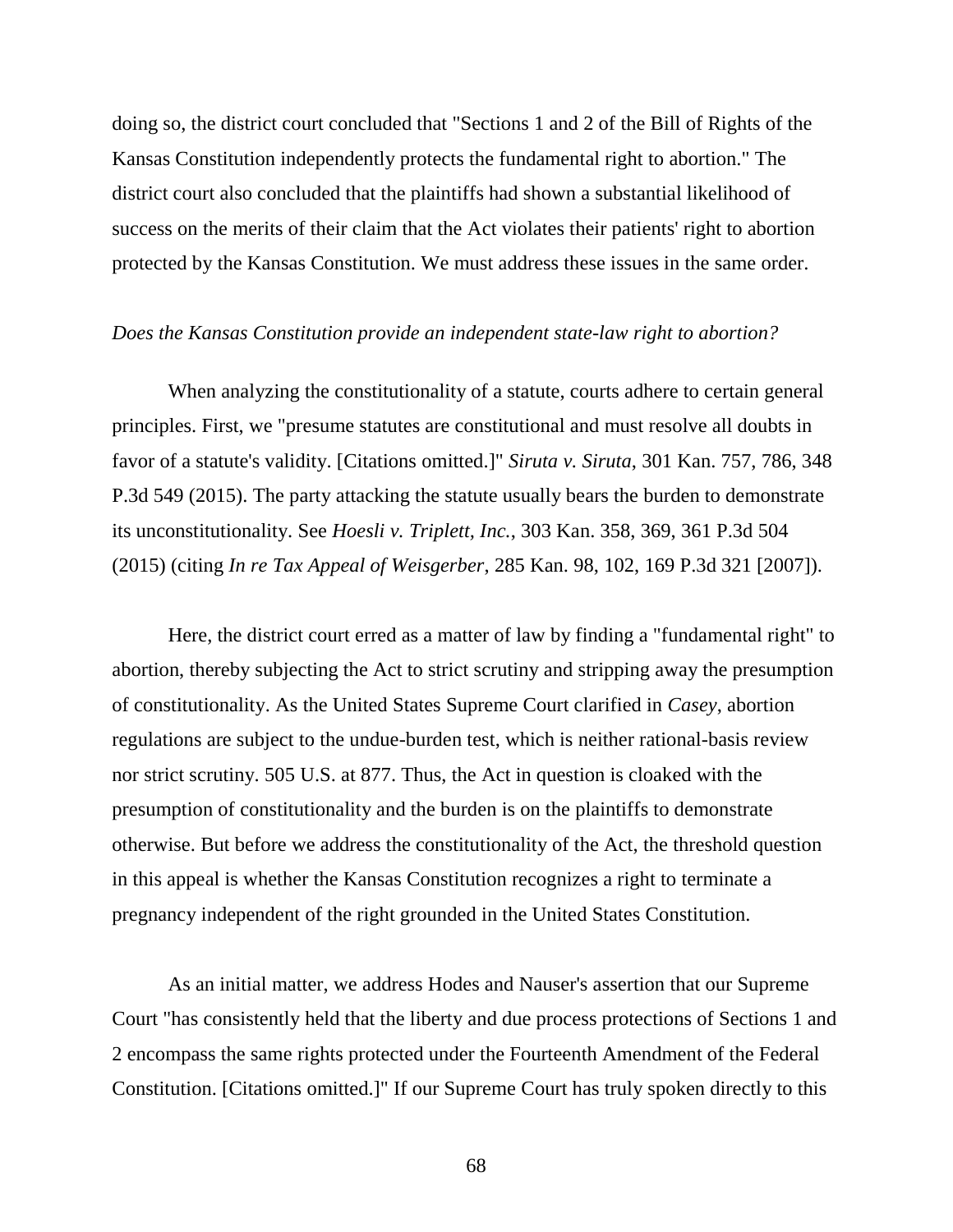issue, we must follow its holding. See *Snider v. American Family Mut. Ins. Co.*, 297 Kan. 157, 168, 298 P.3d 1120 (2013) (Court of Appeals is duty bound to follow Kansas Supreme Court precedent, absent some indication it is departing from previous position).

But all of the cases Hodes and Nauser cite to support their contention are factually and legally distinguishable from the present case. The cases are factually distinguishable because only one of them––*Alpha Med. Clinic v. Anderson*, 280 Kan. 903, 128 P.3d 364 (2006)––deals with abortion rights. The cases are legally distinguishable because most of them address equal protection issues, not due process issues. Most of the cases simply assert, without further explanation, that §§ 1 and 2 of the Kansas Constitution Bill of Rights have much the same effect as the Fourteenth Amendment concerning due process and equal protection. See, *e.g., State ex rel. Tomasic v. Kansas City, Kansas Port Authority*, 230 Kan. 404, 426, 636 P.2d 760 (1981). Some cases that apply the sections in a due process context analyze procedural due process requirements, not substantive due process. See, *e.g., Board of Reno County Comm'rs v. Akins*, 271 Kan. 192, 197, 21 P.3d 535 (2001). Although some cases analyze substantive due process under § 18 of the Kansas Constitution Bill of Rights, Hodes and Nauser have not asserted § 18 as a basis for an independent right to abortion. See *Siruta*, 301 Kan. at 774 (recognizing general rule that a party waives an argument by failing to brief it).

Most importantly, in the one case that the Kansas Supreme Court was asked to address the precise constitutional question before this court today, our Supreme Court declined to reach the issue. Both parties acknowledge that our Supreme Court explicitly stated in 2006 that it had "not previously recognized—and need not recognize in this case despite petitioners' invitation to do so—that [a pregnant woman's right to obtain an abortion] also exist[s] under the Kansas Constitution." See *Alpha Med. Clinic*, 280 Kan. at 920. Although the court went on to note that it customarily interprets the Kansas Constitution "to echo federal standards," *Alpha* is not controlling on the issues before us today. 280 Kan. at 920. Thus, without binding precedent from our Supreme Court, we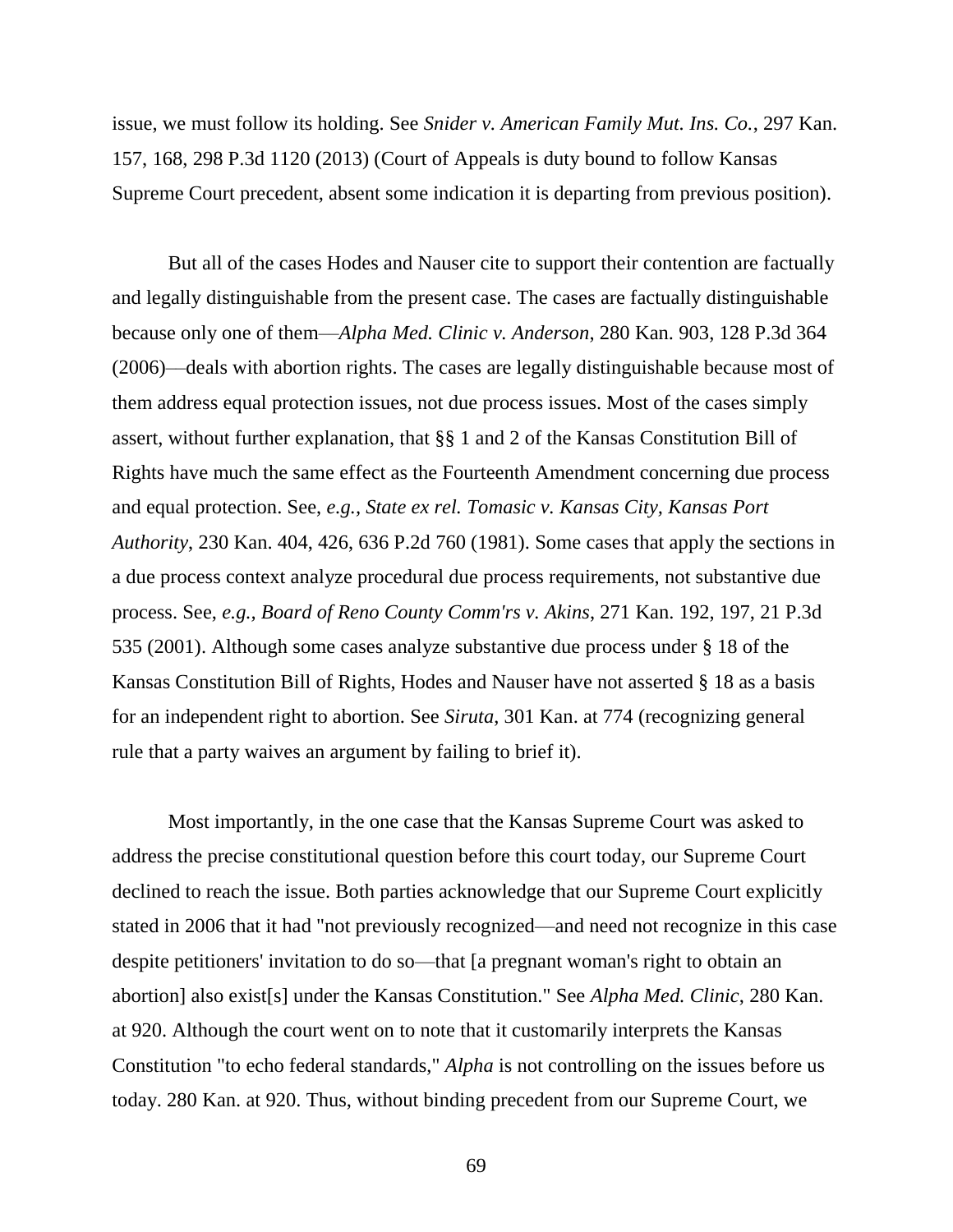must proceed to answer the question of whether the Kansas Constitution provides a right to abortion independent of the right found in the United States Constitution.

Our Supreme Court has recognized that the Kansas Constitution and the United States Constitution are distinct documents susceptible to distinct interpretation. See *State v. Lawson*, 296 Kan. 1084, 1090-93, 297 P.3d 1164 (2013). "In ascertaining the meaning of a constitutional provision, the primary duty of the courts is to look to the intention of the makers and adopters of that provision." *State ex rel. Stephan v. Finney*, 254 Kan. 632, 654, 867 P.2d 1034 (1994); *In re Tax Exemption Application of Kaul*, 261 Kan. 755, 765, 933 P.2d 717 (1997). As long ago as 1876 and as recently as 2014, our Supreme Court has recognized the vital importance of determining the intent of the framers of constitutional language when interpreting constitutional provisions:

"'"[T]he best and only safe rule for ascertaining the intention of the makers of any written  $\lceil \text{law} \rceil \rceil$  is to abide by the language they have used; and this is especially true of written constitutions, for in preparing such instruments it is but reasonable to presume that every word has been carefully weighed, and that none are inserted, and none omitted without a design for so doing."'" *Gannon v. State*, 298 Kan. 1107, 1143, 319 P.3d 1196 (2014) (quoting *Wright v. Noell*, 16 Kan. 601, 607 [1876]).

We must adhere to this long-standing principle even when interpreting language in the Kansas Constitution which arguably corresponds to a provision in the United States constitution. Although the Kansas Supreme Court traditionally has not interpreted our state constitution differently than the United States Constitution, it has the right to do so. See *Lawson*, 296 Kan. at 1090-93; *State v. Scott*, 286 Kan. 54, 93, 183 P.3d 801 (2008) ("'[W]e have the right to interpret our Kansas Constitution in a manner different than the United States Constitution has been construed.'"). Crucial to correctly applying this precept is recognizing that coextensive interpretation of provisions of the Kansas and United States Constitutions is appropriate only when the provisions themselves are similar. See *State v. Schoonover*, 281 Kan. 453, 493, 133 P.3d 48 (2006) ("Generally,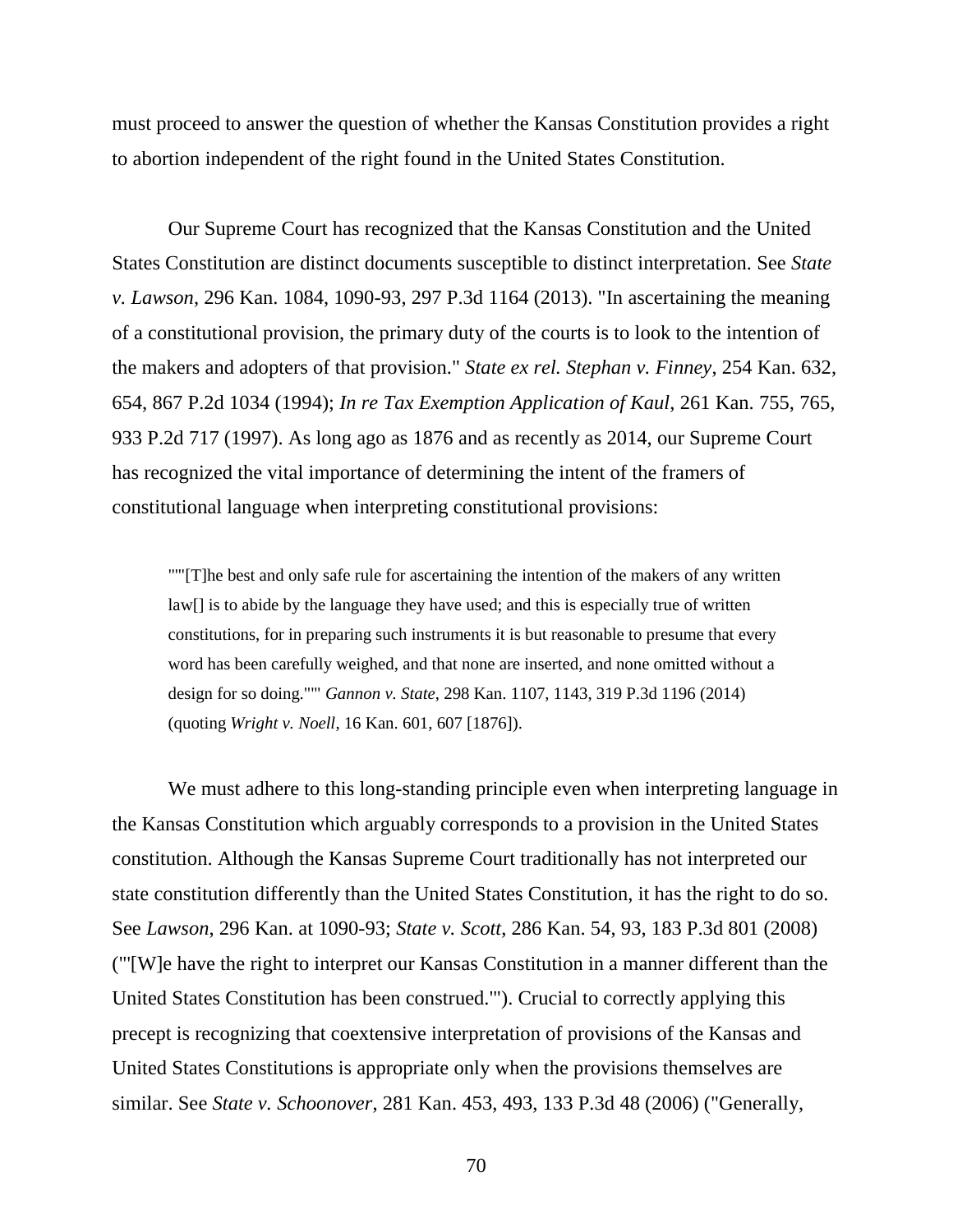provisions of the Kansas Constitution *which are similar* to the Constitution of the United States have been applied in a similar manner." [Emphasis added.]).

### For example, the Fourth Amendment to the United States Constitution provides:

"The right of the people to be secure in their persons, houses, papers, and effects, against unreasonable searches and seizures, shall not be violated, and no Warrants shall issue, but upon probable cause, supported by Oath or affirmation, and particularly describing the place to be searched, and the persons or things to be seized."

#### Section 15 of the Kansas Constitution Bill of Rights provides:

"The right of the people to be secure in their persons and property against unreasonable searches and seizures, shall be inviolate; and no warrant shall issue but on probable cause, supported by oath or affirmation, particularly describing the place to be searched and the persons or property to be seized."

Clearly, the search and seizure provisions of the Kansas and United States Constitutions are similar. Thus, it is no surprise that our Supreme Court has long held that they provide the same rights and protections. See, *e.g.*, *State v. Neighbors*, 299 Kan. 234, 239, 328 P.3d 1081 (2014). Our Supreme Court has also held coextensive other similar provisions in the Kansas and United States Constitutions. See, *e.g., State v. Hensley*, 298 Kan. 422, 435, 313 P.3d 814 (2013) (noting that although the language of the Fifth Amendment to the United States Constitution and § 10 of the Kansas Constitution Bill of Rights are not identical, they are similar and have been interpreted as providing the same protection against double jeopardy); *Scott*, 286 Kan. at 93 ("'The wording of [the Eighth Amendment to the United States Constitution and § 9 of the Kansas Constitution Bill of Rights] is nearly identical, and we will look to constructions of both provisions in reaching our conclusions herein.'"); *State v. Busse*, 231 Kan. 108, 110-11, 642 P.2d 972 (1982) (quoting similarly worded provisions of Sixth Amendment to the United States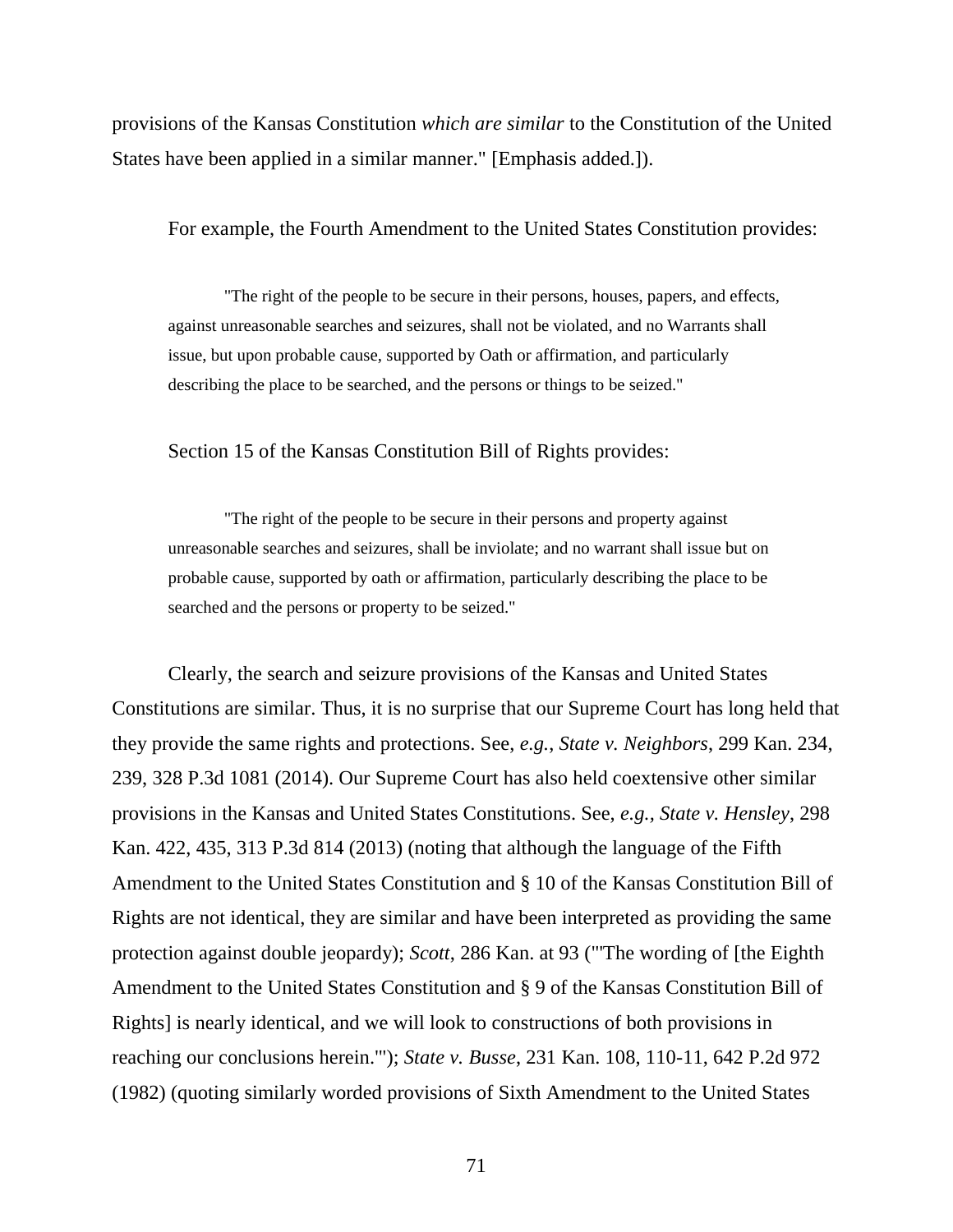Constitution and § 10 of the Kansas Constitution Bill of Rights and stating that the rights in each are satisfied by the same opportunity for confrontation).

On the other hand, there are also instances in which the Kansas Constitution has provided rights and protections different from those provided in the United States Constitution. For example, § 6 of the Kansas Constitution Bill of Rights states: "There shall be no slavery in this state; and no involuntary servitude, except for the punishment of crime, whereof the party shall have been duly convicted." Section 6 was ratified in 1859 and enacted along with the rest of the original Kansas Constitution in 1861. See L. 1861, p. 48; Wyandotte Constitutional Convention, pp. 574-75 (1920). When our state constitution was adopted, slavery was not addressed in the United States Constitution and it was legal in many states. The majority of the framers of the Kansas Constitution abhorred slavery and wanted Kansas to be a free state, so they drafted the constitution to ban slavery in plain and unambiguous terms in order to accomplish their intent.

Moreover, the fact that a prohibition exists in the United States Constitution does not necessarily mean that it also must independently exist somewhere in the Kansas Constitution. The Supremacy Clause of the United States Constitution "invalidates state laws that interfere with, or are contrary to, federal law." *Board of Miami County Comm'rs v. Kanza Rail-Trails Conservancy, Inc.*, 292 Kan. 285, 294, 255 P.3d 1186 (2011). It does not require that state constitutions must be interpreted as conferring rights identical to the federal Constitution because failing to guarantee a right is not the same as interfering with or running contrary to a federal guarantee of that right. Practically speaking, the absence in a state constitution of a right nonetheless guaranteed by the federal Constitution will have no effect on a party's ability to seek redress if the right is violated, as any aggrieved party may pursue relief under the United States Constitution.

On the issue of abortion rights, the provision of the federal Constitution implicated is the liberty interest found in the Due Process Clause of the Fourteenth Amendment. See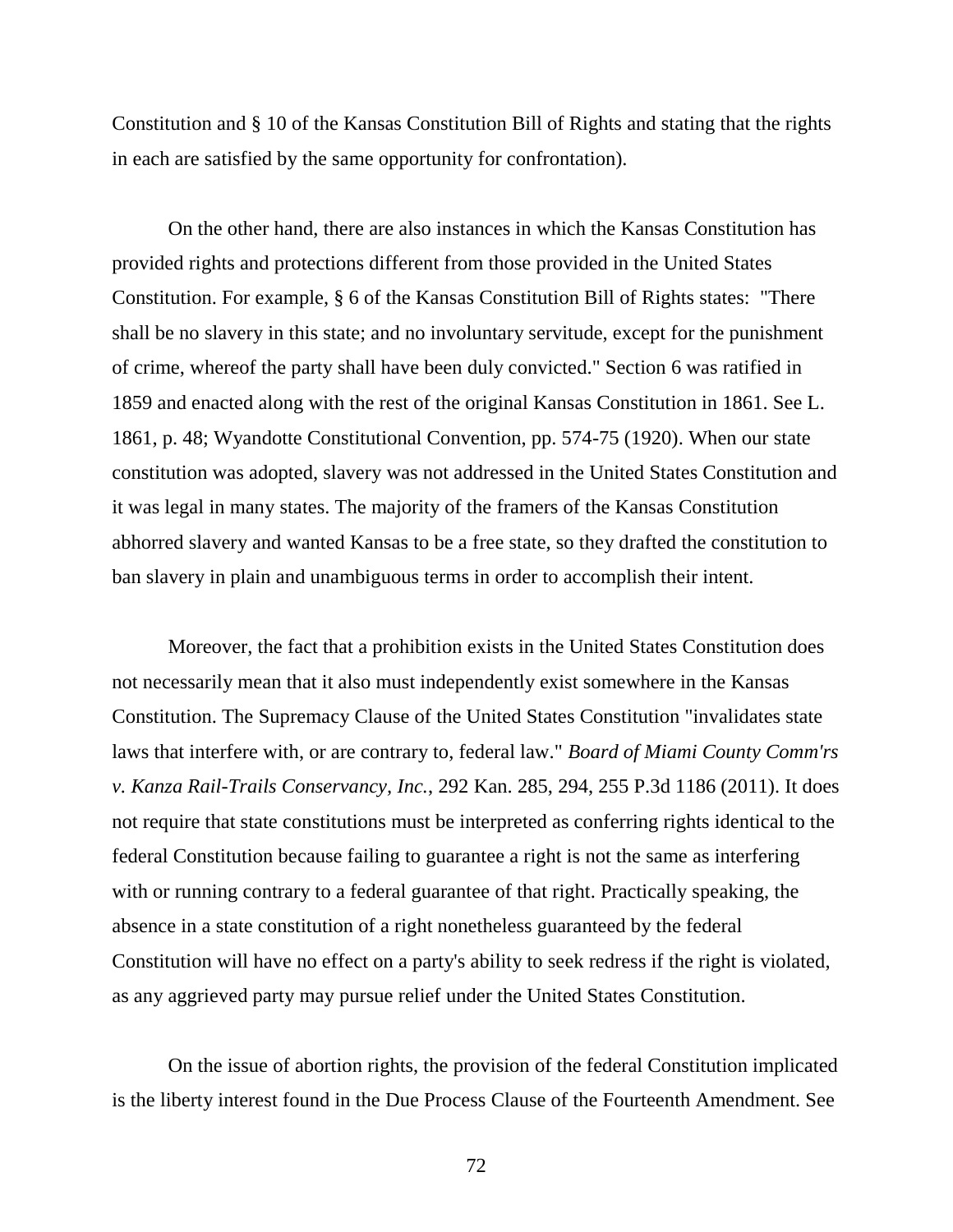*Casey*, 505 U.S. at 846; *Roe*, 410 U.S. at 152-53. Hodes and Nauser assert that §§ 1 and 2 of the Kansas Constitution Bill of Rights provide at least the same right to abortion as is guaranteed by the Fourteenth Amendment to the United States Constitution. Under the analysis courts have traditionally used, if the Fourteenth Amendment is sufficiently similar to §§ 1 and 2 of the Kansas Constitution Bill of Rights, we will accede to the plaintiffs' request and find the provisions coextensive. In ascertaining the meaning of a constitutional provision, Kansas courts apply a textual and historical approach in order to give effect to the intent of its framers. See *State ex rel. Stephan*, 254 Kan. at 654.

We first look to the language of the textual provisions. Section 1 of the Fourteenth Amendment states, in pertinent part:

"No State shall make or enforce any law which shall abridge the privileges or immunities of citizens of the United States; nor shall any State deprive any person of life, liberty, or property, without due process of law; nor deny to any person within its jurisdiction the equal protection of the laws."

Section 1 of the Kansas Constitution Bill of Rights states: "All men are possessed of equal and inalienable natural rights, among which are life, liberty, and the pursuit of happiness." This language is taken from the Declaration of Independence. Wyandotte Constitutional Convention, pp. 678-79. Initially, by simply examining the plain language of the two provisions, we note that the language of § 1 of the Kansas Constitution Bill of Rights is not the same as the language of the Fourteenth Amendment. Section 1 of the Kansas Constitution Bill of Rights does not mention due process of law—the precise clause in the Fourteenth Amendment that recognizes a right to abortion. Moreover, § 1 does not include language such as "[n]o State shall . . . deprive" any person of rights or privileges without due process of law—language that might trigger substantive rights under the provision. See U.S. Const. amend. XIV, § 1. Arguably, the Kansas Constitution contains no clearly identified substantive due process clause. At least one Kansas district

73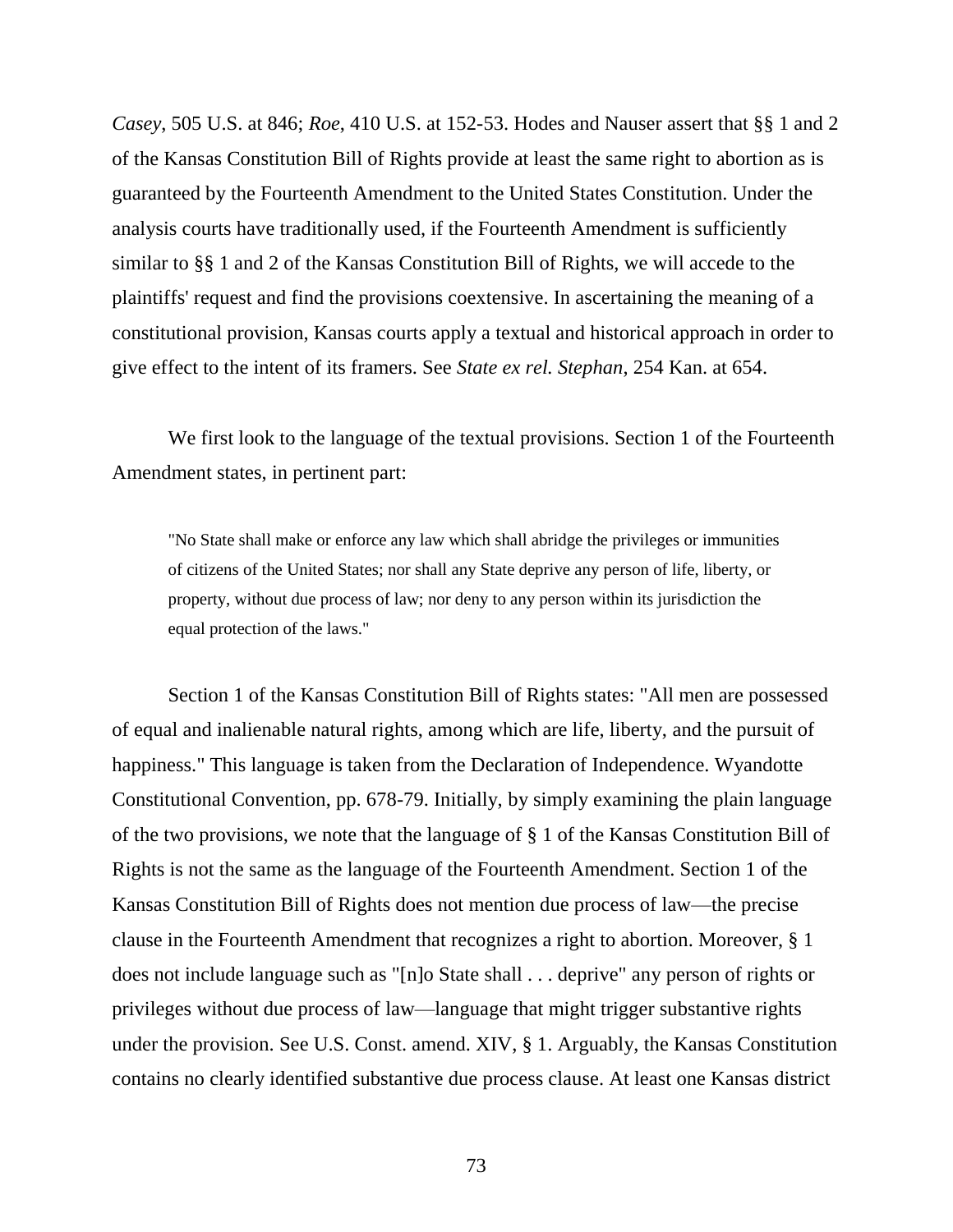court has examined § 1 closely and concluded that its framers did not intend it to "'furnish a basis for the judicial determination of specific controversies.'" *State ex rel. Kline v. Sebelius*, No. 05-C-1050, 2006 WL 237113, \*12 (Kan. 3d Jud. Dist. Ct. January 24, 2006) (quoting *Schaake v. Dolley*, 85 Kan. 598, 601, 118 Pac. 80 [1911]).

Section 2 of the Kansas Constitution Bill of Rights states:

"All political power is inherent in the people, and all free governments are founded on their authority, and are instituted for their equal protection and benefit. No special privileges or immunities shall ever be granted by the legislature, which may not be altered, revoked or repealed by the same body; and this power shall be exercised by no other tribunal or agency."

Section 2 focuses on political power and a prohibition against special privileges and immunities. It contains language similar to the Fourteenth Amendment regarding equal protection, and our Supreme Court has long cited and applied §§ 1 and 2 in equal protection analysis. See *State v. Limon*, 280 Kan. 275, 283, 122 P.3d 22 (2005); *Tri-State Hotel Co. v. Londerholm*, 195 Kan. 748, 759, 408 P.2d 877 (1965); *Winters v. Myers*, 92 Kan. 414, 421, 140 Pac. 1033 (1914). Like § 1, however, § 2 does not contain any due process protections of the right to liberty similar to the language in the Due Process Clause of the Fourteenth Amendment.

We conclude that the plain language of §§ 1 and 2 of the Kansas Constitution Bill of Rights is not similar enough to the language of the Fourteenth Amendment to find that the corresponding provisions must be applied in the same manner. Stated differently, although Kansas courts generally interpret provisions of our Kansas Constitution the same as the United States Supreme Court's interpretation of corresponding provisions of the United States Constitution, we remain unconvinced that the language of §§ 1 and 2 of the Kansas Constitution Bill of Rights is sufficiently similar to the language of the Fourteenth Amendment to justify coextensive interpretation.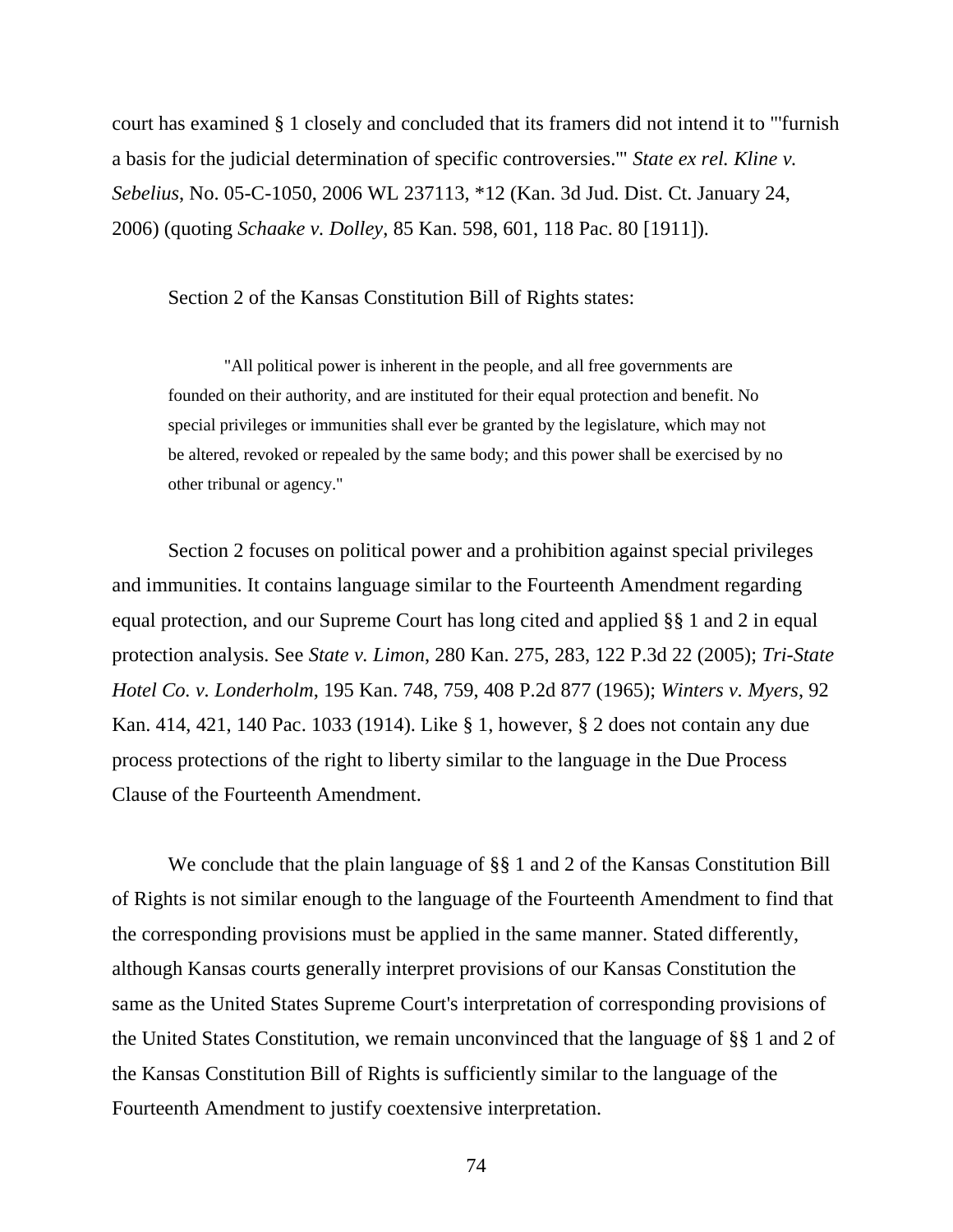We next look to the history of §§ 1 and 2 of the Kansas Constitution Bill of Rights for additional information on the framers' intent. The Kansas Constitution was adopted at the Wyandotte Constitutional Convention on July 29, 1859, and was ratified on October 4, 1859, by a vote of 10,421 in favor and 5,530 against. Revisor's Note to the Constitution of the State of Kansas, p. 13. As the State points out, at the time §§ 1 and 2 of the Kansas Constitution Bill of Rights were ratified, abortion was criminalized in Kansas. In fact, the Territorial Legislature had outlawed certain types of abortion even prior to Kansas obtaining statehood. See Kan. Terr. Stat. 1855, ch. 48, §§ 9-10. The first Kansas Legislature adopted identical provisions, and statutes broadly criminalizing abortion except when required to save the mother's life in the face of an emergency existed until 1970. See K.S.A. 21-3407 (Weeks); G.L. 1862, ch. 33, §§ 9-10.

Additionally, the Fourteenth Amendment was proposed in 1866 and ratified in 1868, whereas §§ 1 and 2 of the Kansas Constitution Bill of Rights were ratified in 1859, 7 years before Congressional debates over the Fourteenth Amendment began and 9 years prior to the Fourteenth Amendment's ratification. See Wildenthal, *Nationalizing the Bill of Rights: Revisiting the Original Understanding of the Fourteenth Amendment in 1866- 67*, 68 Ohio St. L.J. 1509, 1539 (2007) (discussing first proposal of Fourteenth Amendment); Wyandotte Constitutional Convention, pp. 574-75. Clearly, the framers of the Kansas Constitution could not have consciously intended to create rights coextensive with the rights under the then-nonexistent Fourteenth Amendment.

Hodes and Nauser contend that we should interpret §§ 1 and 2 to encompass a right to abortion because § 1 acknowledges the inalienable natural right to liberty. We assume this is because the United States Supreme Court in *Roe* grounded its recognition of a woman's right to terminate her pregnancy in "the Fourteenth Amendment's concept of personal liberty and restrictions upon state action." 410 U.S. at 153. But to accept such a broad reading of § 1 of the Kansas Constitution Bill of Rights, which does not contain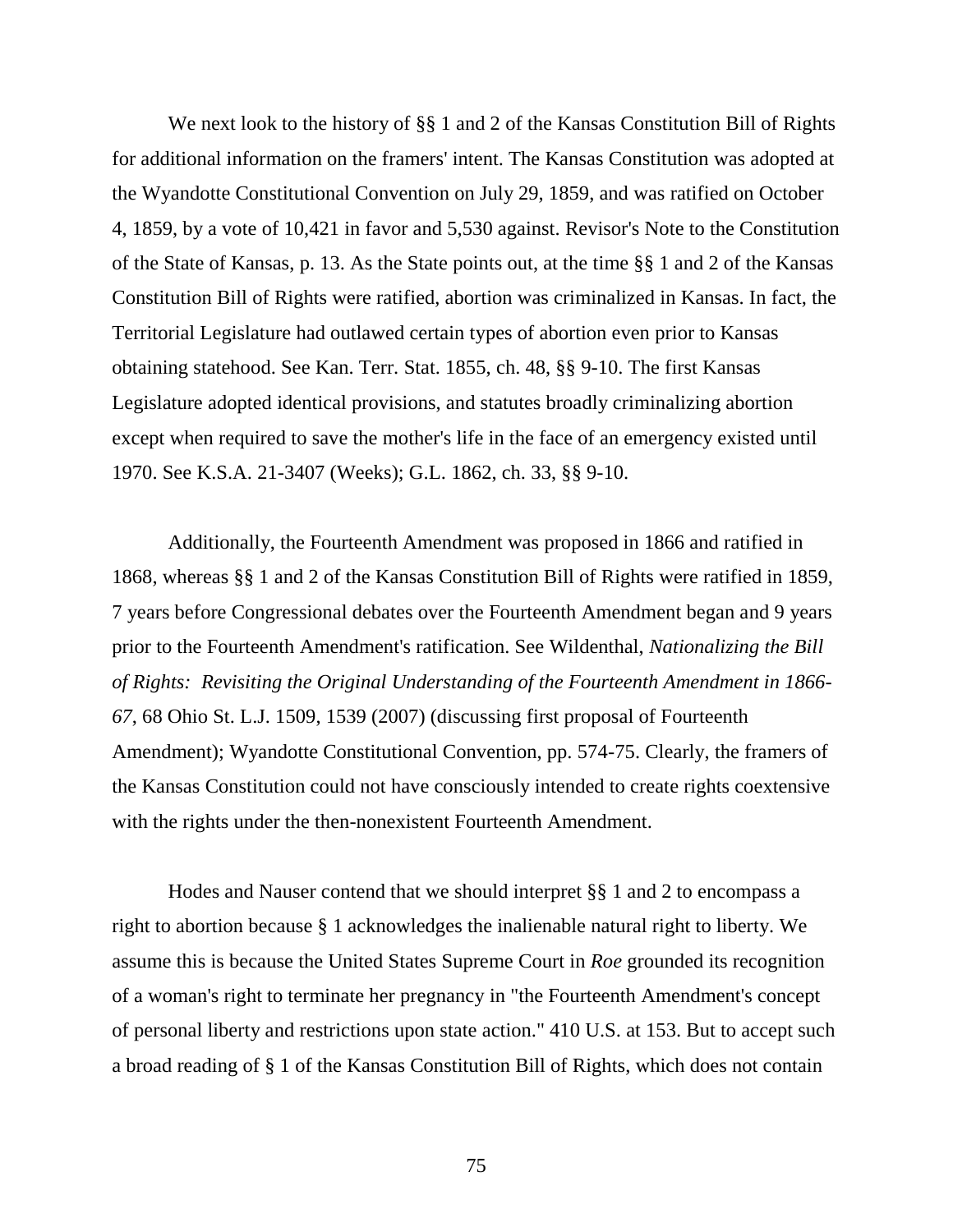the same language as the Fourteenth Amendment and was ratified under different historical circumstances, would go well beyond the apparent intent of its framers.

The judges on this court who vote to affirm the district court, or at least most of them, conclude that §§ 1 and 2 of the Kansas Constitution Bill of Rights provide the same protection for abortion rights as the Due Process Clause of the Fourteenth Amendment. This conclusion is premised on the finding that the language of §§ 1 and 2 of the Kansas Constitution Bill of Rights is sufficiently equivalent to the Due Process Clause of the Fourteenth Amendment to justify coextensive interpretation. But this premise is flawed because a comparison of the plain language of the two separate constitutions reveals important differences. Our Kansas Supreme Court decisions that have stated the general proposition that §§ 1 and 2 of the Kansas Constitution Bill of Rights have much the same effect as the Fourteenth Amendment concerning due process and equal protection are factually and legally distinguishable from this case and fail to support the ultimate conclusion that the Kansas Constitution recognizes a right to abortion.

Judge Atcheson's concurring opinion agrees with our conclusion that there are important differences between §§ 1 and 2 of the Kansas Constitution Bill of Rights and the Fourteenth Amendment to the federal Constitution and that the two instruments should be interpreted differently. But Judge Atcheson goes on to find that § 1 of the Kansas Constitution Bill of Rights provides even greater protection for abortion rights than is provided by the Fourteenth Amendment. We believe that such a broad reading of § 1 of the Kansas Constitution Bill of Rights is not supported either by the plain language of the provision or by the historical circumstances under which it was adopted.

To begin to wrap up, "[i]n ascertaining the meaning of a constitutional provision, the primary duty of the courts is to look to the intention of the makers and adopters of that provision." *State ex rel. Stephan*, 254 Kan. at 654. This means that courts must do their best to ascertain the intention of the delegates at the Wyandotte Constitutional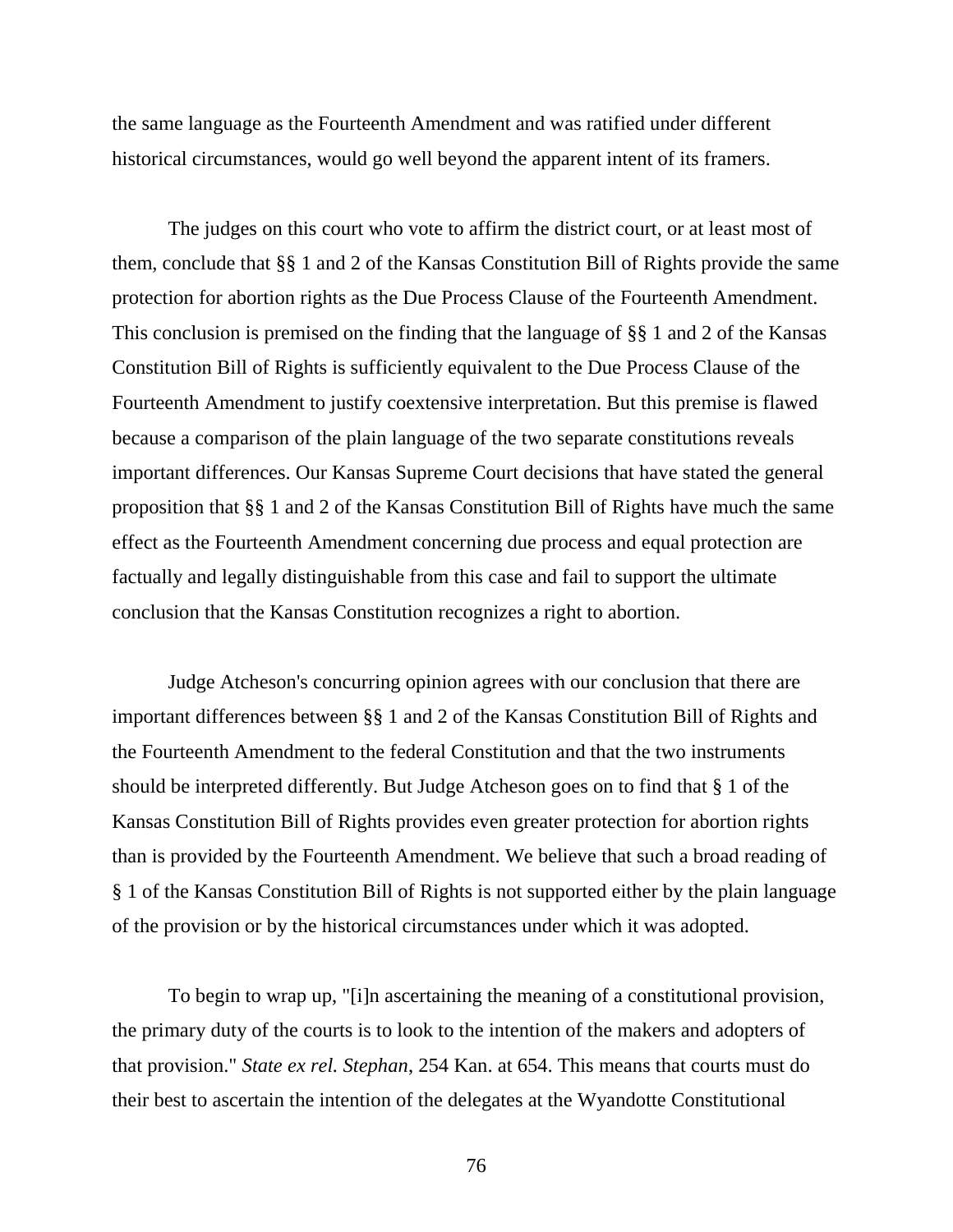Convention who drafted our state constitution and the Kansas territorial voters who ratified the instrument in 1859. That is not always an easy task to accomplish over 150 years after the fact. But the question we need to ask and answer is not what rights today's judges would like to see in our state constitution. The proper question to ask and answer is what rights the makers and adopters of the instrument intended to protect.

Simply put, there is nothing within the text or history of §§ 1 and 2 of the Kansas Constitution Bill of Rights to lead this court to conclude that these provisions were intended to guarantee a right to abortion. Kansas courts are authorized to interpret our state constitution in a manner different than the United States Constitution has been construed, and we should do so when appropriate. Our state's founders held sacred the basic concepts of life, liberty, and the pursuit of happiness, and they expressed those sentiments in that order in § 1 of our Bill of Rights. Even if Kansas courts were to find substantive due process rights under § 1, as opposed to a mere expression of traditional beliefs, we would not find a substantive due process right to abortion.

The subject of abortion places the pregnant woman's liberty interest directly at odds with the unborn child's right to life. The balancing of these interests is a question of public policy. Our state legislature, not an intermediate court of appeals, is the branch of government charged with the development of public policy on behalf of Kansas citizens. Because the Kansas Constitution provides no substantive due process right to abortion, our legislature is free to restrict abortion procedures to the extent it finds it appropriate–– as long as the legislative act does not violate our federal Constitution. This is consistent with the democratic process by which we govern ourselves.

Hodes and Nauser are asking this court to amend the Kansas Constitution to include by inference a right to abortion that is not expressly found in the text of the document. Article 14 of our state constitution provides a process for amendments to be proposed by the legislature and approved by the electors, and our constitution has been